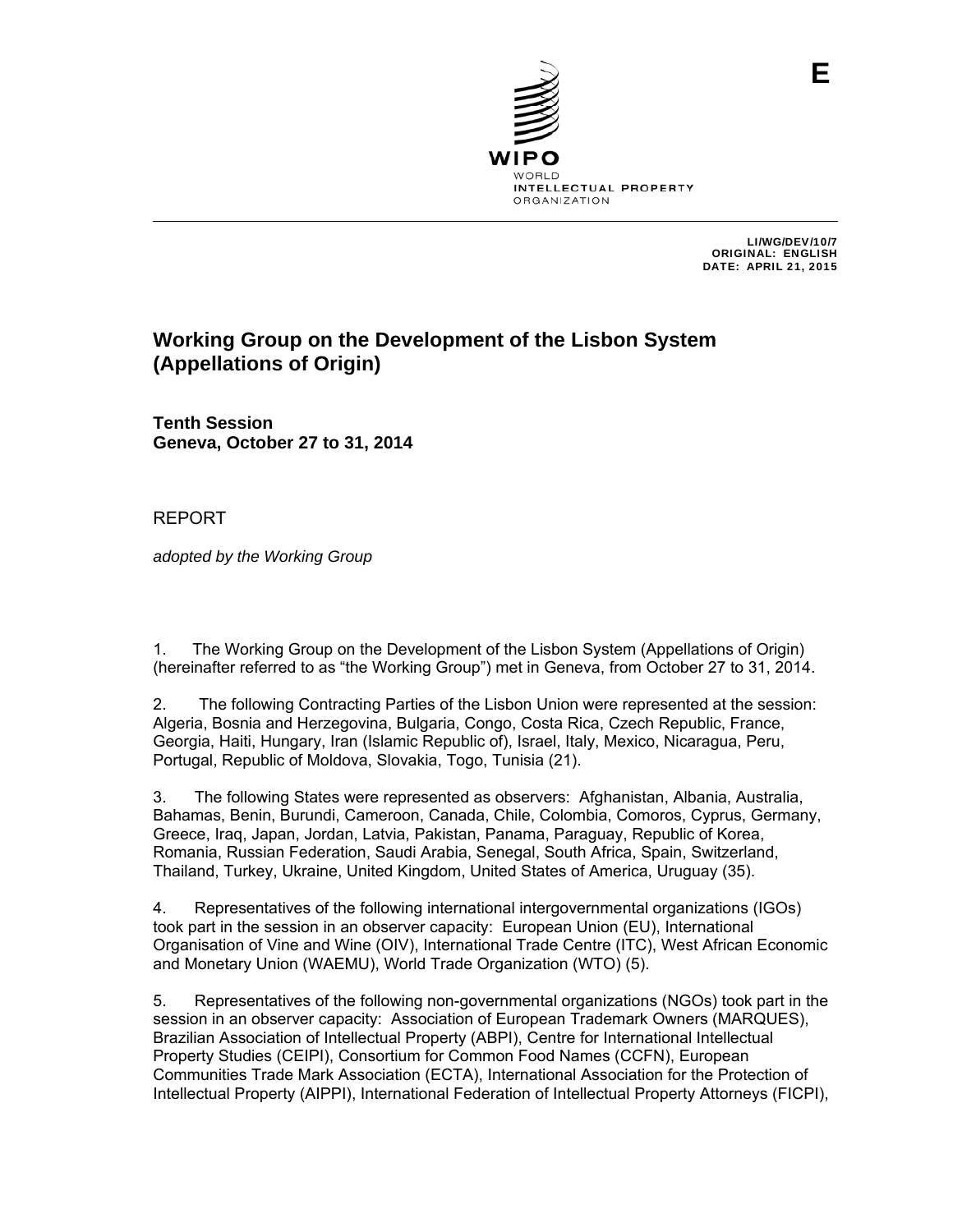International Trademark Association (INTA), Knowledge Ecology International, Inc. (KEI), Organization for an International Geographical Indications Network (oriGIn) (10).

6. The list of participants is contained in document Annex II.

# **AGENDA ITEM 1: OPENING OF THE SESSION**

7. Ms. Wang Binying, Deputy Director General of the World Intellectual Property Organization (WIPO), opened the session, recalled the mandate of the Working Group and introduced the draft agenda, as contained in document LI/WG/DEV/10/1 Prov.

# **AGENDA ITEM 2: ELECTION OF A CHAIR AND TWO VICE-CHAIRS**

8. Mr. Mihály Ficsor (Hungary) was unanimously elected as Chair of the Working Group, Mr. Alfredo Rendón Algara (Mexico) and Mrs. Ana Gobechia (Georgia) were unanimously elected as Vice-Chairs.

9. Mr. Matthijs Geuze (WIPO) acted as Secretary to the Working Group.

# **AGENDA ITEM 3: ADOPTION OF THE AGENDA**

 10. The Working Group adopted the draft agenda (document LI/WG/DEV/10/1 Prov.) without modification.

# **AGENDA ITEM 4: REPORT OF THE NINTH SESSION OF THE WORKING GROUP ON THE DEVELOPMENT OF THE LISBON SYSTEM (APPELLATIONS OF ORIGIN)**

11. The Working Group took note of the adoption, on October 17, 2014, of the Report of its ninth session, as contained in document LI/WG/DEV/9/8, in accordance with the procedure established at its fifth session.

### **AGENDA ITEM 5: DRAFT REVISED LISBON AGREEMENT ON APPELLATIONS OF ORIGIN AND GEOGRAPHICAL INDICATIONS AND DRAFT REGULATIONS UNDER THE DRAFT REVISED LISBON AGREEMENT**

12. Discussions were based on documents LI/WG/DEV/10/2, LI/WG/DEV/10/3, LI/WG/DEV/10/4 and LI/WG/DEV/10/5.

13. As regards the conduct of the discussions on the pending issues listed in paragraph 5 of document LI/WG/DEV/10/2, the Chair proposed to group the pending issues by subject along the following lines:

Group A: the pending issues concerning the procedures in respect of applications and international registration;

Group B: the pending issues concerning the scope of protection;

Group C: the pending issues concerning other provisions related to the legal effects of international registrations;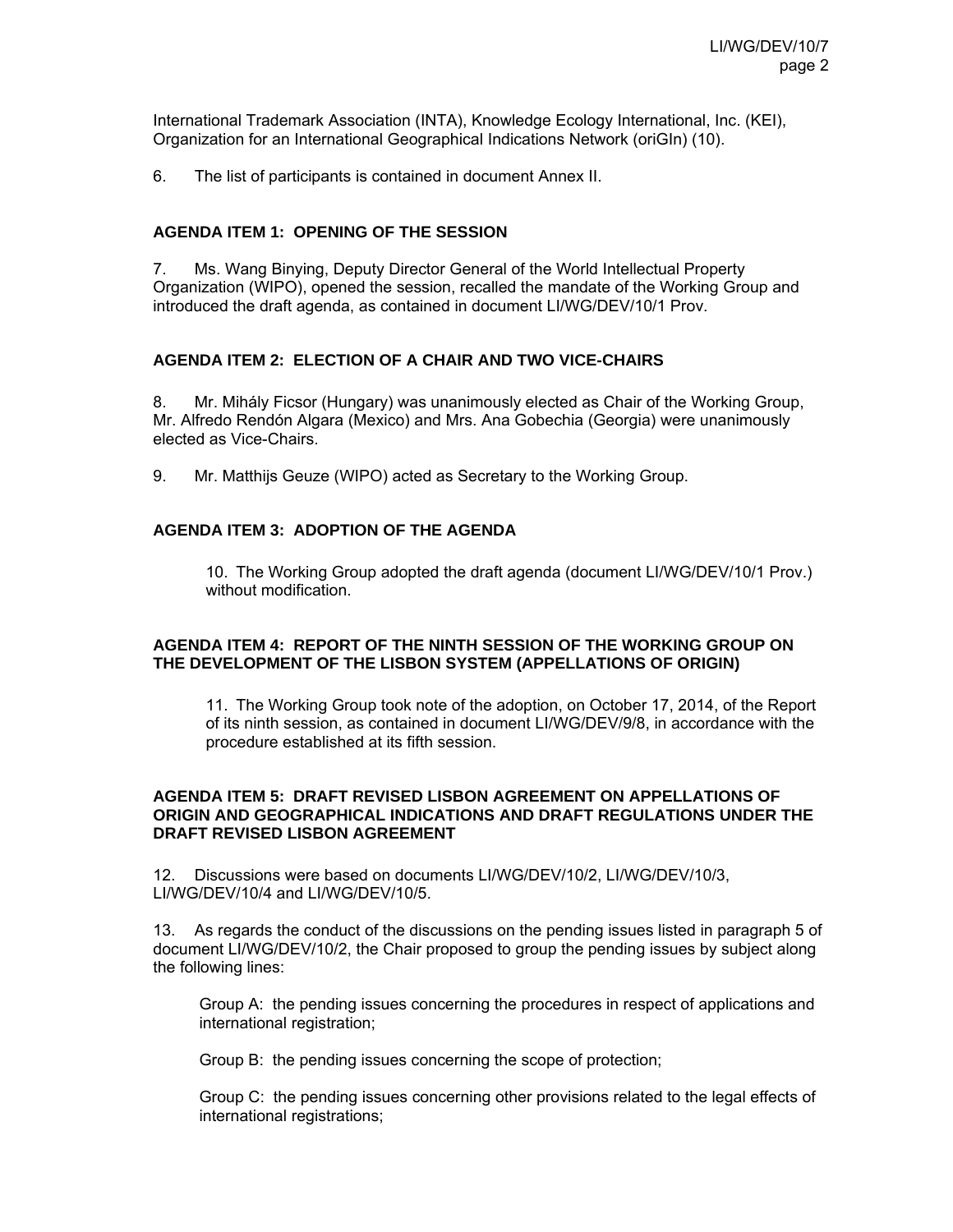Group D: the pending issues concerning fees and the financing of the Lisbon System;

Group E: the pending issues related to the title and the Preamble of the draft Revised Lisbon Agreement.

# GENERAL STATEMENTS

14. The Delegation of Georgia underlined the importance for Georgia of the international protection of geographical indications and appellations of origin. The Delegation also emphasized that the efforts of the Working Group over the past five years had resulted in significant progress and that the draft Revised Lisbon Agreement and its Regulations were now close to conclusion. In that regard, the Delegation invited the other participants to maintain a constructive dialogue over the pending issues that would be addressed at the present session of the Working Group. Additionally, the Delegation expressed its strong support for the adoption of a single instrument for the protection of both geographical indications and appellations of origin, so as to allow the Lisbon System to attract a wider membership.

15. The Delegation of Peru reiterated its firm commitment to the principles and objectives of the Lisbon Agreement and indicated that Peru had spared no effort in promoting a greater use of appellations of origin. Peru attached great importance to the protection of appellations of origin as a development tool that could significantly contribute to the improvement of the living conditions of the population of many countries. An international registration system for both appellations of origin and geographical indications would help local producers differentiate themselves and improve their competitiveness on global markets. Therefore, from the very beginning, Peru had supported the ongoing process to revise and improve the Lisbon System, so as to make it as attractive as possible to members and non-members alike while maintaining its fundamental principles and objectives. In that regard, the Delegation cautioned the Working Group against taking steps backwards through provisions that would affect or compromise the nature of the exclusive protection provided under the current Lisbon System.

16. The Delegation of the European Union reiterated its full support for the review of the international registration system for the protection of appellations of origin and their international registration with the objective of making the Lisbon System more attractive for users and prospective new members, while preserving the principles and objectives of the current Lisbon Agreement. The Delegation also highlighted the importance of the consistency of the draft Revised Lisbon Agreement and the draft Regulations with the provisions of the TRIPS Agreement. In that regard, the Delegation welcomed the significant progress made by the Working Group towards refining the current legal framework, as well as the inclusion of provisions providing for the accession of intergovernmental organizations.

17. The Delegation of France recalled the open family spirit that the Working Group had maintained since 2009, not only among the 28 Contracting Parties to the Lisbon Agreement, but among these Contracting Parties and observer delegations alike. He invited participants to make every effort to achieve consensus on as many issues as possible before the Diplomatic Conference.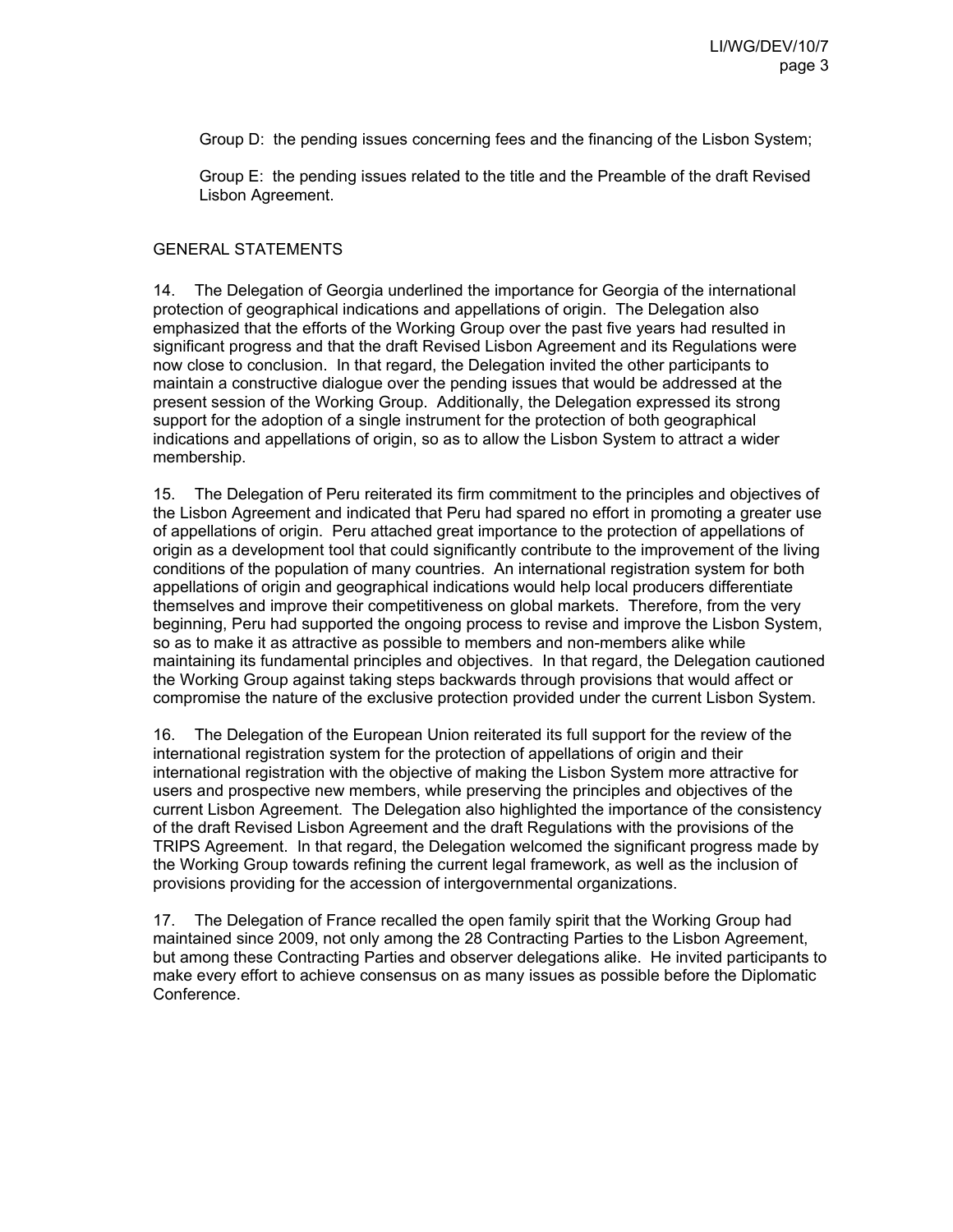### GROUP A: PENDING ISSUES CONCERNING THE PROCEDURES IN RESPECT OF APPLICATIONS AND INTERNATIONAL REGISTRATION

### Implementation aspects of Article 1(xiv)

18. The Delegation of Peru reiterated its concern with regard to the reference to intergovernmental organizations in the text, because neither the national Peruvian legislation, nor the Andean Community legislation contained any such reference to intergovernmental organizations. Thus, the problem for Peru was that it could not protect appellations of origin and geographical indications, if the application for international registration had been filed by an intergovernmental organization.

19. The Chair wondered whether the Andean Community legislation also excluded filings by an intergovernmental organization on behalf of the beneficiaries.

20. The Delegation of Peru said that a provision under the Andean Community legislation could not be interpreted one way or the other by a single member country, such as Peru, at its sole discretion.

21. The Chair concluded that further reflection was needed on the issue and suggested that the Working Group might revert to the matter in connection with the issue concerning the entitlement to file an application under Article 5(2).

### The content of Article 2(2) and Article 5(4) concerning trans-border geographical areas of origin

22. With respect to geographical indications and appellations of origin from trans-border geographical areas, the Delegation of Hungary reiterated its strong support for the deletion of the square brackets in Articles 2(2) and 5(4), as it firmly believed that it would be very useful for countries to have the opportunity to submit joint applications for appellations of origin or geographical indications originating in a trans-border geographical area.

23. The Delegations of the Czech Republic, the European Union, Portugal, the Republic of Moldova and Slovakia fully supported the deletion of the square brackets in Articles 2(2) and 5(4).

24. The Delegation of Peru requested additional time to reflect on the issue under consideration.

25. Noting the overwhelming support for deleting the square brackets in Article 2(2) and Article 5(4), the Chair indicated that his preliminary conclusion would be that the square brackets would be deleted in those provisions.

26. When reverting to the issue, the Working Group noted that the Delegation of Peru had withdrawn its reservation, but that the Delegation of Algeria expressed its preference for keeping the brackets in Articles 2(2) and 5(4).

27. The Chair concluded that the square brackets in Articles 2(2) and 5(4) would be retained.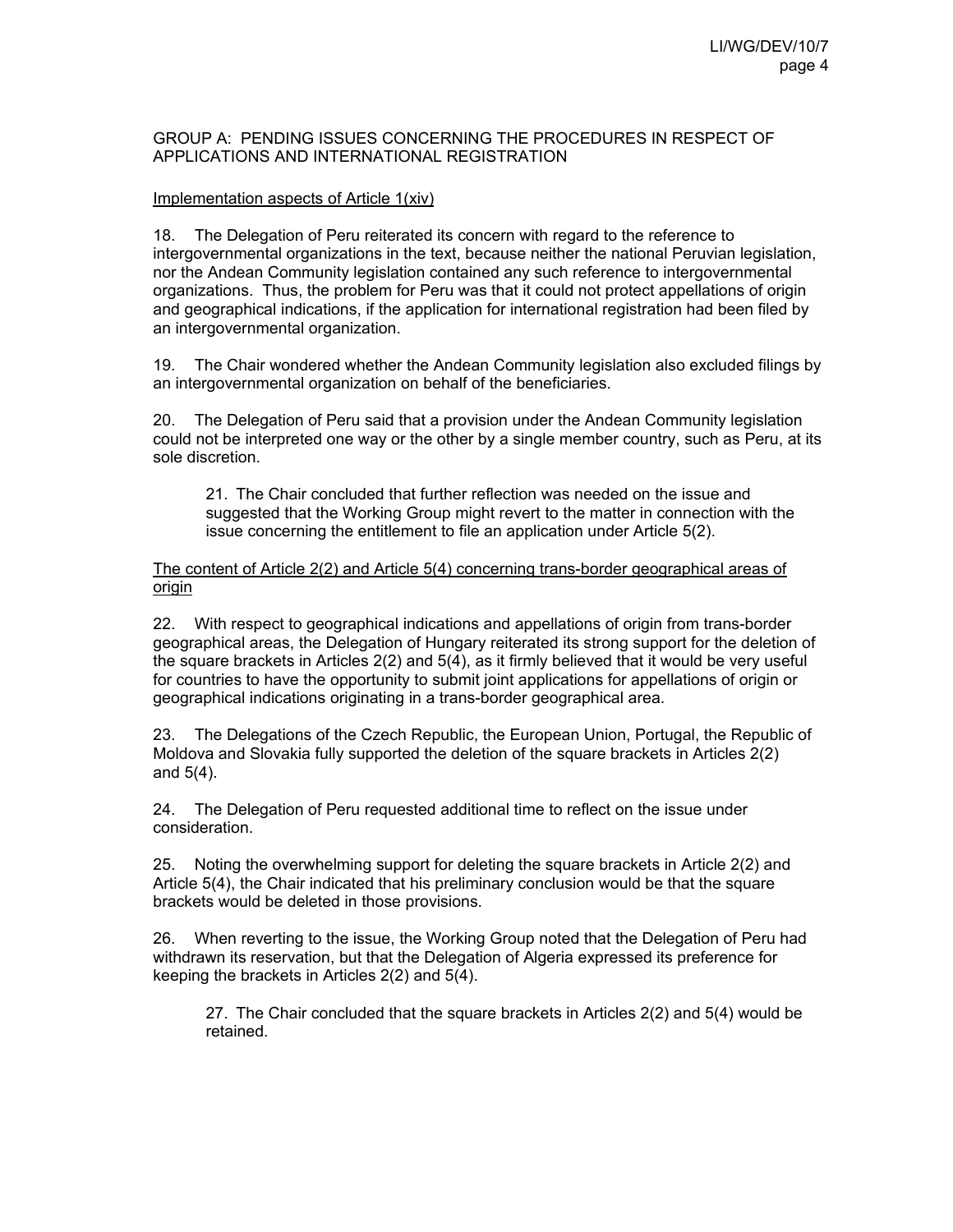# The issue of entitlement to file an application under Article 5(2)

28. The Secretariat said that Rule 5(4) reflected proposals made by the Delegation of the United States of America at the previous two sessions of the Working Group. The provision in question would notably allow a Contracting Party to require use of the geographical indication or appellation of origin in order for the geographical indication or the appellation of origin to be protected in its territory. In addition, a Contracting Party would be allowed to require that an application for registration would have to be signed by the owner or the one entitled to use the appellation of origin or geographical indication. In that regard, the Secretariat sought clarification from the Delegation of the United States of America on this requirement, as the certifying body owning a certification mark would not be allowed to use the certification mark itself. In that connection, the Secretariat pointed out that Form MM18 under the Madrid System, concerning declarations of intention to use, contained an explanation on the first page to the effect that the applicant had to declare that he or she was the sole user of the mark.

29. The Delegation of the United States of America said that Rule 5(4)(a) reflected how certain elements of the trademark system could be incorporated in the Lisbon System. The Delegation was of the view that Rule 5(4) introduced flexibility and inclusiveness without undermining those geographical indication systems that do not require use. Referring to the question raised by the Secretariat as to the wording of the declaration of intention to use that related to a certification mark, the Delegation indicated that the text that the Secretariat had quoted from Madrid Form MM18 required some adaptation in respect of certification marks. The Delegation would provide the Secretariat with the wording that applied under its national law.

30. The Delegations of the Czech Republic, the European Union, France, Hungary and Italy expressed their preference for keeping Rule 5(4) between brackets, for the time being.

31. The Delegation of Australia supported the intervention made by the Delegation of the United States of America.

32. In light of the statements made, the Chair concluded that Rule 5(4) would remain between square brackets. He underlined the arguments put forward in support of the introduction of Rule 5(4), namely that such provision would provide the necessary flexibility without undermining geographical indications protection systems that do not have use requirements.

### The issue as to whether Rule 5(3) should be optional or mandatory

33. The Delegation of the Republic of Moldova was of the view that Rule 5(3) should remain optional, since the link with the geographical environment would already have been verified by the Contracting Party of Origin.

34. The Delegation of the Russian Federation was of the view that the declaration-based approach in respect of Rule 5(3), as reflected in Note R5.04, should be taken up in the text of Rule 5(3).

35. The Delegation of the European Union recalled that, under the relevant EU legislation, the information about the link between a product and its geographical origin was considered crucial and therefore made mandatory, in order to determine whether the criteria for obtaining an appellation of origin or a geographical indication were met. The Delegation was, therefore, in favor of the mandatory character of Rule 5(3).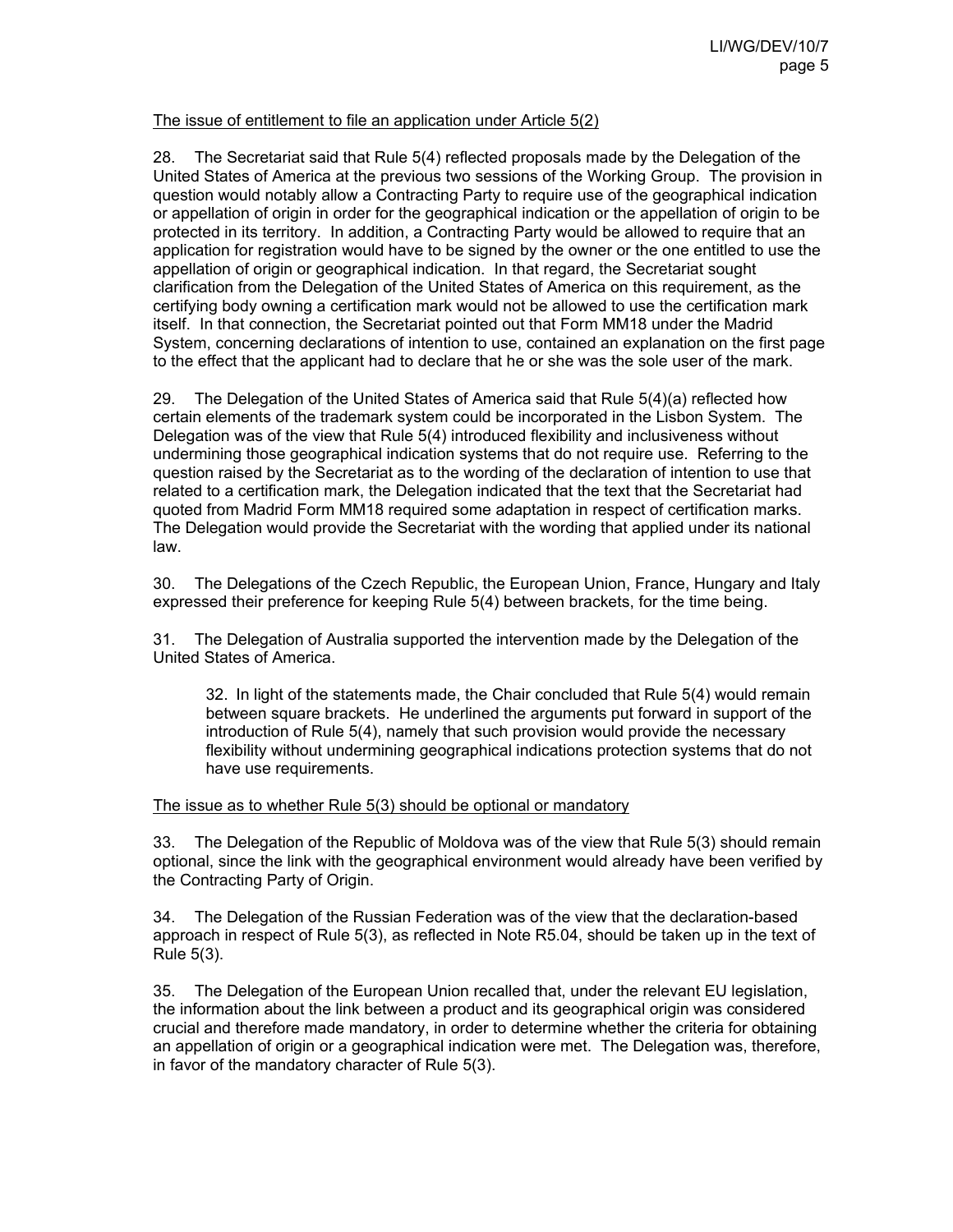36. The Representative of oriGIn wished to provide a pragmatic approach to the issue. In that regard, he recalled that under the overall structure of the Lisbon Agreement the Contracting Parties could refuse to recognize the effects of an international registration on their national territory on various grounds, notably if they consider that the appellation of origin for which protection is sought does not meet the definition provided under the Lisbon Agreement. Therefore, it would be in the interest of Contracting Parties to provide sufficient information about the very nature of the geographical indication or appellation of origin for which protection is sought, in order to increase the chances of obtaining protection. Rule 5(3) should be seen as an opportunity for Contracting Parties and national producers to secure protection in as many Contracting Parties as possible, irrespective of its mandatory or optional character.

37. In view of the statements made, the Chair concluded that item (xviii) remained a pending issue. However, there were now three Options on the table, namely whether Rule 5(3) should be an optional or mandatory provision or whether it should follow a declaration-based approach similar to the one contained in Rule 5(4), as suggested in Note R5.04 of document LI/WG/DEV/10/5. In that regard, he indicated that the relevant contents of Note R5.04 would be included as a third Option in Rule 5(3) of the revised version of the draft Regulations that would be submitted to the Diplomatic Conference.

The issue of the inclusion of Rule 5(4) permitting a Contracting Party to require a declaration of intention to use in respect of a registered appellation of origin or a registered geographical indication

38. The Chair said that Rule 5(4) had already been dealt with under item (iv). As a result, Rule 5(4) would remain in square brackets.

### The issue of promoting transparency under Rule 5(5)(ii)

39. The Delegation of the United States of America reiterated its view that, if a statement to the effect that protection was not claimed for certain elements in the basic protection instrument in the Contracting Party of Origin, such statement would also have to be included as a mandatory element in the international application under Rule 5(2) and recorded in the International Register. From the Delegation's point of view, such a requirement would be necessary in order to provide notice to third parties about the appropriate scope of protection to be given to the individual elements of a compound geographical indication. The Delegation added that footnote 2 to Article 11 attempted to make it clear that generic terms within a compound geographical indication should not be protected in other Contracting Parties either. In the interest of transparency and fairness, the Delegation was of the view that sub-paragraph (ii) of Rule 5(5) should be made mandatory.

40. The Delegation of Italy was of the view that Rule 5(5)(ii) should remain optional.

41. The Delegation of Australia pointed out that, even though Australia did not require the provision of such information under its national trademark system, the Delegation was nonetheless of the view that the provision of such information would increase the transparency of the system for third parties and users of the system at large. The Delegation therefore shared the views expressed by the Delegation of the United States of America.

42. The Chair indicated that the idea would be that, if in the registration or other protection-granting instrument in the Contracting Party of Origin protection was not granted in respect of certain elements of the appellation of origin or the geographical indication in question, then such limitation of the protection in respect of certain terms should be indicated in the application under Rule 5. In such case, the indication of the limitation of the protection would be mandatory, although this would not mean that it would be mandatory to have such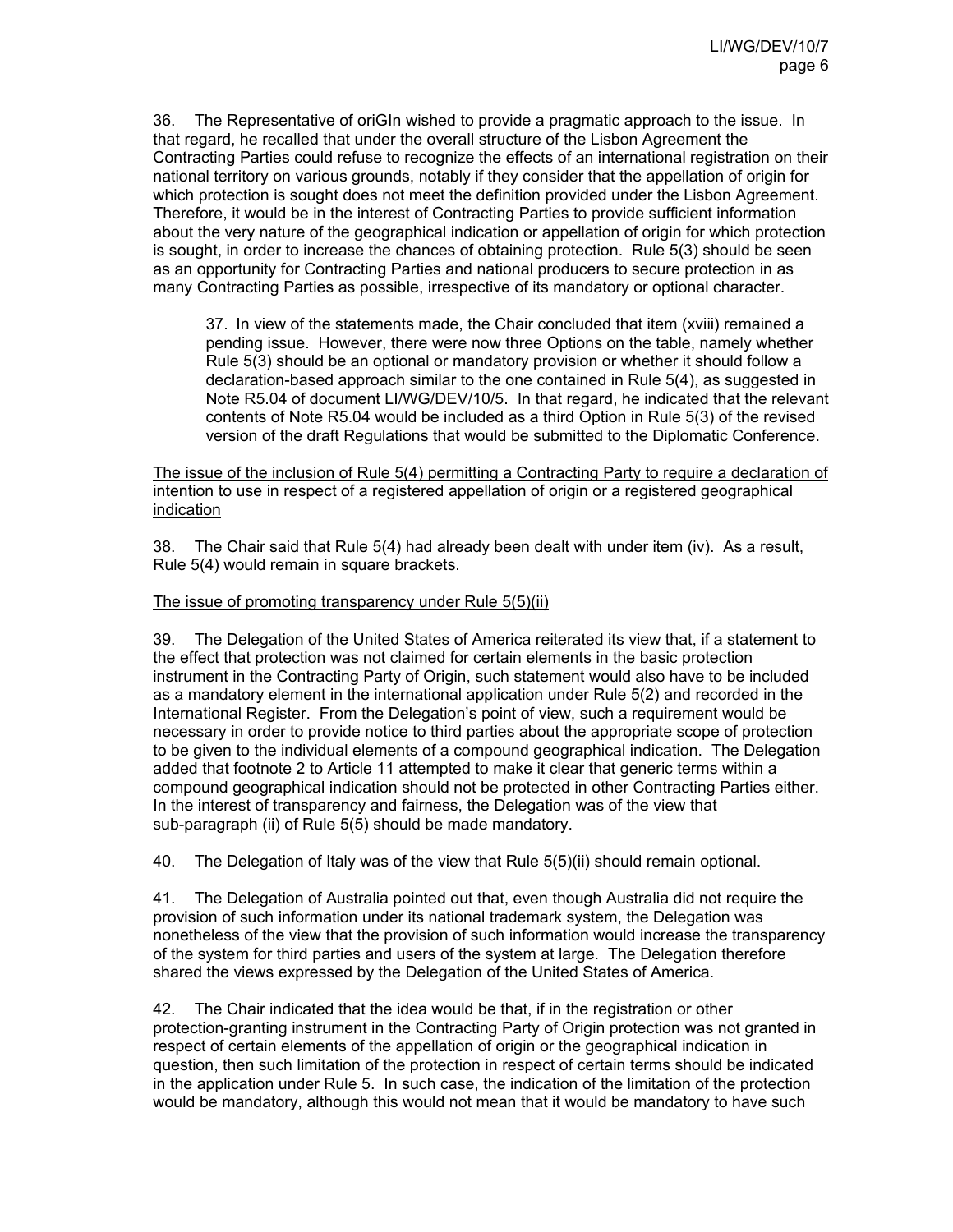limitations on the protection of the appellation of origin or the geographical indication in the jurisdiction concerned. In other words, it would be left to the Contracting Parties to decide whether protection would be granted or not in respect of those elements of the appellation of origin or the geographical indication in respect of which protection had not been granted in the Contracting Party of Origin.

43. The Representative of CEIPI expressed the view that the way, in which Rule 5(5)(ii) was presented, was not entirely correct, because the issue at stake was whether the inclusion of the statement in the application form should be obligatory under certain circumstances or whether it should be maintained as a simple option to include such a statement. He therefore suggested re-drafting the provision that would be submitted to the Diplomatic Conference, so as to have an Option A that would refer to the obligation to provide the statement in certain circumstances, but also an Option B that would leave the statement as an optional part of the application.

44. The Secretariat pointed out that the question remained as to how the Secretariat would be able to know whether such an exception to the protection was specified in the instrument by which protection was granted in the Contracting Party of Origin. A copy of that instrument did not necessarily have to be attached to the application and, even if a copy was attached, the text might not always be in a working language of the International Bureau. Perhaps, a possible way to solve the issue might be to include in the application form a box which would require the Contracting Party of Origin to indicate whether or not such an exception to protection was contained in the protection-granting instrument in the Contracting Party of Origin and, if this was the case, to specify the exception.

45. The Chair recalled that the Secretariat had proposed to make mandatory the indication whether or not in the Contracting Party of Origin protection was not granted for certain elements of the appellation of origin or the geographical indication. If such elements were specified when protection was granted in the Contracting Party of Origin, then the relevant details should be taken up in the international registration as well but they would not be translated by the International Bureau.

46. The Delegation of the European Union expressed its preference for an optional provision, allowing the Contracting Party of Origin to make a declaration clarifying that certain elements contained in a denomination or indication were considered to be generic. When such elements had been specified in the registration or other instrument by virtue of which protection was granted in respect of the appellation of origin or geographical indication, it was in the interest of the Contracting Party of Origin to clarify this in the international registration as well, in order to avoid future problems. When in 1996 the European Union had granted protection to 320 denominations of its member States, it had been specified in respect of a number of these denominations that some terms contained in these denominations were not part of the object of protection. For instance, in respect of the denomination "*Camembert de Normandie*", it was specified that protection was not claimed for the term "*Camembert*". The same applied in respect of the term "Gouda", which is not protected as such either. However, such clarification did not appear in respect of all unprotected terms. For example, in the case of a French geographical indication for "*crème fraiche fluide"* from a given place, obviously the geographical indication as a whole would be protected, but the word "cream", "fresh" and "fluid" would not be protected. In theory, if the proposed mandatory rule were to be applied by the letter, it would be necessary to specify that the words "cream", "fresh" and "fluid" were not protected. These were common words taken from the dictionary and were only contained in the geographical indication because the geographical name alone would not be sufficient. Nonetheless, although in respect of the appellation of origin "*Grana Padano*" the term "*Grana*" refers to the granular aspect of this cheese, the European Court of Justice has confirmed that the term "*Grana*" refers to "*Grana Padano* cheese" and is, consequently, part of the object of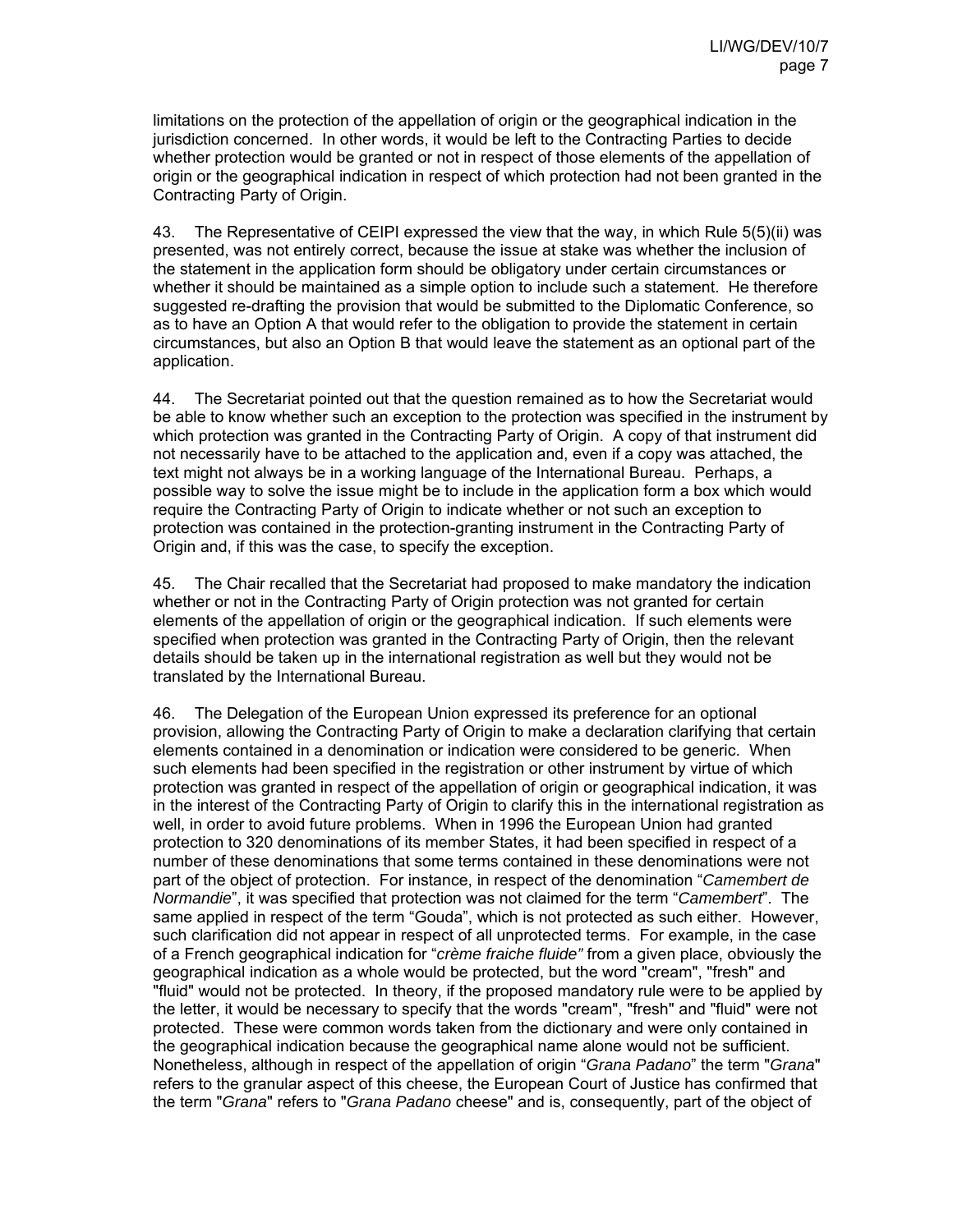the protection of the appellation of origin "*Grana Padano*". The Delegation considered it useful to provide such information in an international registration, so as to avoid refusals in case there was a potential problem. However, it would not be appropriate to conclude from the simple fat that no exception was specified in the protection-granting instrument in the Contracting Party of Origin, and as a result neither in the international registration, *a contrario* that the use of each term contained in the appellation of origin or geographical indication in question was part of the object of protection.

47. The Chair said that the requirement to indicate, in the international application, the existence of an element that was not part of the object of protection would only apply in case the relevant national or regional registration, or other protection-granting instrument, in the Contracting Party of Origin explicitly specified that a certain element was not protected.

48. The Delegation of the European Union said that if the legislation of a Contracting Party of Origin clearly stated that a term included in the compound designation was not protected per se, then, of course there should be a duty to indicate this in the box. This was not a problem at all. The problem could, perhaps, better be illustrated by the compound designation "*Epoisses de Bourgogne*". At first sight, it seemed that, as France had asked for the protection of "*Epoisses de Bourgogne*" without any reference to a possible non-protection of the term "*Epoisses*", the term "Epoisses" as such was protected as well. The Court of Justice, however, had stated that, in order to assess whether "*Epoisses*" was protected or not, a full evaluation should be conducted under the authority of a national court. Therefore, if this example were to be taken as a template, France would apply for the international registration "*Epoisses de Bourgogne*" and would not indicate in the international application that the term "*epoisses*" as such was not protected. This would, however, not necessarily mean that the term "*epoisses*" was protected in the Contracting Party of Origin or not.

49. The Chair said that this concern was not solved by an optional provision either.

50. The Delegation of the European Union expressed its preference for the optional provision. If the Contracting Party of Origin omitted to clarify the non-protection of a given term, another Contracting Party could consider this as a subsequent ground for invalidation of the effects of the international registration, in whole or in part.

51. The Chair concluded that Rule 5(5) would have two Options. Option A, suggested by the Secretariat and supported by several delegations, would require to indicate in the application form whether or not protection was claimed for certain elements if so specified in the instrument granting protection in the Contracting Party of Origin. If this Option A were to be adopted, then the possibility to modify such an indication subsequently should be provided for as well. Option B, as supported by the Delegation of the European Union, would provide for an optional statement.

# GROUP B: PENDING ISSUES CONCERNING THE SCOPE OF PROTECTION

# The various Options in respect of Article 11(1)(a) and Article 11(3)

52. As regards Article 11(1)(a), the Delegation of Italy expressed its preference for Option A while indicating that the brackets around the term "evocation" should be removed and that the term "usurpation" should be replaced by "misuse". Regarding Article 11(3), the Delegation expressed a preference for Option C while rejecting Option D.

53. Regarding Article 11(1)(a), the Delegation of the Republic of Moldova expressed support for Option B, which was both clear and perfectly in line with the TRIPS Agreement. The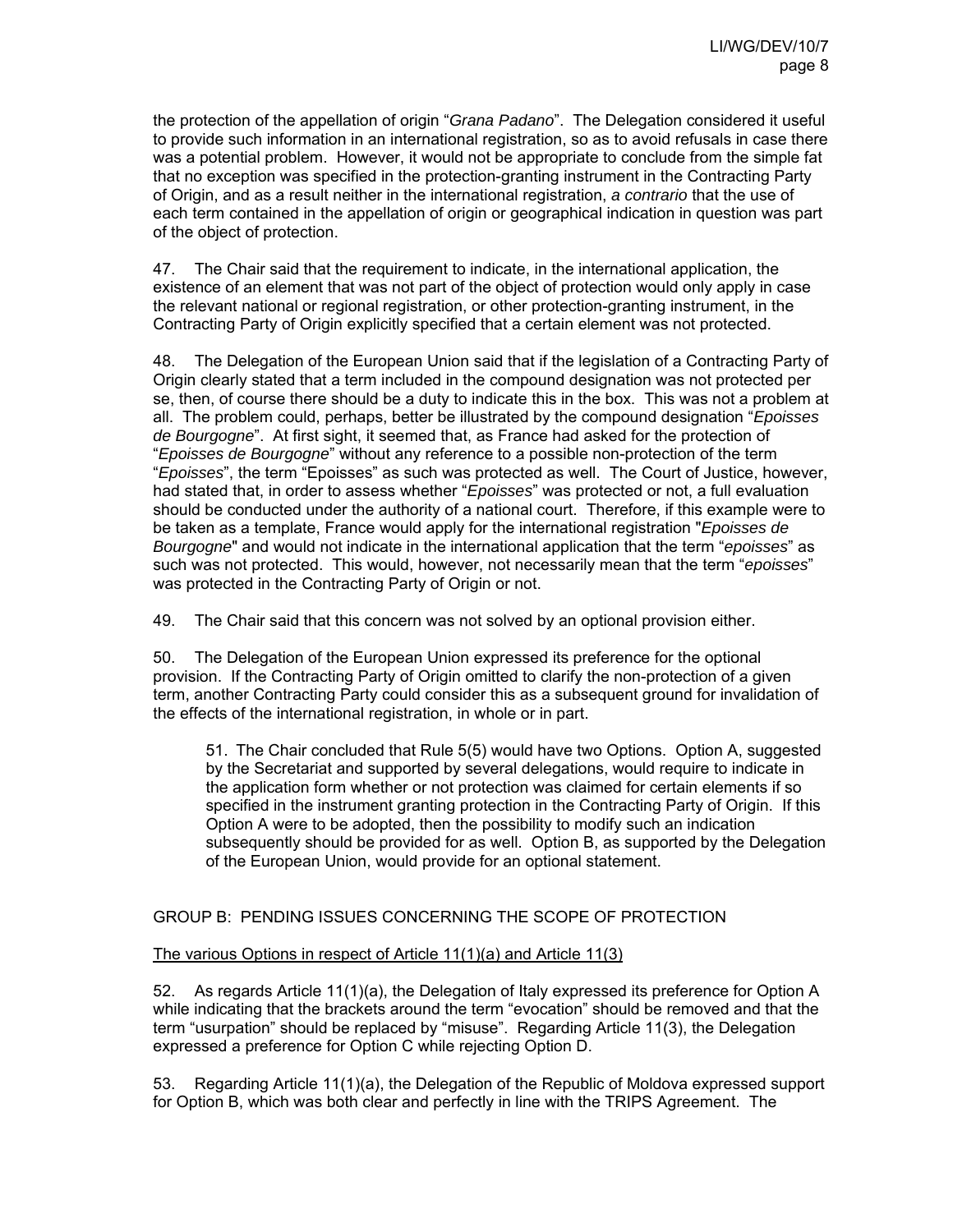Delegation nonetheless suggested that the term 'and' be replaced by "or" in the last sentence, so that the text would read "or is likely to damage the interests of the beneficiaries", as the interest of such beneficiaries could be damaged even if the use referred to in Option B would not suggest a connection between the goods and the beneficiaries.

54. The Delegation of Hungary shared the views expressed by the Delegation of Italy with regard to Article 11(1)(a). As regards Article 11(3), the Delegation reserved its position.

55. The Delegation of Georgia also expressed support for Option A of Article 11(1)(a) and the deletion of the brackets around the term "evocation".

56. The Delegation of Portugal expressed its preference for Option A of Article 11(1)(a) and reserved its position with regard to Article 11(3).

57. The Delegation of France also supported Option A of Article 11(1)(a) and deletion of the square brackets around the term "evocation". As regards the suggestion made by the Delegation of Italy to replace the word "usurpation" by "misuse", the Delegation indicated that the equivalent of "misuse" in French was "usurpation". As regards Article 11(3), the Delegation had a preference for Option A, but might also support Option C, depending on the views of other delegations. Option D would represent a step backwards when compared with the current Lisbon Agreement.

58. The Delegation of Australia wished to clarify that its proposal, as contained in Option B of Article 11(1)(a), would only apply in relation to goods of a different kind and would not impact item (i) of Article 11(1)(a) at all. Option B only sought to replace paragraphs (ii) and (iii) of Article 11(1)(a) in an effort to provide simplicity and clarity. The Delegation went on to say that, while it certainly appreciated the flexibility that had been shown by the Working Group through the inclusion of an alternative to the proposed scope of protection in respect of goods of a different kind, it would be easier to have an inclusive universal standard rather than a standard that would be unfamiliar to many countries. Moreover, an inclusive universal standard would have the advantage that users and third parties would not have to seek clarification from Contracting Parties that may have made declarations in relation to the scope of protection. The Delegation was confident that a universal standard would be possible and that it would be preferable to an exception regime.

59. The Delegation of Switzerland supported Option A of Article 11(1)(a). As regards Article 11(3), the Delegation was of the view that Options B and D would considerably weaken the current scope of protection under the Lisbon Agreement.

60. The Delegation of the Republic of Korea said that it could not support Option A of Article 11(1)(a), as it went beyond the level of protection provided under other international treaties. In particular, Article 23 of the TRIPS Agreement provided for such a high level of protection only in respect of wines and spirits.

61. The Delegation of the European Union expressed its preference for Option A of Article 11(1)(a), subject to the replacement of the term "usurpation" by "misuse" and the deletion of the brackets around the term "evocation", as had been suggested by the Delegation of Italy. As regards Article 11(3), the Delegation preferred Option A, but was ready to consider Option C as a possible alternative. The Delegation did not regard Options B and D as acceptable solutions.

62. The Delegation of Iran (Islamic Republic of) expressed its preference for Option A of Article 11(1)(a). As regards Article 11(3), the Delegation agreed with other delegations that Options B and D would considerably weaken the principles and objectives of the Lisbon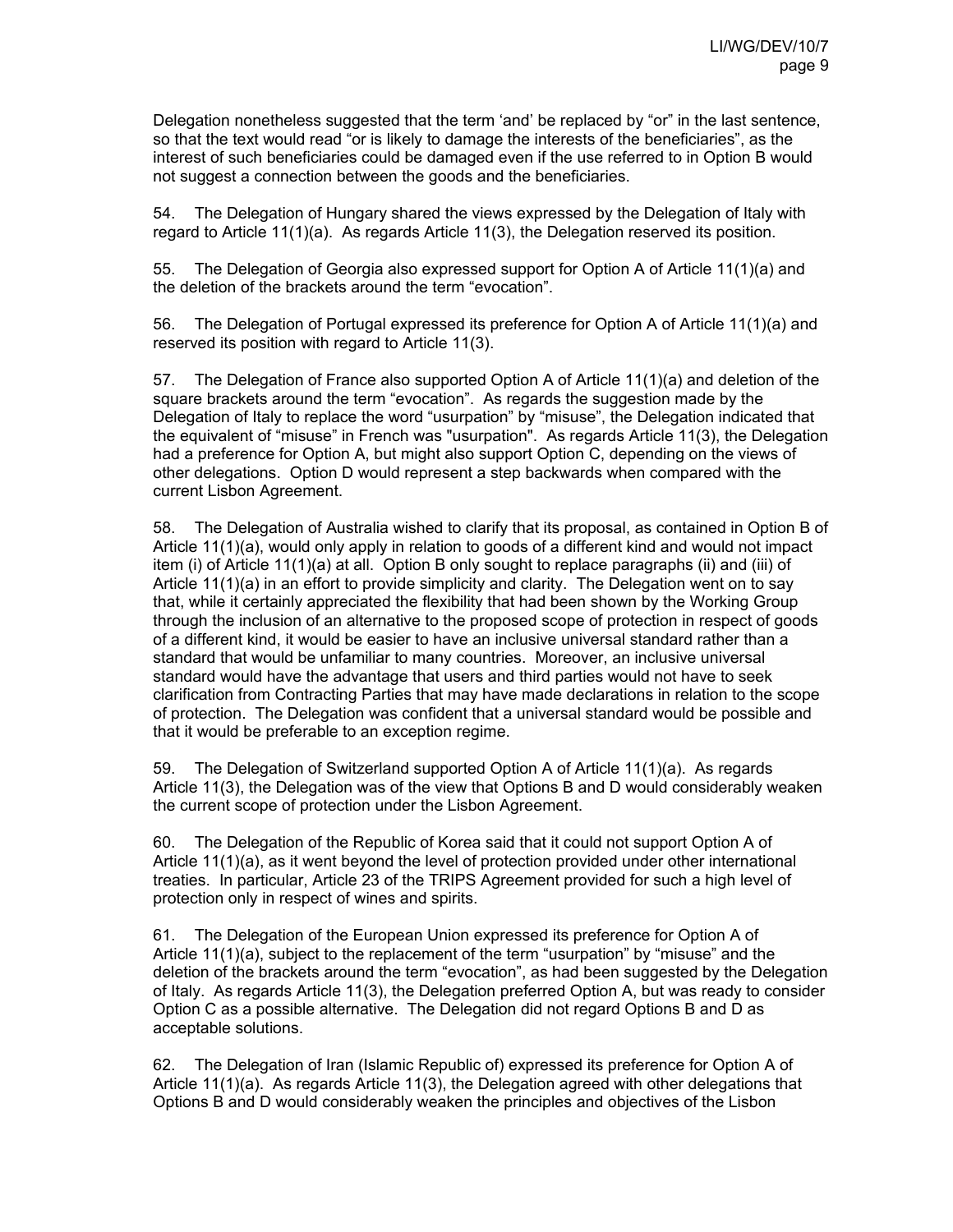Agreement. Hence, the Delegation expressed its preference for Option A of Article 11(3), but was ready to consider Option C as an alternative solution.

63. The Delegation of the United States of America expressed great concern about the presumption of confusion or the presumption of misleading use under Article 11(1)(a)(i), in the absence of any requirement of use. The Delegation was of the view that it would be extremely difficult to claim a presumption of misleading use or a presumption of confusion when the registered geographical indication would not even be in use in a given territory. Hence, the Delegation expressed support for Option B of Article 11(1)(a), even though it would prefer the text of that Option to relate to Article 11(1)(a)(i) as well. The Delegation further reserved its position as regards Article 11(3), pending the outcome of the discussions on the various provisions concerning requirements of use. In light of the vague infringement standards contained in Article 11(1), the Delegation proposed the addition of a second sentence in footnote 2 to Article 11 that would read as follows: "For greater certainty, a refusal or invalidation of a trademark or a finding of infringement in the Contracting Parties under the terms of Article 11 cannot be based on the component that has a generic character". When unclear infringement standards for geographical indications were applied, there was a need to limit the unclear effects of applying a vague "imitation" or "evocation" standard of infringement, for in the Delegation's view a geographical indication could not be found to be infringed by use of a single component of that geographical indication, if that component had a generic character in the territory of a given Contracting Party.

64. The Representative of oriGIn recalled that the objective of an International Register for geographical indications and appellations of origin would be to provide legal certainty to producers and the private sector at large. In that regard, he recalled that misappropriations represented a major problem for producer associations worldwide and that the registration of their appellations or geographical indications in every single jurisdiction to which their products would be exported would be extremely difficult and costly. As regards Article 11(3) and the need for greater flexibility to make the system more attractive to a greater number of States, oriGIn was of the view that, at the end of the day, such flexibility should be limited and should not be detrimental to other imperatives, such as the legal certainty and predictability that an association of producers could reasonably expect from an international registration system. As regards the use of the notion of incompatibility in Options A to D of Article 11(3), he expressed the view that there was no such thing as the "incompatibility" of the trademark system. A trademark system could also provide a high level of protection in respect of a geographical indication, provided that some adjustments were made. He, therefore, suggested the deletion of any reference to compatibility or incompatibility from the text.

65. The Representative of INTA reiterated its concerns about the terminology used in Option A of Article 11(1)(a), and more specifically about the use of terms such as "usurpation, imitation or evocation". The lack of clarity of those concepts only brought confusion with regard to the relationship between trademarks and geographical indications. In contrast, she was of the view that Option B constituted a step in a more positive direction towards greater inclusiveness. However, as the Representative of INTA was not sure whether the elements of Option B were the most appropriate ones for all types of cases, she suggested that the text be further refined. In particular, she was of the view that to simply mirror the content of Article 16.3 of the TRIPS Agreement might not be appropriate for all cases. As in the case of trademarks, there could be highly reputed geographical indications known everywhere and also less known geographical indications. This would have an impact on the scope of protection itself. Therefore, she suggested bringing the text of Option B closer in line with the classical trademark law concepts of likelihood of confusion and the special protection for well-known trademarks. As regards Article 11(3), she expressed a preference for Option D. Lastly, she supported the text suggested by the Delegation of the United States of America in respect of footnote 2 to Article 11.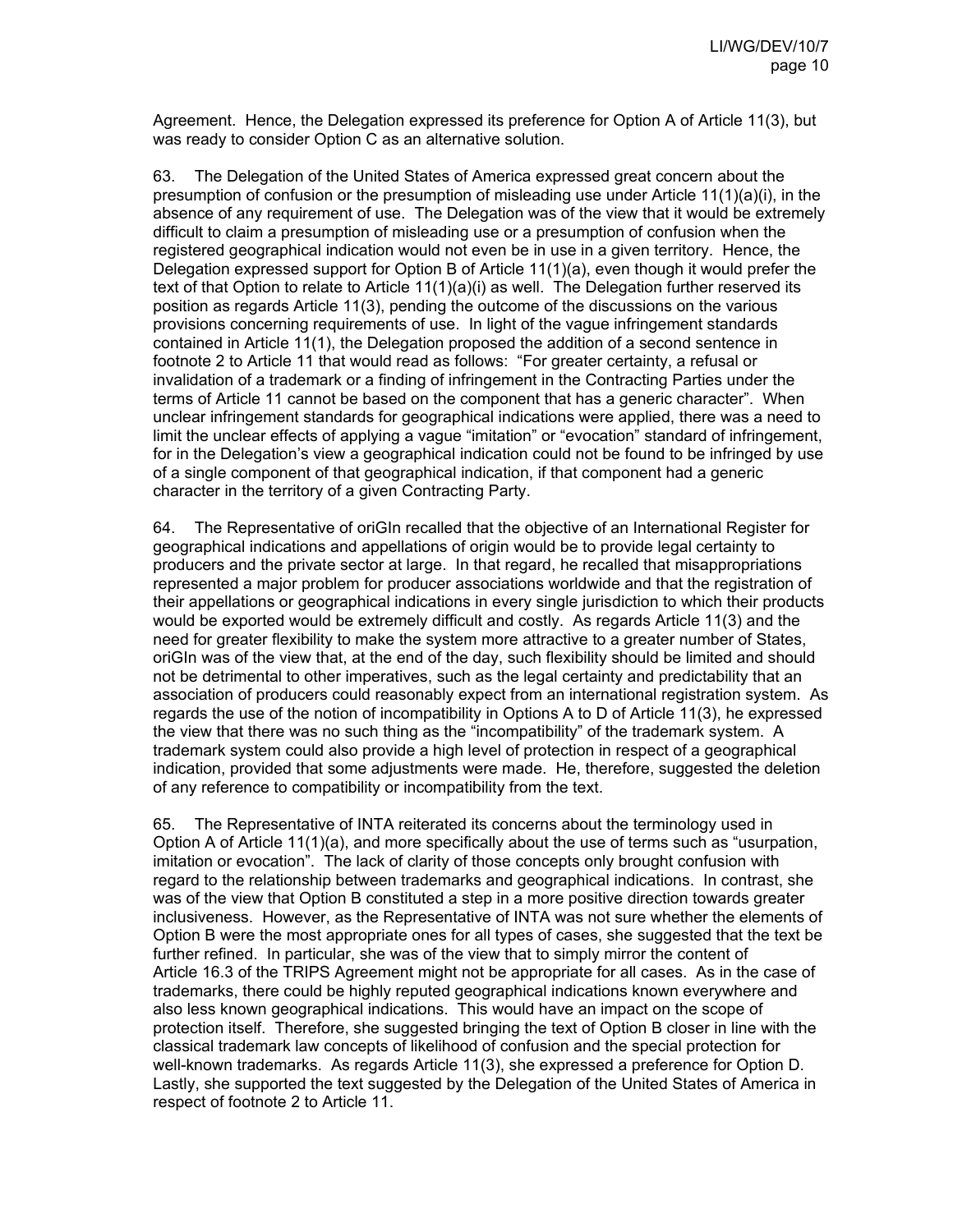66. In light of the discussions, the Chair indicated that it had become evident that Options A and B of Article 11(1)(a) would remain in the text. As regards Option A, the word "usurpation" would be replaced by "misuse" and the square brackets around the term "evocation" would be deleted, following the various requests made to that effect by several delegations. Concerns had been expressed by other delegations about the use of those terms. Option B of Article 11(1)(a) had also received support, although some delegations had indicated that the text had to be further refined. As regards Article 11(3), he was under the impression that no one had expressed support for Option B.

67. The Delegation of Australia reserved its position on the Options of Article 11(3), while indicating a slight preference for Option B.

68. The Delegation of Peru maintained its reservation with regard to the use of the term "evocation" and requested that the term be kept between square brackets.

69. Following a request for clarification, the Delegation of Peru indicated that it still had to hold internal consultations in relation to the various Options of Article 11(1)(a). However, what was already clear was that any reference to "evocation" would not be supported by the Delegation of Peru, because that concept was not familiar under the Andean Community legislation and the Peruvian legislation.

70. Summarizing the discussions, the Chair reiterated that some delegations supported Option A of Article 11(1)(a), while other delegations favored Option B. He went on to say that he had duly noted all the concerns expressed about the vagueness of the terms "usurpation, imitation or evocation" used in Option A. The brackets around the term "evocation" would be removed in the revised version of the text. In that regard, the Chair added that the concerns expressed by the Delegation of Peru had been duly noted and that his conclusion in respect of Option A might change, if the Delegation of Peru would eventually indicate its preference for Option A. As regards Article 11(3), the Options A to D would remain on the table for the time being, in particular as a number of delegations had reserved their position in that regard. He also noted that those delegations which had found Options B and D unacceptable had a clear preference for Option A but would nonetheless be ready to further consider Option C. The Chair further recalled the drafting suggestions that had been made in respect of Article 11(3). As regards footnote 2 to Article 11, a second sentence would be added as had been suggested by the Delegation of the United States of America. Footnote 2 would remain in square brackets.

71. The Representative of oriGIn clarified that his suggestion to remove any reference to "compatibility" from Options A to D of Article 11(3) had to be read in conjunction with his other suggestion that the flexibility provided to Contracting Parties should be limited as regards the level of protection, for purposes of achieving greater legal certainty.

72. The Delegation of the United States of America was of the view that it would make sense to remove the requirement of 'compatibility' from the text, so as to give more flexibility in that regard to the Contracting Parties.

73. The Chair indicated that the amended text of Option A of Article 11(3) would read as follows: "Any State or intergovernmental organization may declare, when depositing its instrument of ratification or accession, that it shall, instead of the protection stipulated in paragraph (1)(a)(iii), extend to the registered appellation of origin or the registered geographical indication protection against any use thereof in respect of goods that are not of the same kind as those to which the appellation of origin or the geographical indication applies, if such use would indicate or suggest a connection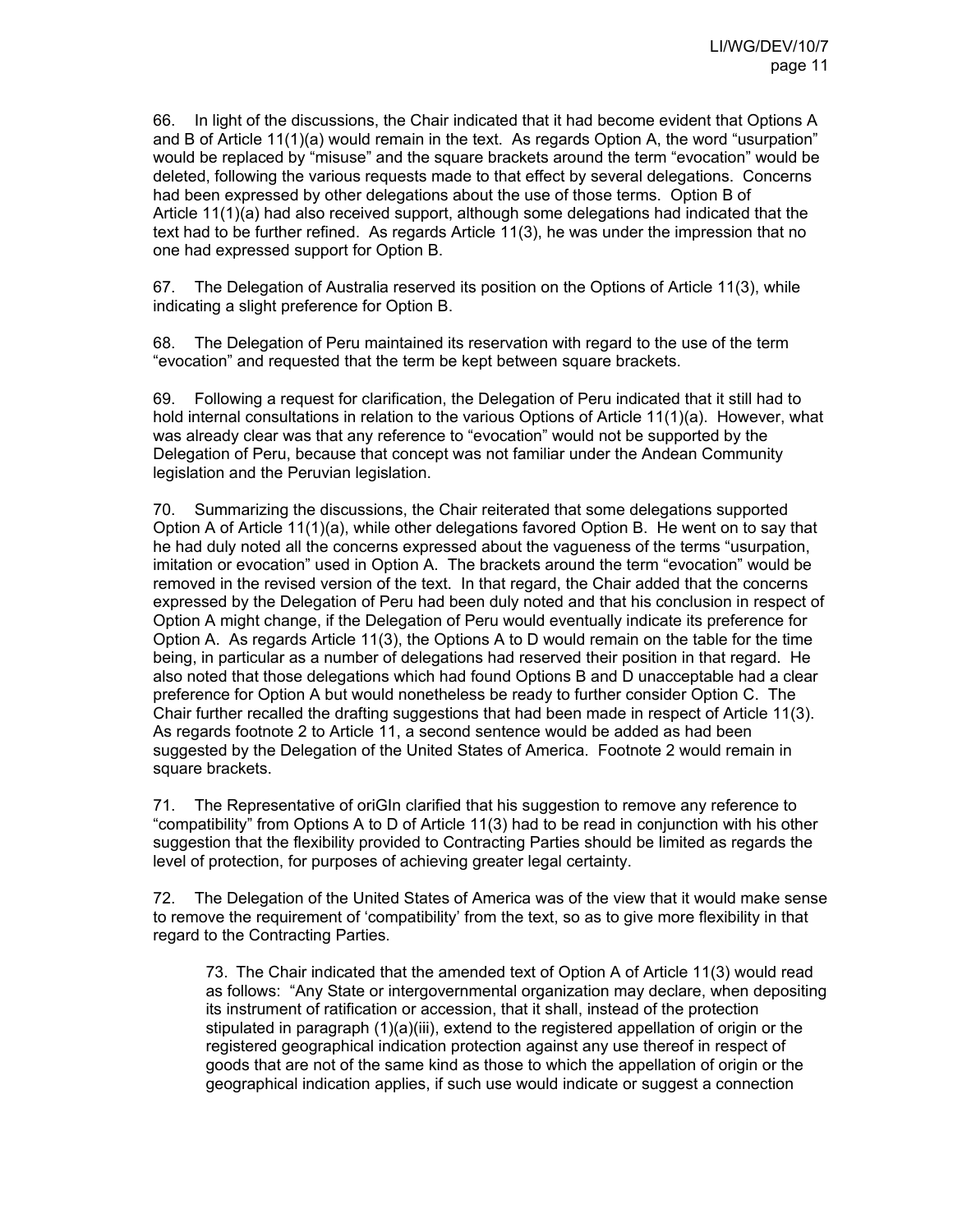between those goods and the beneficiaries, and is likely to damage the interests of the beneficiaries". Options B to D would be amended accordingly.

# The issue of the Draft Agreed Statement contained in footnote 1 to Article 11 and provisions relating to the same issue

74. The Delegation of Peru pointed out that Article 11 was a fundamental provision of the draft Revised Lisbon Agreement and constituted the very essence of the objectives that the Lisbon Agreement sought to achieve. In that regard, the delegation reiterated its long-standing position that footnote 1 should be deleted from the draft Revised Lisbon Agreement. In addition to the aspects the Delegation had already referred to on previous occasions, the Delegation was of the view that the text of footnote 1 was redundant, in view of Article 6. Moreover, the possibility envisaged in the footnote was not contained in the legislation of the Andean Community, and, as it was not contained in the Lisbon Agreement itself, the text of footnote 1 would compromise the effectiveness of the Lisbon System. The Delegation further recalled that, when Peru had ratified the Lisbon Agreement, it had done so with a firm commitment to the exclusive protection that would be afforded to appellations of origin and to the rigorous measures that would be taken to protect appellations of origin in the other Contracting Parties. The Delegation was of the view that footnote 1 would affect the legal certainty that could reasonably be expected in that regard. The Delegation's request for the deletion of footnote 1 also applied to all corresponding provisions in the draft Revised Lisbon Agreement and the Regulations.

75. The Delegation of Chile recalled its long-standing support for the incorporation in the final draft of footnote 1 to Article 11, which had initially been proposed as a stand-alone provision in the draft Revised Lisbon Agreement itself, but which had later been relegated to a footnote between square brackets. The practice referred to in the footnote was of major importance for Chile, in trade and economic terms. Moreover, as explained by the Secretariat at the seventh session of the Working Group, the practice described in footnote 1 was not unknown to the members of the Lisbon Union. On the contrary, it was a practice implemented in the past under the Lisbon System, with practical and legal consequences not only for the members of the Lisbon Union but also for WIPO members at large. The proposed "Draft Agreed Statement" in footnote 1 simply sought to take stock of an existing practice, thus affording legal certainty to WIPO Member States at large. The Delegation, therefore, requested that footnote 1 to Article 11 be maintained in the draft Revised Lisbon Agreement.

76. The Delegation of Italy was of the view that the deletion of footnote 1 to Article 11 from the draft Revised Lisbon Agreement would not mean that the practice that had been implemented in the past in the context of the Lisbon Agreement could not continue in the context of the Revised Lisbon Agreement. The Delegation further recalled that there were provisions in the TRIPS Agreement dealing with the matter.

77. The Chair concluded that the text of footnote 1 to Article 11 would remain between square brackets.

# The content of Article 12 concerning protection against acquiring a generic character

78. The Delegation of France expressed the view that the Working Group should go back to the spirit of the Lisbon Agreement. The Delegation favored a simplified drafting and suggested the deletion of all bracketed parts. The way the bracketed phrase at the end of the provision was drafted, it did not add anything to what preceded it.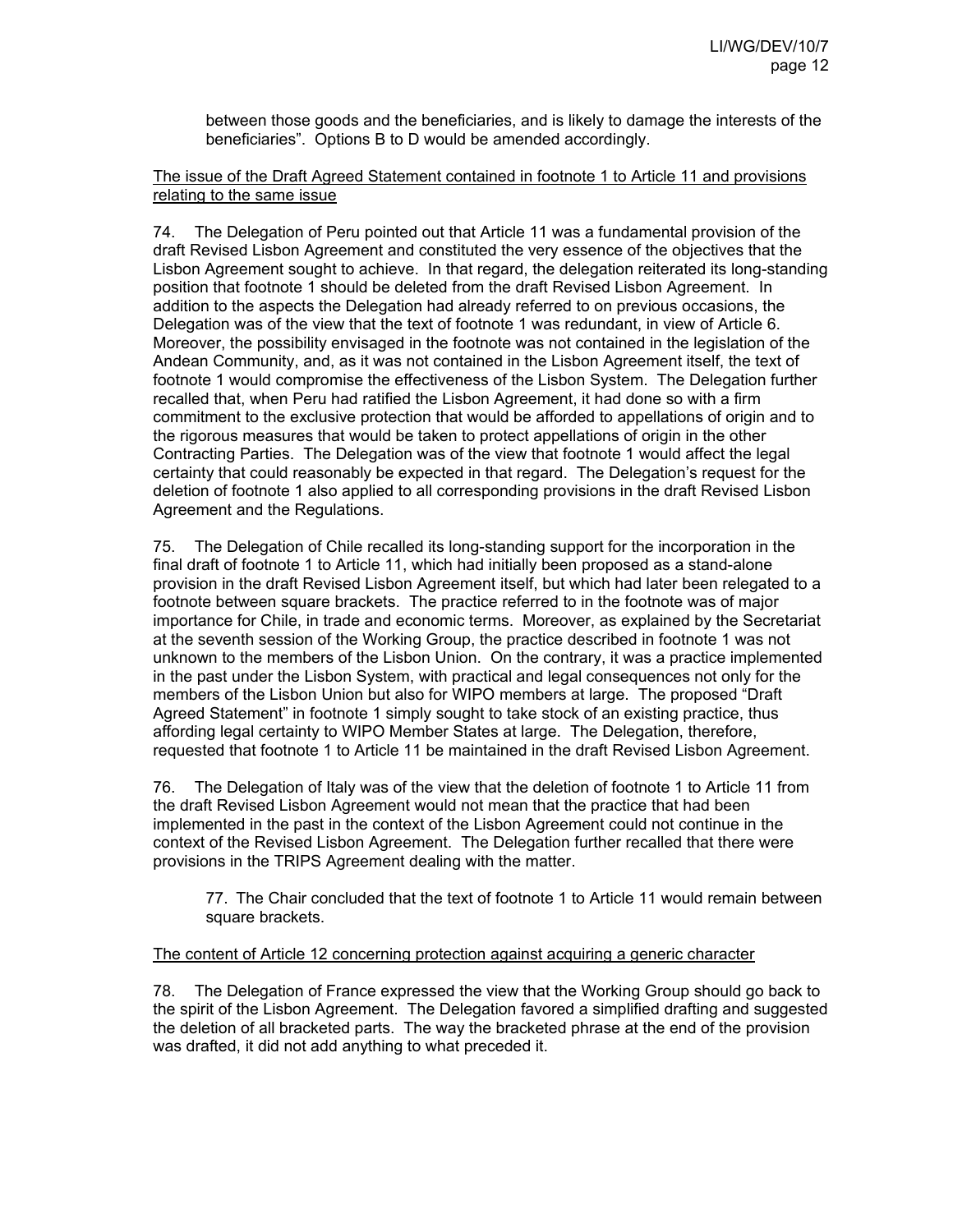79. The Chair said that the text proposed by the Delegation of France would read as follows: "Subject to the provisions of this Act, registered appellations of origin and registered geographical indications cannot become generic as long as the appellation of origin or the geographical indication is protected in the Contracting Party of Origin".

80. The Delegation of the United States of America anticipated serious difficulties with the implementation of Article 12. In particular, the Delegation could foresee the possibility of having a long dormant foreign geographical indication suddenly popping up in a territory to create havoc with a developing domestic industry. The Delegation referred to such dormant appellations of origin or geographical indications as "submarine" geographical indications, comparable to submarine patents, i.e. pending patent applications that remained unpublished for a long time, but which suddenly appeared for purposes of being asserted against those who would have already commercialized a similar invention in the same field of industry. The Delegation went on to say that if a national system would have no requirement of use, maintenance or enforcement, local industries would not likely be on notice about a claim of right by a foreign geographical indication holder and might, therefore, start using that foreign geographical indication as a generic term. Suddenly, many years later, the owner of the foreign geographical indication might appear and demand administrative enforcement, with the possible consequence that the local industries would be crushed by their own Government. The Delegation was of the view that Article 12 could therefore lead to an extremely problematic situation which could be easily avoided by putting some responsibility on the geographical indication owner to maintain his or her private property rights wherever they wished to be able to protect them. In any event, since delegations were invited to express their preference with respect to the text of Article 12 under consideration, the Delegation expressed its preference for the bracketed text which read "cannot be considered to have become generic". In addition, the Delegation was of the view that the brackets around "the denomination constituting" and "the indication constituting" should be retained as well as those around the last sentence which read "and national or regional law requirements in the Contracting Party concerned regarding use, maintenance and renewal are met".

81. The Delegations of the Czech Republic, Georgia, Italy, Portugal and the Republic of Moldova supported the text proposed by the Delegation of France.

82. The Delegation of Australia and the Republic of Korea supported the addition to Article 12 that had been proposed by the Delegation of the United States of America at the previous session of the Working Group, namely the addition of the phrase "and national or regional law requirements in the Contracting Party concerned regarding use, maintenance and renewal are met".

83. The Delegation of the European Union said that, upon reaching the conclusion that a denomination or indication deserved protection as an appellation of origin or geographical indication, there would be no reason why such term should subsequently be considered generic. Only if the protection granted in respect of the denomination or indication would no longer be provided in the Contracting Party of Origin, for whatever reason, there might be reason to believe that such term had become generic in the Contracting Party of Origin.

84. The Representative of CEIPI requested clarification from the Delegation of the United States of America, as he failed to understand the comparison with submarine patent applications. Unpublished patent applications were called "submarines" because they had never emerged from the sea to the surface. However, the issue under consideration concerned registered appellations of origin and geographical indications that had emerged to the surface and that had been recorded in the International Register. He also sought clarification as to the utility of keeping the expressions "the denomination constituting" and "the indication constituting".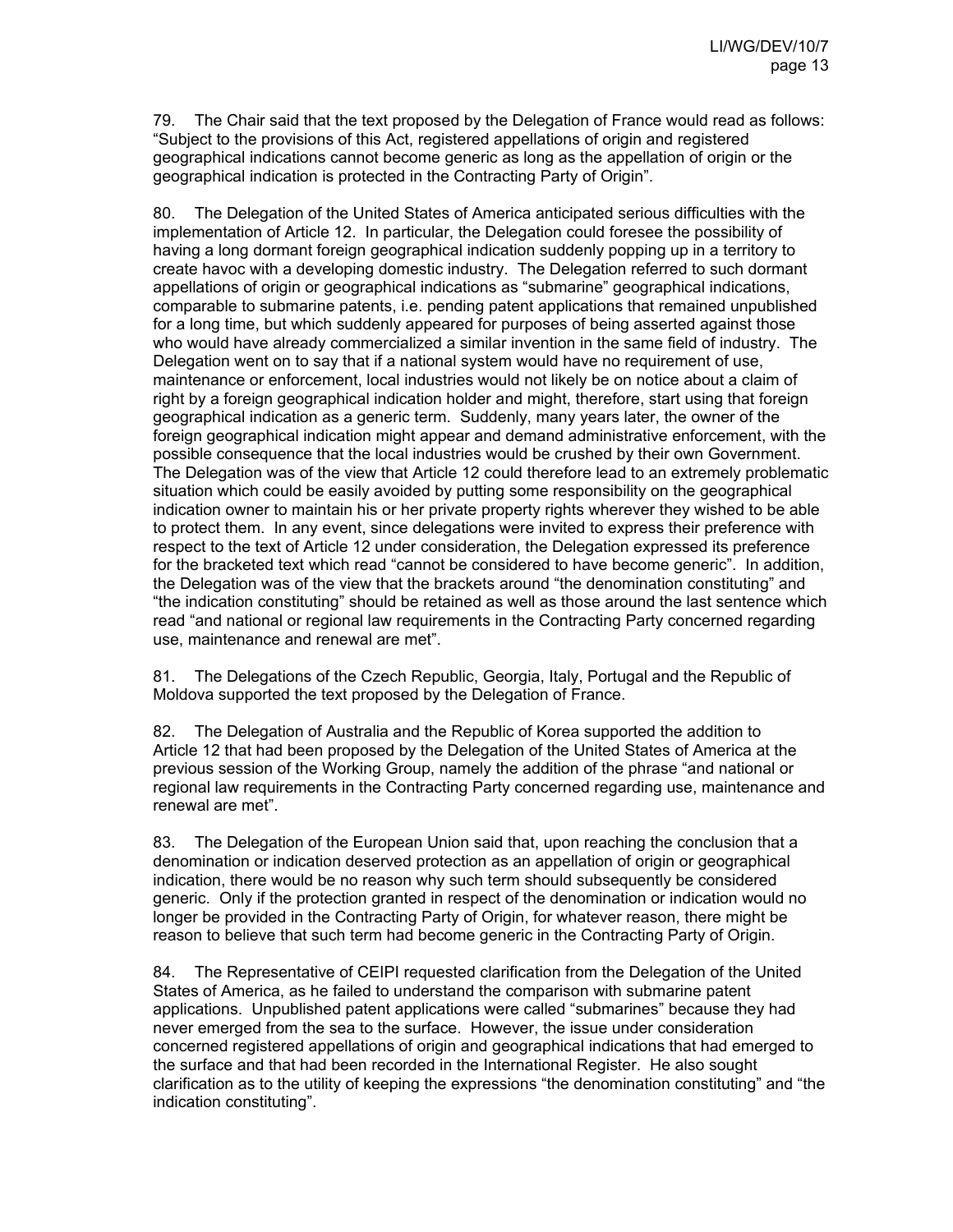85. The Secretariat referred to Note 12.05 in document LI/WG/DEV/10/4, which explained that the phrases "the denomination constituting" and "the indication constituting" had been put between square brackets following a request made at the previous session. The Delegations that had requested that these phrases be retained had argued that the phrases referred to the factual use of the denomination or indication. In other words, it was not the appellation of origin or geographical indication as such that was used but the term that constituted the appellation of origin or the geographical indication. The Secretariat further pointed out that the Note also referred to Article 6 of the current Lisbon Agreement, which did not use the term "appellation of origin" but only the term "appellation".

86. The Chair said that such difference in terminology could somehow be compared to the trademark law terminology which distinguished between a sign and a trademark. In other words, "sign" was comparable with denomination or indication constituting the appellation of origin or the geographical indication, while "trademark" was comparable with appellation of origin or geographical indication.

87. The Delegation of the United States of America explained that, regarding the analogy with submarine patents, if a Contracting Party did not inform its domestic industries of an appellation of origin or geographical indication registered under the Lisbon System and notified to it, or in the absence of any enforcement action either by the host Government, by the foreign Government or by the Competent Authority of the Contracting Party of Origin, for all intents and purposes, those domestic industries would simply be unaware that the denomination constituting the appellation of origin, or the indication constituting the geographical indication, was protected in their country. Consequently, they could legitimately believe that the denomination or indication was free for use for their own purposes on the domestic market. Such belief might not even be challenged for many years until such time as the foreign geographical indication owner would suddenly decide to take action or would ask the foreign Government to take action against that domestic industry. Use and maintenance requirements would be critical for preventing that type of scenario from happening. As for the question concerning the use of the expressions "the denomination constituting" or "the indication constituting", the Delegation agreed with the Chair that those expressions were akin to the term "sign", as opposed to "trademark".

88. The Chair concluded that, on the basis of the discussion, Article 12 would be revised so as to read as follows: "Subject to the provisions of this Act, registered appellations of origin and registered geographical indications cannot [be considered to have] become generic as long as [the denomination constituting] the appellation of origin, or [the indication constituting] the geographical indication, is protected in the Contracting Party of Origin [and national or regional law requirements in the Contracting Party concerned regarding use, maintenance and renewal are met.]" Its title would read: "Protection Against Becoming Generic". In the corresponding footnote, the bracketed phrase "have a generic character" would be deleted.

### The content of Article 13(1) concerning safeguards in respect of prior trademark rights

89. The Delegation of France expressed support for Option A, which in its view provided the best balance between the legitimate interests of the owner of the trademark and those of the beneficiaries of the rights in respect of an appellation of origin or a geographical indication. As regards the two alternative square bracketed parts in Option A, the Delegation did not have a particular preference for one over the other, while adding that the phrase 'taking into account' might perhaps better reflect what should be examined.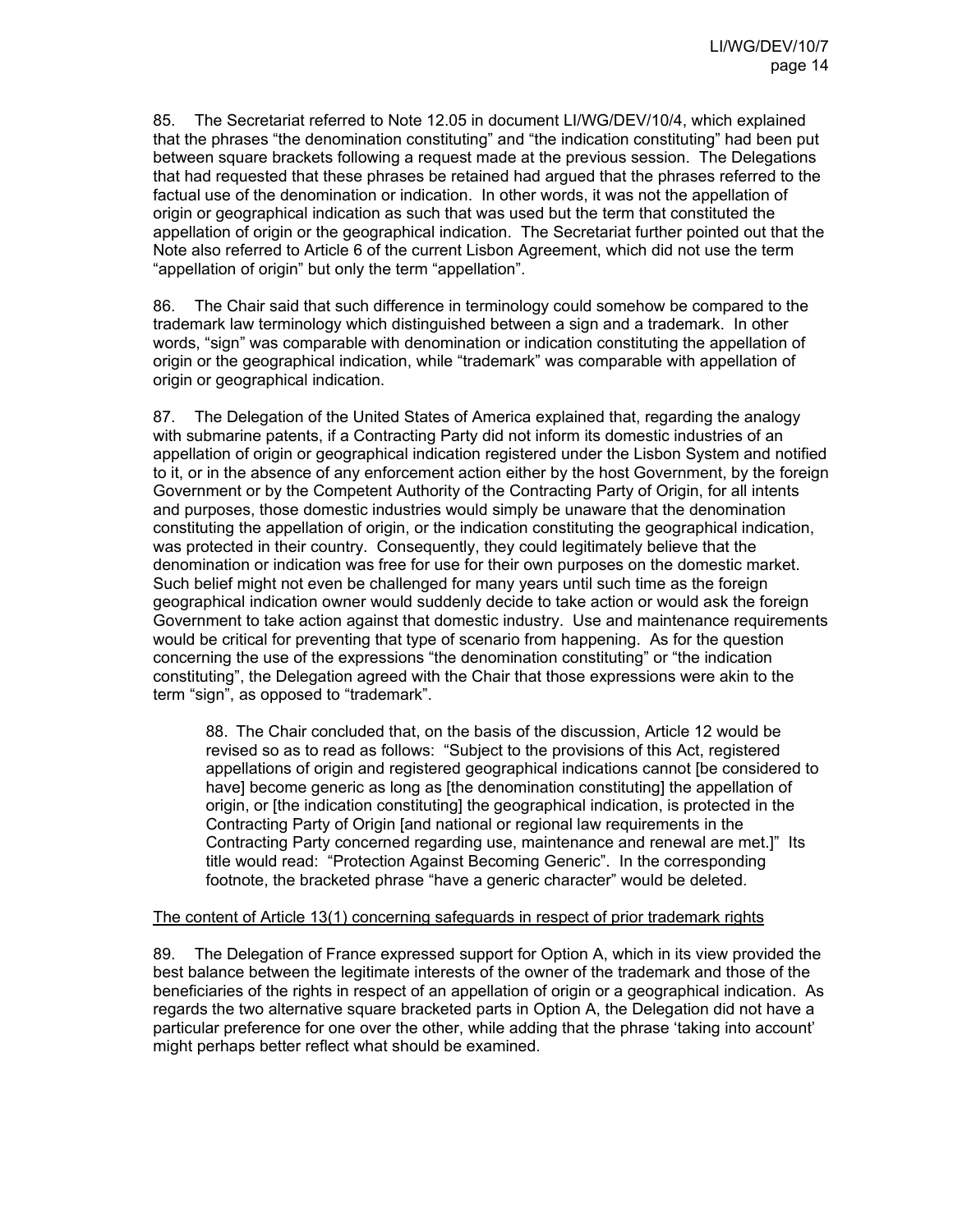90. The Delegation of Italy also expressed support for Option A, which it saw as a balanced compromise between appellations of origin, geographical indications and trademark interests. The Delegation expressed its preference for the phrase "taking into account".

91. The Delegation of Hungary also favored Option A and the phrase "taking into account", which might accommodate more scenarios than the stricter phrase "provided that".

92. The Delegations of the Czech Republic, Iran (Islamic Republic of) and Portugal also expressed their preference for Option A and for the deletion of the phrases "provided that" and "are taken into account".

93. The Delegation of the United States of America expressed its support for Option B, which in its view was the only option that appropriately respected national sovereignty as well as the international precedent from the WTO on the issue of conflicts between trademarks and geographical indications. Option A represented the creation of new international law on the subject of how Lisbon Contracting Parties should handle such conflicts. That was all the more alarming since Option A did not accurately reflect the existing internationally accepted treatment of prior rights under the provisions of the TRIPS Agreement, nor did it reflect the WTO Panel Report on the issue of conflicts between trademarks and geographical indications. Article 24.5 of the TRIPS Agreement was inapplicable in that regard. Consequently, a provision using elements of Article 24.5 would provide wrong guidance to prospective Contracting Parties on how to implement both the TRIPS Agreement and the Revised Lisbon Agreement. Moreover, Option A used elements of Article 17 of the TRIPS Agreement in a confusing way. Creating new international law on the possibility of coexistence of two conflicting identifiers in the same market for the same products in front of the same consumers unnecessarily impinges on the national sovereignty of prospective Contracting Parties. Upon recalling that coexistence was not the rule but only an exception to the rule, the Delegation expressed the view that treating coexistence as the rule by specifically enshrining it into an international agreement took away the ability of Contracting Parties to determine how best to regulate their own market and protect their own consumers from the confusion that would result from two conflicting identifiers for the same goods on their supermarket shelves. The Delegation was of the view that, if Contracting Parties wished to allow their consumers to be confused by a foreign geographical indication over a prior domestically held trademark, they were certainly free to do so, but such a decision had to be made on the basis of their own national law and should not be dictated by a rule under the Revised Lisbon Agreement.

94. The Delegation of Australia also supported Option B and reiterated that, even though the coexistence of a later claimed geographical indication with earlier trademark rights would be possible, it should not be a default position by any means. In that regard, the Delegation recalled that, in order for such coexistence to occur, Article 17 of the TRIPS Agreement required that the legitimate interests of the holder of the earlier trademark right and third parties be taken into account. The WTO Panel, to which the Delegation of the United States of America had referred, had confirmed that Article 24.5 of the TRIPS Agreement did not provide authority to limit the trademark rights conferred by Article 16 of the TRIPS Agreement. As indicated in paragraph 7.625 of the Panel's Report: "Therefore, the Panel concludes that, under Article 16.1 of the TRIPS Agreement, Members are required to make available to trademark owners a right against certain uses, including uses as a geographical indication. [...] Article 24.5 of the TRIPS Agreement is inapplicable and does not provide authority to limit that right." In relation to the relevance of Article 17 of the TRIPS Agreement, the Delegation noted that the object of discussion in the Working Group was an international filing system, which is quite different from the situation addressed by the WTO Panel. The Panel had addressed circumstances and regulations that applied in the European Union. Therefore, its relevance across international borders, where regulations and circumstances could greatly differ, was highly arguable. Option B would not prevent coexistence of an earlier geographical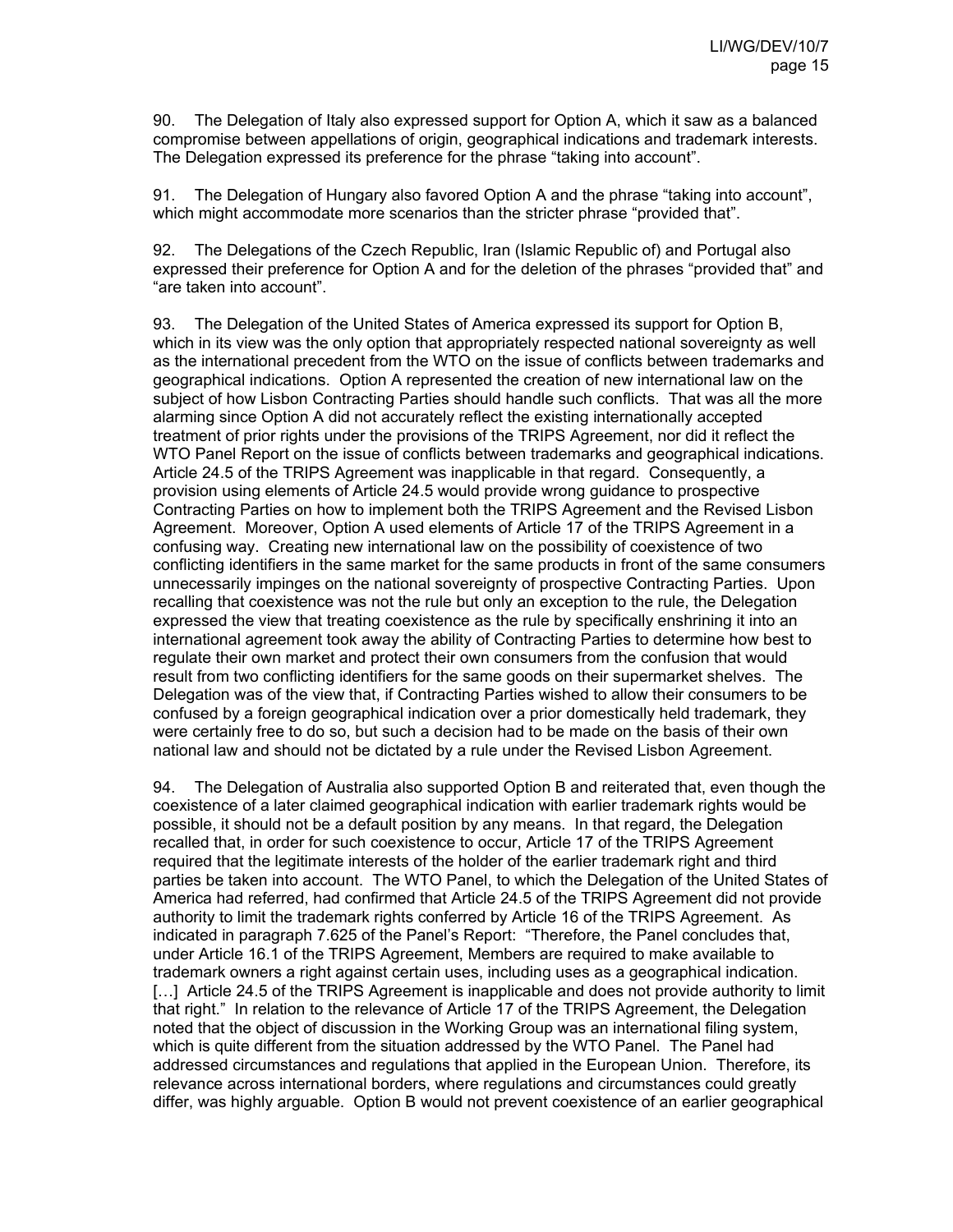indication with a later trademark, but would ensure that earlier trademark rights would be respected appropriately.

95. The Delegation of the European Union supported Option A. The Delegation failed to understand how the contents of Option A could be seen as an infringement of national sovereignty, as the Revised Lisbon Agreement would be an international treaty to which States would be free to accede or not. Moreover, the proposed wording of Option A did not preclude Contracting Parties from not applying the coexistence principle. In other words, under the proposed text, the Contracting Party would still be able to refuse protection of an appellation of origin or a geographical indication that would be in conflict with an existing prior trademark. As regards the brackets in Option A, for the sake of simplicity and flexibility, the Delegation could support the phrase "taking into account" instead of "provided that' as well as the deletion of the phrase 'are taken into account".

96. The Delegation of Peru recalled that under its national legislation it would not be possible to recognize a trademark right, or a right to use the trademark, only on the basis of use. The Delegation expressed its preliminary support for Option B, but sought clarification of the meaning of the phrase "shall be subject to the rights".

97. The Delegation of Chile expressed a preference for Option B which was based on the TRIPS Agreement and which established as a general rule the "first in time, first in right" principle, and provided for coexistence as an exception.

98. The Delegation of the Republic of Korea also supported Option B which appeared to be in line with the TRIPS Agreement. The wording of Option A was too subjective and unclear for purposes of determining what would constitute misleading use of the sign.

99. The Representative of INTA supported Option B and shared the views expressed by the Delegations of the United States of America, Australia and the Republic of Korea. The Representative of INTA supported the principle of "first in time, first in right" as a general principle for the relationship between trademarks and geographical indications and was, therefore, against any assumption that there might be a general rule of coexistence. Moreover, she indicated that it was her understanding that in the WTO Panel Report referred to by other delegations, the proposition that there would be a general rule of coexistence under the TRIPS Agreement had been rejected, even though the specific European Union regime that provided for coexistence had been held compatible with the TRIPS Agreement. She reiterated INTA's concerns about the second part of Option A and suggested deleting all text starting with "taking into account". The reference to the legitimate rights of the beneficiaries was inappropriate in a context where the right of a prior trademark to continued existence was at stake. The same applied in respect of the reference to misleading use.

100. The Representative of oriGIn expressed its preference for Option A. He pointed out that, in practice, the possibility of coexistence had proved to be a useful solution in many cases where a geographical indication had been in conflict with a prior trademark. He further recalled that under the current Lisbon Agreement the Contracting Parties could refuse the protection to a geographical indication or an appellation of origin on the basis of a prior trademark right. With that in mind, it became obvious that Option A would not set coexistence as the rule.

101. The Representative of MARQUES indicated that the coexistence of geographical indications and trademarks was not a foreign concept to its members. She hoped that the concerns expressed by the Delegation of the United States of America with regard to Article 13(1) did not also relate to Article 11(3), as amended at the present session.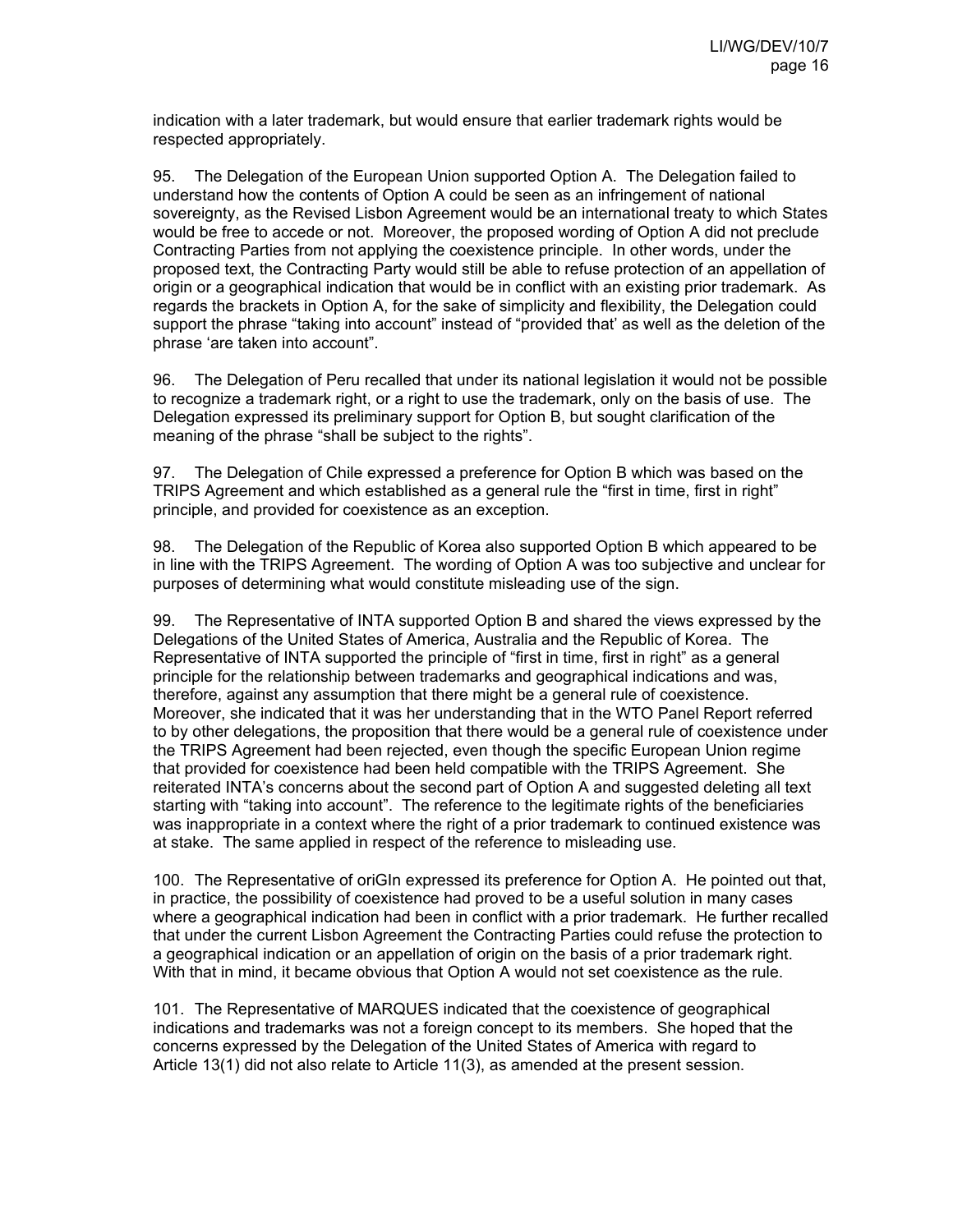102. The Chair concluded that, although positions had been usefully clarified further, both Option A and Option B would be kept in the text. As regards Option A, he indicated that the bracketed phrases "provided that" and "are taken into account" would be deleted. Option B would remain unchanged. He also referred to Note 13.03, which reads: "The phrase at the beginning of Article 13(1), reading "Without prejudice to Articles 15 and 19", clarifies that Article 13(1) would apply if and when a Contracting Party does not submit a declaration of refusal on the basis of the existence of a prior trademark and as long as it does not invalidate the effects of the international registration on the basis of the prior trademark".

The issues as to whether Article 13(2) to (4) should be kept and whether consequential amendments should be made to Article 17(2) and to footnote 4 relating to that provision

103. The Delegation of Peru reiterated its position in respect of Article 13(2) and Article 17(2), in view of the issue of coexistence.

104. The Delegation of Chile suggested keeping all the provisions that are related to footnote 1 to Article 11 in the text that would be submitted to the upcoming Diplomatic Conference.

105. The Delegation of the Republic of Moldova expressed its agreement with the wording of Article 13(2) to (4) which, in the interest of transparency, should be kept in the draft Revised Lisbon Agreement. The Delegation wondered, however, whether the proposed formulation of Article 13(2) adequately reflected the requirement under Article 23(3) of the TRIPS Agreement, that the public should not be misled.

106. The Delegations of the Czech Republic, Italy and Mexico were of the view that Article 13(2) was not essential and therefore suggested that it be removed from the text.

107. The Delegation of the European Union expressed the view that the current wording of Article 13(2) was acceptable. However, recognizing the problems that the provision might cause to some delegations, the Delegation could go along with the suggestion to delete Article 13(2).

108. The Chair said that the deletion of Article 13(2) would mean that Contracting Parties could deal with the issue of conflicting appellations of origin and geographical indications within their own legal system and in accordance with their international obligations.

109. The Delegation of Italy expressed its preference for removing the square brackets from Article 13(2) to (4), on the understanding that the current Article 13(2) would be deleted and that the following paragraphs would be renumbered accordingly.

110. The Chair concluded that the Working Group agreed to delete Article 13(2) and to keep Article 13(3) and (4) in the draft Revised Lisbon Agreement, without brackets.

### The content of Article 17 concerning the necessity of a phasing out period

111. The Secretariat referred to the Notes contained in document LI/WG/DEV/10/4, in particular Note 17.01, which specifies that Article 17(1) is a provision, while being based on Article 5(6) of the current Lisbon Agreement, makes important changes to it. Article 17(1) specifies, in particular, that the provision will not be applicable with regard to use under any of the rights that are safeguarded under Article 13. Consequently, in respect of prior use under a prior trademark or another right safeguarded under Article 13, Article 17(1) would not apply.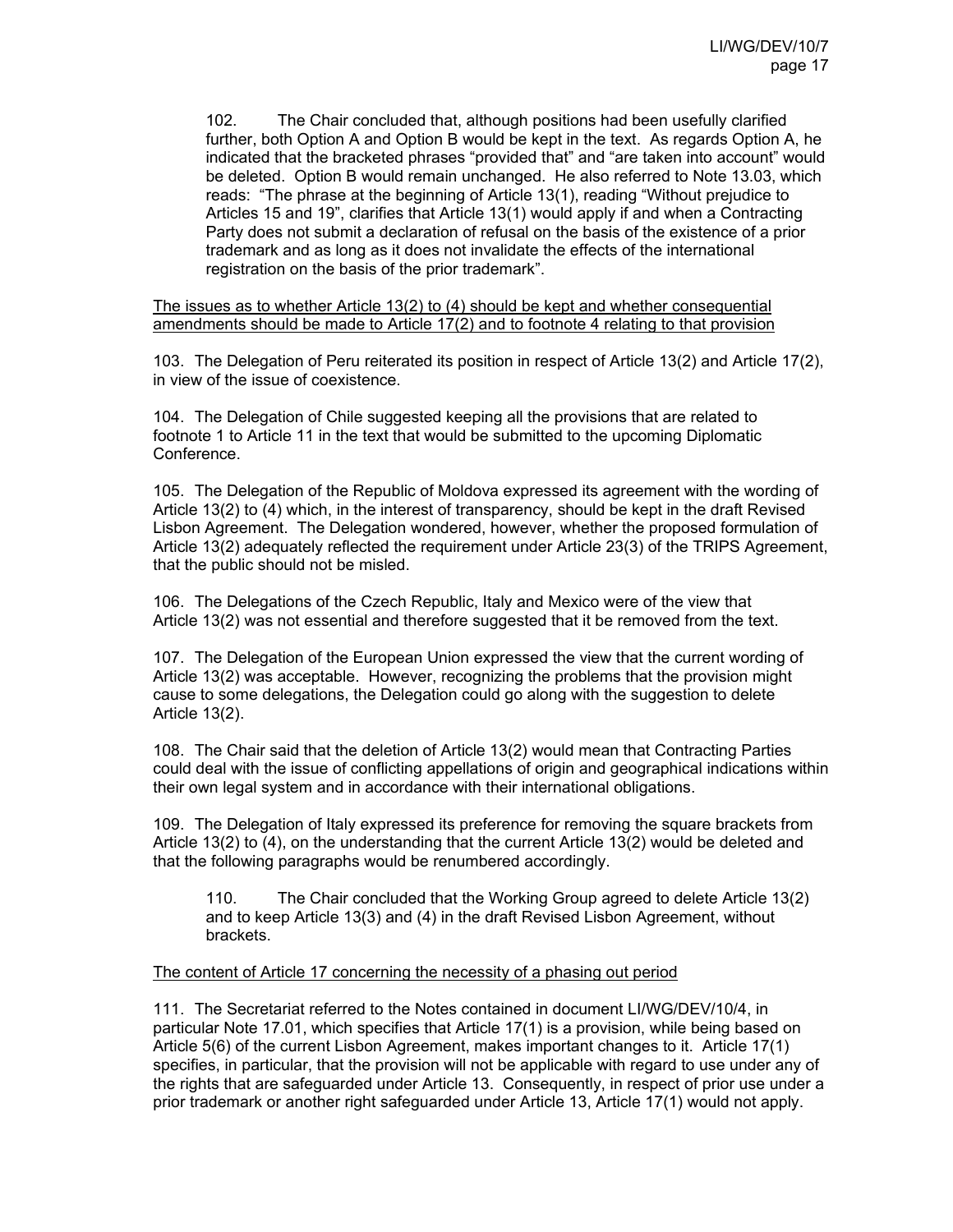However, in respect of other prior use, notably use as a generic term prior to international registration of the appellation of origin or geographical indication. Article 17(1) allows each Contracting Party to put in place a transitional period for phasing out that use, if it decides not to issue a declaration of refusal on the basis of such prior use. The question that has been put to the Working Group is whether such a provision is necessary. The Secretariat also highlighted the exception mentioned in footnote 2 to Article 11: if the Contracting Party of Origin allows for the coexistence of a protected appellation of origin or geographical indication and generic use of certain elements of such an appellation of origin or geographical indication, other Contracting Parties would be free to apply that exception as well. At previous sessions of the Working Group, examples had been mentioned in this regard, such as "*Camembert"*, which exists in France as a generic term for a particular type of cheese next to the protected appellation of origin "*Camembert de Normandie"*. Finally, the Secretariat referred to footnote 3 to Article 12, which explains the meaning of the term "generic" and does so on the basis of Article 24.6 of the TRIPS Agreement.

112. The Delegation of Australia said that Article 17(2) was an overreaching and unnecessarily detailed provision for an International Register. Issues of prejudice to an earlier right as well as the actions of the holder of the earlier right and any negotiations between private parties should be the subject of national law. Therefore, Article 17(2) should be deleted altogether or, at least, appear in square brackets.

113. The Chair said that the pending issue referred to in item (xvi) did not relate to Article 17(2).

114. The Representative of CEIPI said that, in Article 17(2), the phrase "use under a prior right" should read "use under a prior trademark or other right". As regards the French version of Article 17(1)(a), he expressed doubts as to whether "*garantie*" expressed the same meaning as 'safeguarded' in the English version.

115. The Delegation of the United States of America supported the proposal made by the Delegation of Australia to delete Article 17 and expressed its concerns about a Revised Lisbon Agreement that would give the impression that it would be possible for Contracting Parties to protect a sign that constituted a generic term in their market. Article 17 gave the wrong impression as to what would constitute eligible subject matter for protection in geographical indication systems. The Delegation went on to say that reversing the status of generic terms would not be consistent with intellectual property principles, if consumers did not view such term as an identifier of source or origin.

116. The Delegation of Hungary said that prior use of a term in a Contracting Party would not necessarily mean that that term was generic in the territory of that Contracting Party. Moreover, as under the current Lisbon Agreement, a Contracting Party would also under the Revised Lisbon Agreement have the right to refuse to recognize the effects of a new international registration on the ground that the appellation of origin or geographical indication contains a term that is generic in its territory.

117. The Delegations of the Czech Republic, the European Union, Georgia, Hungary, Italy, Portugal and Switzerland underlined the importance of Article 17(1) and proposed the deletion of the square brackets.

118. The Delegation of Australia reiterated that Article 17(1) was overly prescriptive, intrusive and unnecessary. Geographical indications and trademarks were prospective and exclusive. Indeed, from the date of protection, the right holder could exclude others from using the protected term, except where that term was already protected or exceptions applied in respect of its use. In view of that right to exclude others, it was unnecessary for an international treaty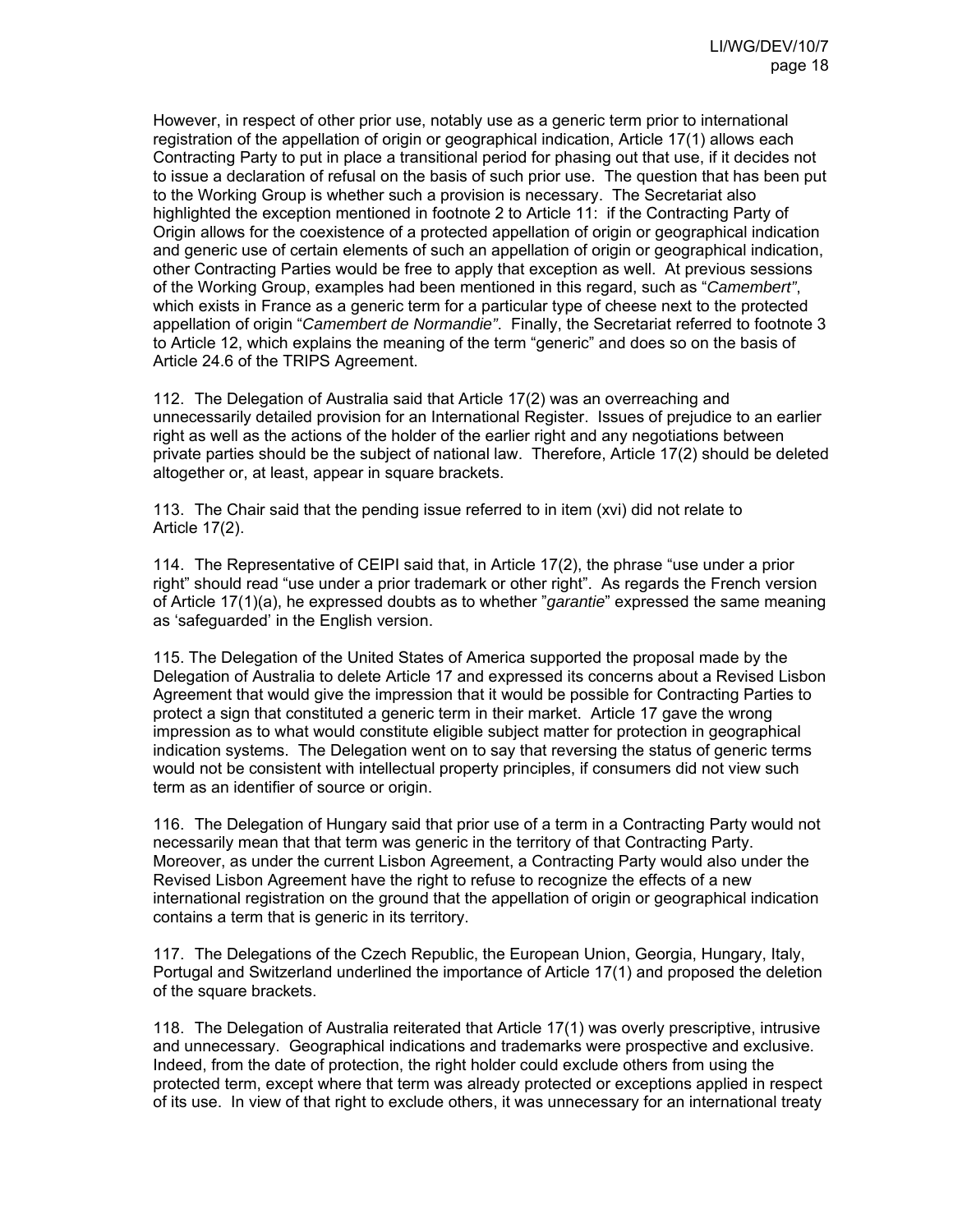to provide for an optional phasing out period. This was to be decided by the holder of the right and should not be addressed in such level of detail in an international treaty. The Delegation did not see any advantage in keeping such a permissive provision in the text.

119. The Chair concluded that Article 17(1) would be kept in square brackets, while Article 17(2) would be adapted to reflect the outcome of the discussions on Article 13 and would not be put between square brackets.

120. The Delegation of Peru expressed a reservation in respect of Article 17(2).

121. The Secretariat referred to Notes 17.05 and 17.06and said that Article 17(2) would be important for those Contracting Parties that allow for the coexistence of two rights under their national law. Contracting Parties that do not allow for such coexistence could simply refuse to recognize the effects of the later right, by deciding that any earlier right that was safeguarded under Article 13 would prevail or by issuing a refusal declaration in respect of the international registration. In other words, if Peru applied a system of 'first in time, first in right', the provision under Article 17(2) would simply not apply.

122. The Representative of CEIPI inquired as to what would be the consequences of omitting Article 17(1), and whether Contracting Parties would nevertheless be able to provide for a phasing out procedure or would not have the right to do so. He was of the view that the Contracting Parties would still have the right to provide for such a phasing out procedure but added that there were, nevertheless, advantages in keeping Article 17(1) in the text. Rule 14(2) provided for a limitation with regard to the duration of such a phasing out period. In addition, Rule 14(1) and (3) provided for a procedure requiring a Contracting Party, that had put in place a phasing out period in respect of a given prior use, to notify the duration and other particulars concerning the phasing out period to the International Bureau, so that these particulars could be recorded in the International register and notified to the Competent Authority of the Contracting Party of Origin, the beneficiaries and other interested parties, as the case may be.

123. The Delegation of Peru indicated that, upon further reflection, it could withdraw its reservation in respect of Article 17(2).

GROUP C: PENDING ISSUES CONCERNING OTHER PROVISIONS RELATED TO THE LEGAL EFFECTS OF INTERNATIONAL REGISTRATIONS

The question as to whether Article 9(1) should be kept and whether Article 9(2) should be moved to Article 6

124. The Delegation of the United States of America was of the view that, as indicated in Note 9.01 and in paragraph 145 of the Report of the ninth session of the Working Group, the current draft of Article 9 had been modeled on Article 1 of the TRIPS Agreement, as well as on the Madrid Protocol and the Geneva Act of the Hague Agreement, for purposes of indicating the effect that an international registration should have in the territory of a Contracting Party in accordance with the Revised Lisbon Agreement. The Delegation was of the view that it would be preferable to follow the text of Article 4 of the Madrid Protocol and Article 14 of the Geneva Act of the Hague Agreement more closely, for greater flexibility. In the Delegation's view, Article 9 had a different rationale than Article 10 and should be retained in the draft Revised Lisbon Agreement, as it was critical to the text.

125. The Delegation of the European Union was of the view that Article 9(1) was redundant, in view of Article 2 and Article 11. Moreover, Article 10 provided that "Each Contracting Party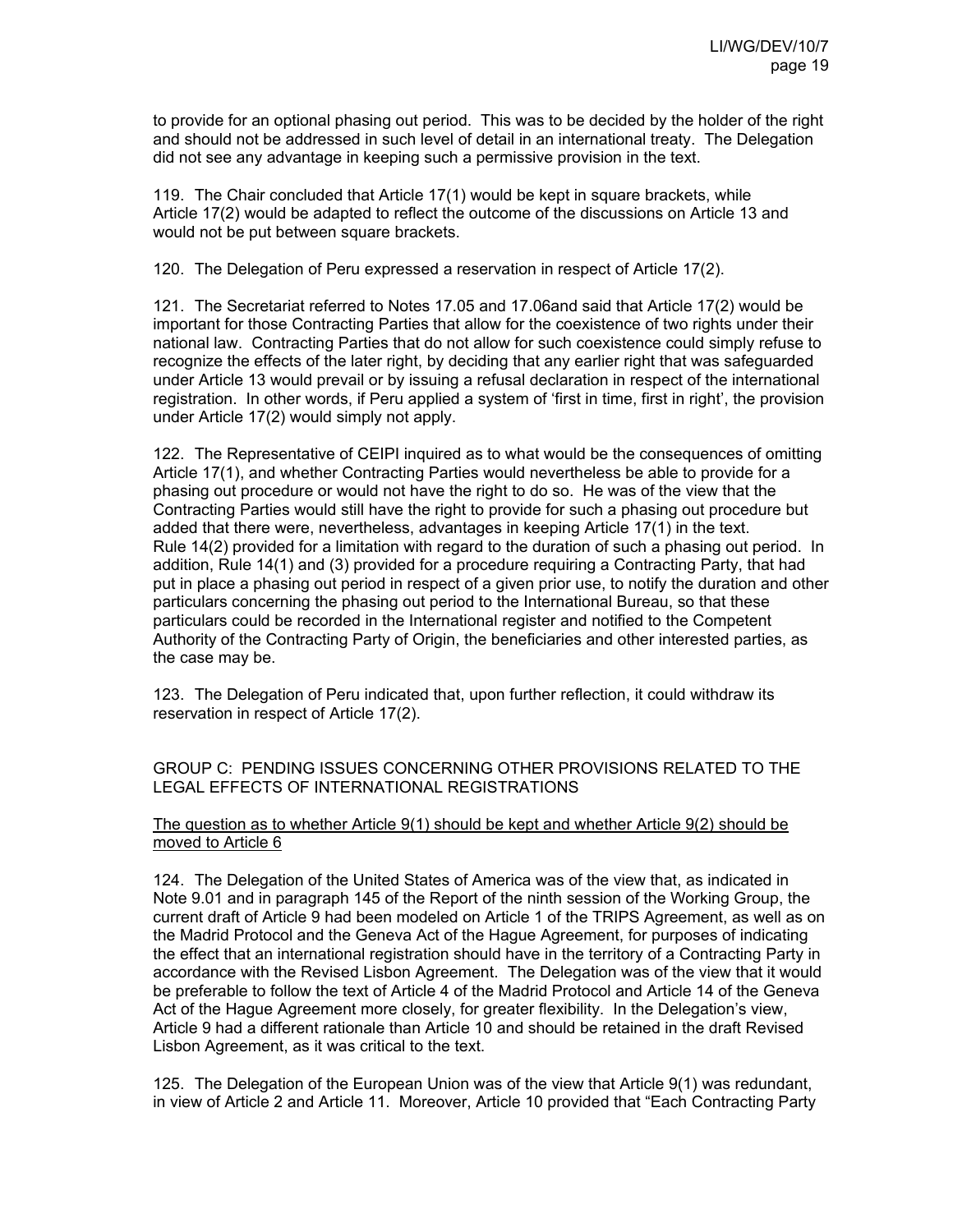shall be free to choose the type of legislation under which it establishes the protection stipulated in this Act". In any event, if Article 9(1) were to be retained, the Delegation would strongly suggest the deletion of the last part reading "provided that the legislation treats registered appellations of origin as registered geographical indications", as that phrase might give rise to divergent interpretations and ambiguities.

126. The Delegation of Australia supported the statement made by the Delegation of the United States of America.

127. The Chair suggested, in view of the statements made, that the square brackets be removed from Article 9 and the final phrase of the provision starting with "provided that" be deleted.

128. The Delegation of France expressed the view that Article 9(2) had better be moved to Article 6, so as to bring together all the provisions dealing with international registration. The Delegation further suggested that Article 9(2)(a) might be simplified by deleting the final part of that subparagraph.

129. The Delegations of the European Union and Mexico agreed with the suggestion to move Article 9(2) to Article 6.

130. The Representative of CEIPI supported the proposal to transfer Article 9(2) to Article 6 and to simplify the text of Article 9(2)(a), as suggested by the Delegation of France.

131. Following some further discussion, the Chair indicated that there appeared to be consensus to move the provision of Article 9(2) to Article 6(5), and to amend Article 9(2)(a), so that the provision would read: "Subject to sub-paragraph (b), a registered appellation of origin or geographical indication shall, in each Contracting Party that has not refused protection in accordance with Article 15, or that has sent to the International Bureau a notification of grant of protection in accordance with Article 18, be protected from the date of the international registration."

The issue as to whether Article 10(2), read in conjunction with Article 15(2), should refer to any other or to more extensive protection

132. The Chair suggested that the Working Group might wish to prefer the use of the words "any other", as this phrase had a broader meaning than "more extensive".

133. The Representative of CEIPI pointed out that, if the suggestion from the Chair were followed, the Notes should clearly indicate that 'any other' protection should not be understood as referring also to any less extensive protection. He added that a consequence of the amendment would be that the square brackets in Article 10(2), Article 15(2) and Article 19(4) could be deleted.

134. The Chair said that the reference to 'any other' protection could not simply be invoked to provide a level of protection that would not meet the substantive requirements of the Revised Lisbon Agreement, because Article 10(2) had to be read in conjunction with Article 10(1), which clearly stated that "the substantive requirements of this Act" had to be met by the Contracting Parties. Moreover, Article 9(1) required Contracting Parties to protect registered appellations of origin and geographical indications "in accordance with the terms of this Act", while leaving each Contracting Party free to choose the form of legal protection, in accordance with Article 10(1).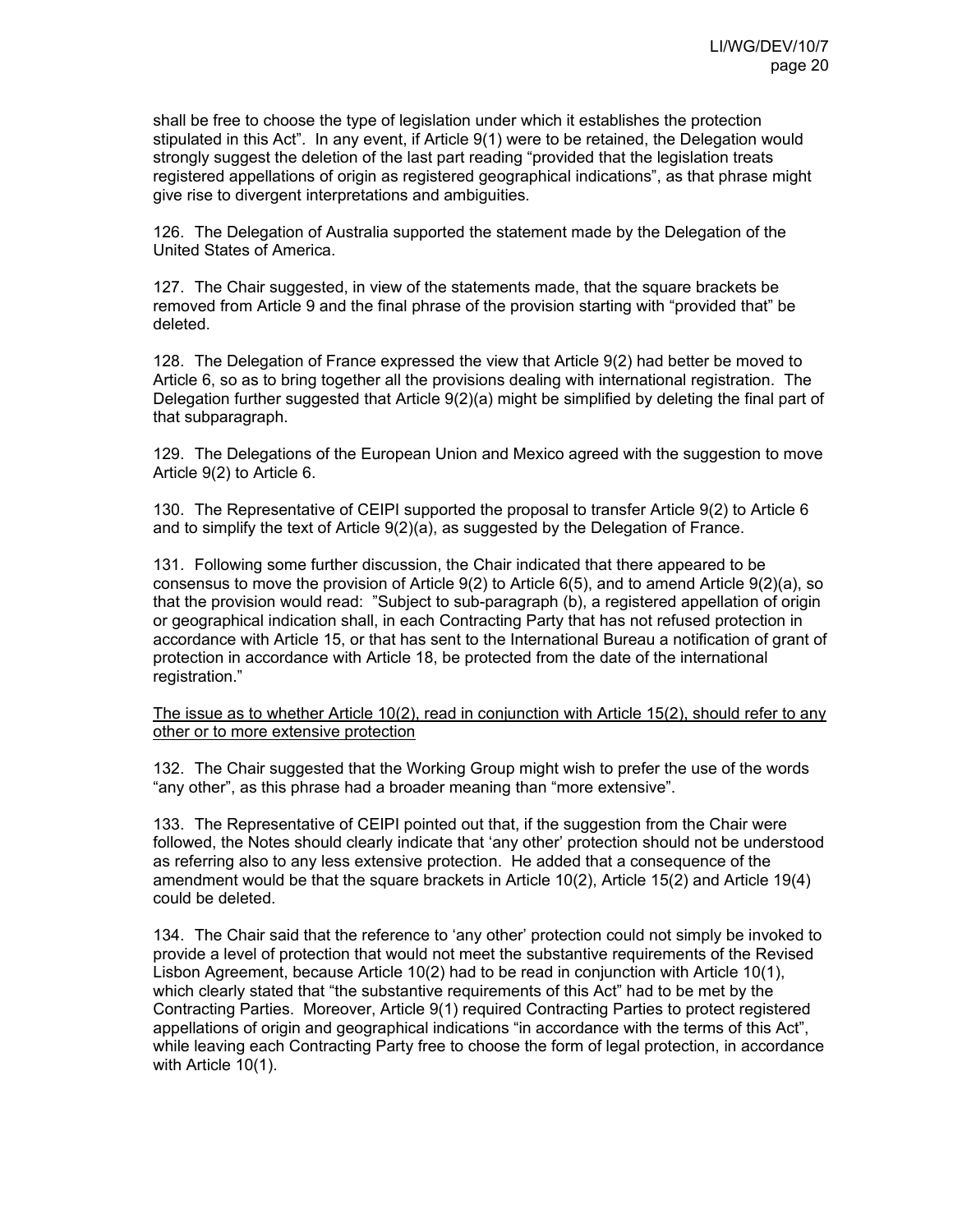135. The Chair concluded that the phrase 'any other' be retained in Article 10(2) and that the necessary consequential amendments should be made to Articles 15(2) and 19(4), as well as the Notes.

### The content of Article 16(2) concerning negotiations following a refusal

136. The Delegation of the United States of America reiterated the request it had made at the previous session of the Working Group that Article 16(2) be deleted. The provision confuses the difference between trade negotiations, which are appropriately handled by Governments, and decisions over private property rights under national law. The Lisbon System is a filing system and not a trade agreement. Notwithstanding the use of the phrase "where appropriate", the Delegation was of the view that Article 16(2) would suggest that the Government of the Contracting Party of Origin might have standing to intervene in appeals against refusal decisions concerning a geographical indication issued by the examining Office under the national law of another Contracting Party, by proposing negotiations to the Contracting Party in question.

137. The Representative of INTA reiterated the position she had expressed at previous sessions of the Working Group and agreed with the Delegation of the United States of America that Article 16(2) be deleted. Without questioning the fact that countries could always enter into negotiations under the general rules of public international law, she agreed that Article 16(2) might send a wrong message, as there would be many situations where negotiations in respect of a refusal would be inappropriate, in particular where the refusal would be based on the existence of prior trademark rights of private parties. Those rights should not be left at the mercy of negotiations between Contracting Parties.

138. The Delegation of Australia also supported the deletion of Article 16(2). It would be inappropriate for a  $21<sup>st</sup>$  century treaty on intellectual property to contemplate that Governments would be able to propose negotiations in respect of private property rights.

139. The Chair concluded that no support had been expressed in favor of Article 16(2). He nonetheless indicated that two points might be relevant in that regard. Article 16(2) started with the words "where appropriate", which were intended to alleviate the concerns about the cases in which a State would intervene in legal disputes involving private parties. However, a refusal could also be based on other considerations, such as the preservation of public order in a given Contracting Party. Further, the current Lisbon Agreement did not prevent Contracting Parties from entering into negotiations, as confirmed by the Records of the Diplomatic Conference in 1958. Article 16(2) could, therefore, be regarded as a continued practice under the Revised Lisbon Agreement. Deletion of Article 16(2) would not mean that this practice could not continue. In other words, negotiations could still be proposed by Contracting Parties.

140. The Delegation of the European Union agreed with the Chair that there were cases in which refusals were not related to prior rights. For example, with regard to a refusal based on Rule 5(3), the possibility to propose negotiations in respect of this refusal might well be appropriate and it was quite possible that, as a result, the refusing Contracting Party might revise its decision. However, entering into such a negotiation did not depend on Article 16(2).

141. The Delegation of the United States of America suggested that, in view of the statements made, Article 16(2) might be redrafted so as to require contracting parties to offer an opportunity for interested parties to appeal or challenge any refusal made by a Contracting Party, without dictating the form in which such appeals or challenges should take place or who should have standing in such procedures.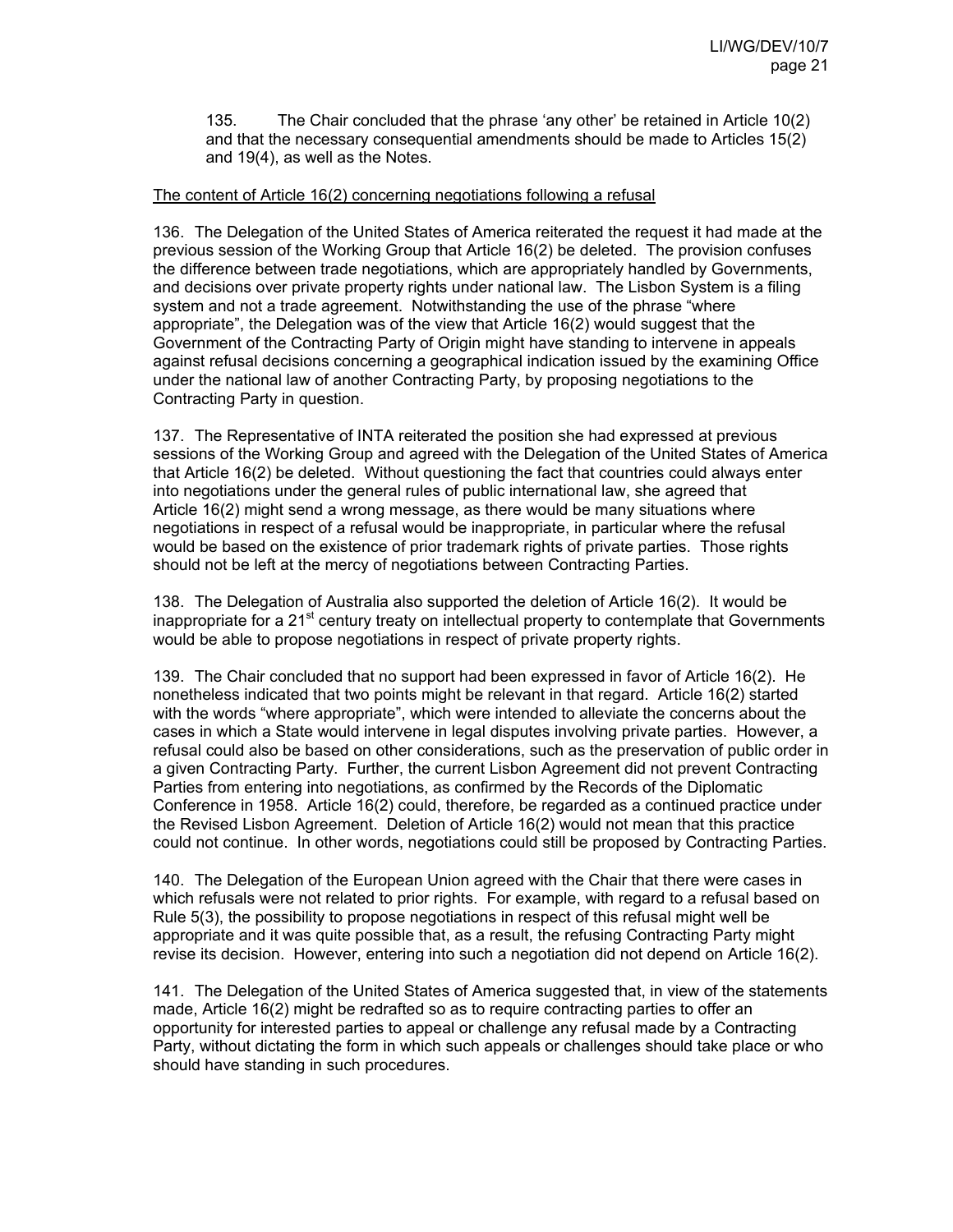142. The Chair indicated that Article 15(5) already deals with the remedies that should be made available in the case of a refusal. He wondered whether the concerns of the Delegation of the United States of America could be alleviated by the deletion of the final part of Article 16(2). Deletion of the reference to interested parties would clarify that Article 16(2) relates to negotiations that could take place between Contracting Parties. Appeal procedures in respect of a refusal were conducted between the Office of a Contracting Party and the interested parties that were affected by such refusal.

143. The Representative of oriGIn expressed the view that, from a practical perspective, the possibility for Contracting Parties to have consultations and to enter into negotiations with respect to the withdrawal of a refusal could be very interesting, especially in cases in which the refusal was not based on a prior right.

144. The Representative of CEIPI said that, in his understanding, the absence of Article 16(2) would not prevent negotiations of this kind being launched. Therefore, Article 16(2) was not essential and might even send a wrong message. In any event, if the provison were retained, the phrase "Where appropriate," should not be translated into French by "*Le cas échéant*", as was currently the case.

145. The Chair said that there were two options. The first option was to delete Article 16(2), on the understanding that this would not affect the possibility for Contracting Parties to enter into negotiations. Thus, the practice under the current Lisbon Agreement could continue. The Notes could reflect this understanding. The second option was to retain Article 16(2), while deleting the final part of the paragraph and adding a phrase to the effect that the provision would be without prejudice to Article 15(5). If the second option were chosen, the French version should be adapted, as indicated by the Representative of CEIPI.

146. The Delegations of the Czech Republic, the European Union, Italy and the Republic of Moldova as well as the Representative of ABPI expressed their preference for retaining Article 16(2), with the modifications suggested by the Chair.

147. The Delegations of Australia, Chile and the United States of America expressed their preference for deleting Article 16(2), on the understanding indicated by the Chair.

148. The Chair said that, while progress had been made with regard to the wording of Article 16(2), the Working Group still had to consider the two options he had outlined. Consequently, the provision would be retained, in square brackets.

The issue as to whether Article 19(1) should establish an exhaustive or a non-exhaustive list of grounds for invalidation

149. The Representative of CEIPI referred to Note 19.02 concerning Article 19(2) and said that, on the basis of Article 5(2) and (3), there were three scenarios setting out who could file an application. Under the first scenario, an application is filed by the Competent Authority on behalf of either the beneficiaries or a legal entity as referred to in Article 5(2)(ii). Under the second scenario, an application is filed by the beneficiaries themselves. And under the third scenario, an application is filed by a legal entity as referred to in Article 5(2)(ii). Under Article19(2), the beneficiaries shall be given the possibility of defending their rights against invalidation in all three scenarios, including when the application was filed by a legal entity as referred to in Article 5(2)(ii). A legal entity as referred to in Article 5(2)(ii) shall be given such possibility in case of the first and third scenarios only. Article 19(2) does not require such possibility to be given to the Competent Authority in any of the three scenarios.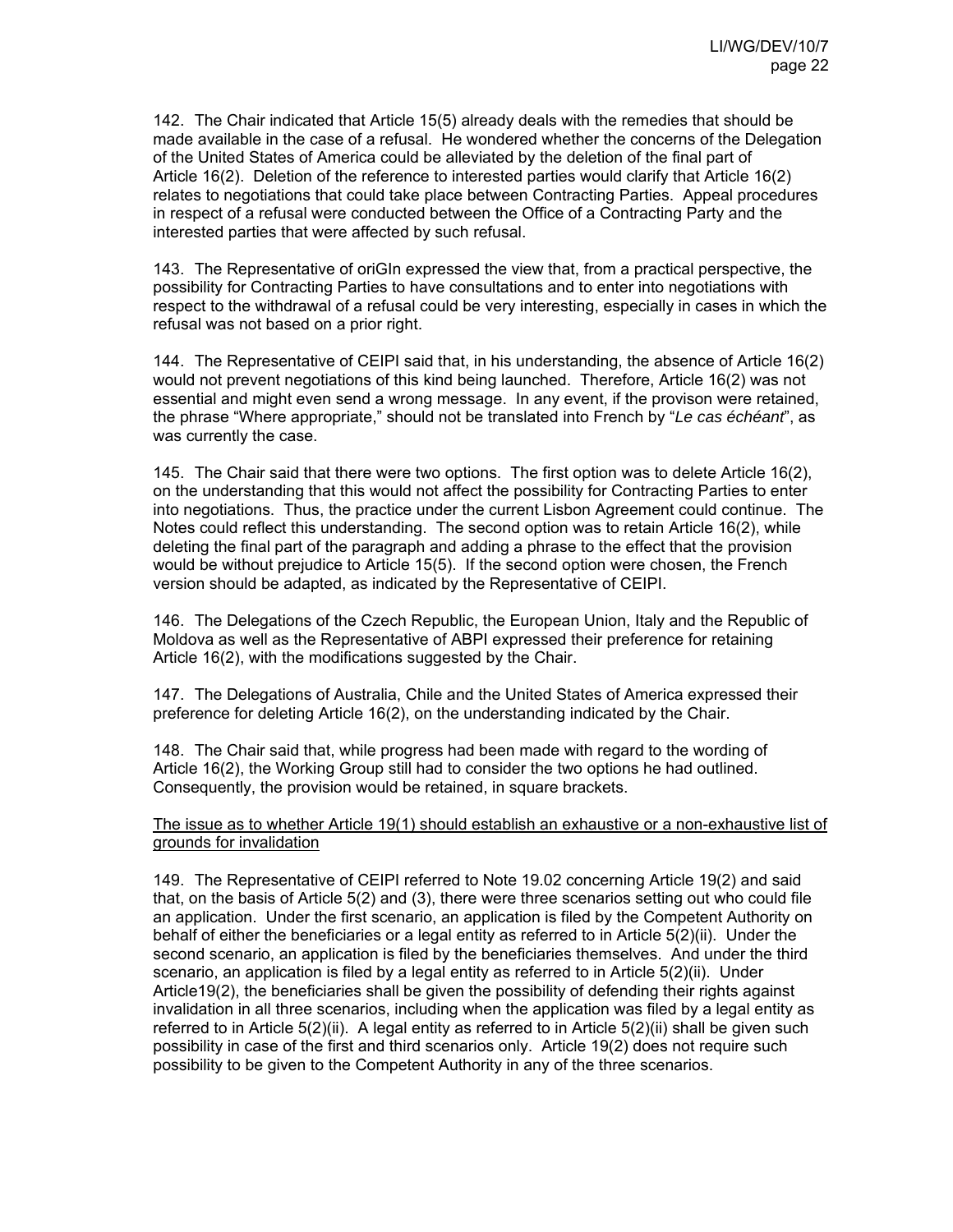150. As regards Article 19(1), the Delegation of the European Union expressed its preference for Option B. For reasons of clarity and legal certainty, the Delegation was of the view that, once protection had been granted, it should not be possible to challenge the grant of protection, at any point in time, on the basis of a non-exhaustive list of grounds. Invalidation should only be possible on the basis of clear, objective and predefined criteria. Option A was not acceptable, as it left the door open to all sorts of possible grounds for invalidation. Footnote 5 gave a non-exhaustive list of possible grounds for invalidation, including some that were problematic. For example, item (vii) of footnote 5 refers to "grounds based on the fact that a term has acquired a generic character", which was unacceptable as a ground for invalidation. In this regard, the Delegation referred to the discussion in the Working Group on Article 12. The generic nature of a term could be advanced as a ground for refusal, if the term was already generic prior to international registration, but the generic nature of a term could not be acquired afterwards. In addition, item (ii) of footnote 5, which referred to "grounds based on genericness prior to the international registration", could only be accepted, if such ground was advanced within a specific time-limit.

151. As regards Article 19(2), the Delegation of the European Union underlined the fact that, in the case of geographical indications and appellations of origin, the entitlement to use the geographical indication or the appellation of origin did not depend on who had filed the application for registration, but on whoever was producing the product that was the subject of the geographical indication or the appellation of origin, at a place within the geographical area of origin. Such producers qualified as beneficiaries, as referred to in Article 5(2) and (3) as well as Article 19(2). Anyone who bought the production facility from such a producer or established its own facility for the production of the product, that is the subject of the geographical indication or the appellation of origin, within the geographical area of origin in accordance with the product specification, would qualify as beneficiary.

152. The Delegation of Italy expressed its preference for Option B. As regards Article 19(2), the Delegation was of the view that the term "beneficiaries" had to be understood as stated in Article 1(xvii).

153. The Delegation of Iran (Islamic Republic of) preferred Option A, but after hearing the statements made by the Delegations of the European Union and Italy, could also live with Option B, provided that "morality and public order" would be added as possible grounds for invalidation.

154. The Delegation of Chile reiterated its preference for Option A and suggested the addition of the phrase "in accordance with domestic legislation".

155. The Delegation of Australia said that Option A was desirable from the point of view of transparency and the public interest. Administrative decisions were sometimes made without access to all available information and, moreover, circumstances might change over time. The Delegation was of the view that Option B presented a list that was more limited than those available under many *sui generis* regimes for the protection of geographical indications. Moreover, Option B would exclude countries that protect geographical indications under trademark regimes from joining the Revised Lisbon Agreement. The Delegation further expressed the view that Article 19(2) should assuage some of the concerns expressed by delegations with regard to Option A.

156. The Delegation of Switzerland reiterated its preference for Option B.

157. The Representative of INTA expressed its support for Option A. It would be excessive to draw the conclusion from an administrative silence, that permanent protection should be given even when the requirements for protection were not fulfilled. The Competent Authority may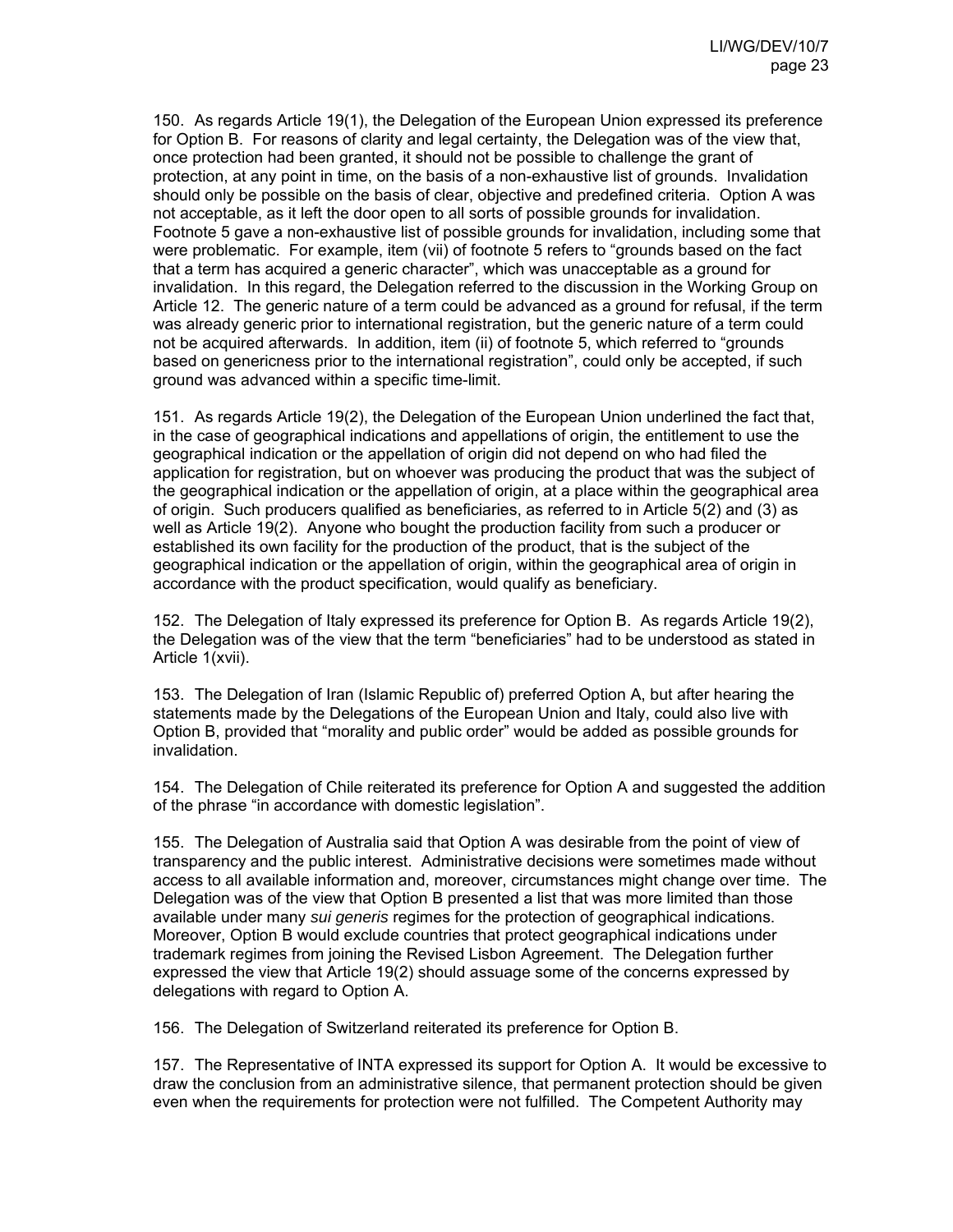not have had the necessary information or the resources necessary to comprehensively assess, within the one year period, whether protection should granted in respect of a given geographical indication or appellation of origin. Moreover, in case wrong information had been provided, there should be a possibility to correct the situation. Not allowing for such corrections might even meet Constitutional concerns in some countries. As regards the wording of Option B, she recommended that the phrase starting with "when the protection granted" be deleted. Whether there is a final court decision is only a procedural requirement for recording the invalidation at WIPO.

158. The Representative of oriGIn expressed its preference for Option B, for the sake of legal certainty and transparency for companies that need to plan their production and investments, and as regards the level of legal protection.

159. The Delegation of Costa Rica expressed its preference for Option A and supported the proposal made by the Delegation of Chile.

160. The Delegation of France expressed its preference for Option B, which was broad enough to deal with the most urgent and problematic cases.

161. The Delegation of the United States of America supported Option A, because it was of the view that limiting the availability of invalidation could potentially raise Constitutional questions for its country and likely for many other countries as well. The United States has laws, regulations and policies in place that have been extensively vetted and tested in courts to ensure the appropriate balance of rights and interests in its intellectual property system. Taking away the ability to invalidate private property rights, on the United States soil, would diminish the country's ability to regulate commercial behavior as dictated by its laws. In case of fraud, bad faith, mistakes and lack of information, invalidation was entirely appropriate, if not necessary to protect the public. Categories of invalidation could be broadly defined. Perhaps, Article 6*quinquies* of the Paris Convention could be taken as example. As regards the comments that had been made concerning users that want to be able to plan for their export markets and users that want legal certainty, the Delegation said that this applied to trademark owners as well. Many of the same interests were shared by owners of trademarks and geographical indications.

162. The Representative of CEIPI said that, although legal certainty must be encouraged as much as possible, at the same time one had to be careful not to contravene Constitutional rights. He added that questions of Constitutional law could come up in many countries, i.e. not only in countries that protect geographical indications by a trademark regime. It might be wiser to follow the approach of Option A, albeit with some built-in safeguards, as suggested by the Delegation of the United States of America. Another possibility might be to amend Option A by inserting a phrase to the effect that available grounds for invalidation shall not contravene the provisions of the Revised Lisbon Agreement.

163. The Chair pointed out that there were a number of intellectual property titles in respect of which the grounds for refusal and the grounds for invalidation differ. For instance, a patent application may be refused for lack of compliance with the formalities, but this does not constitute a ground for invalidation. Vice versa, under the European Union trademark legislation, the applicant's bad faith is a ground for invalidation, but it is not a ground for refusal. In those cases, there is a list of grounds for refusal and a list of grounds for invalidation, which are both exhaustive. However, neither the current Lisbon Agreement nor the draft Revised Lisbon Agreement specify an exhaustive list of grounds for refusal. Consequently, it might not be consistent to have an exhaustive list of grounds for invalidation, if there was not going to be an exhaustive list of grounds for refusal. Moreover, under Option B, there would never be a remedy against, for example, mistakes or bad faith.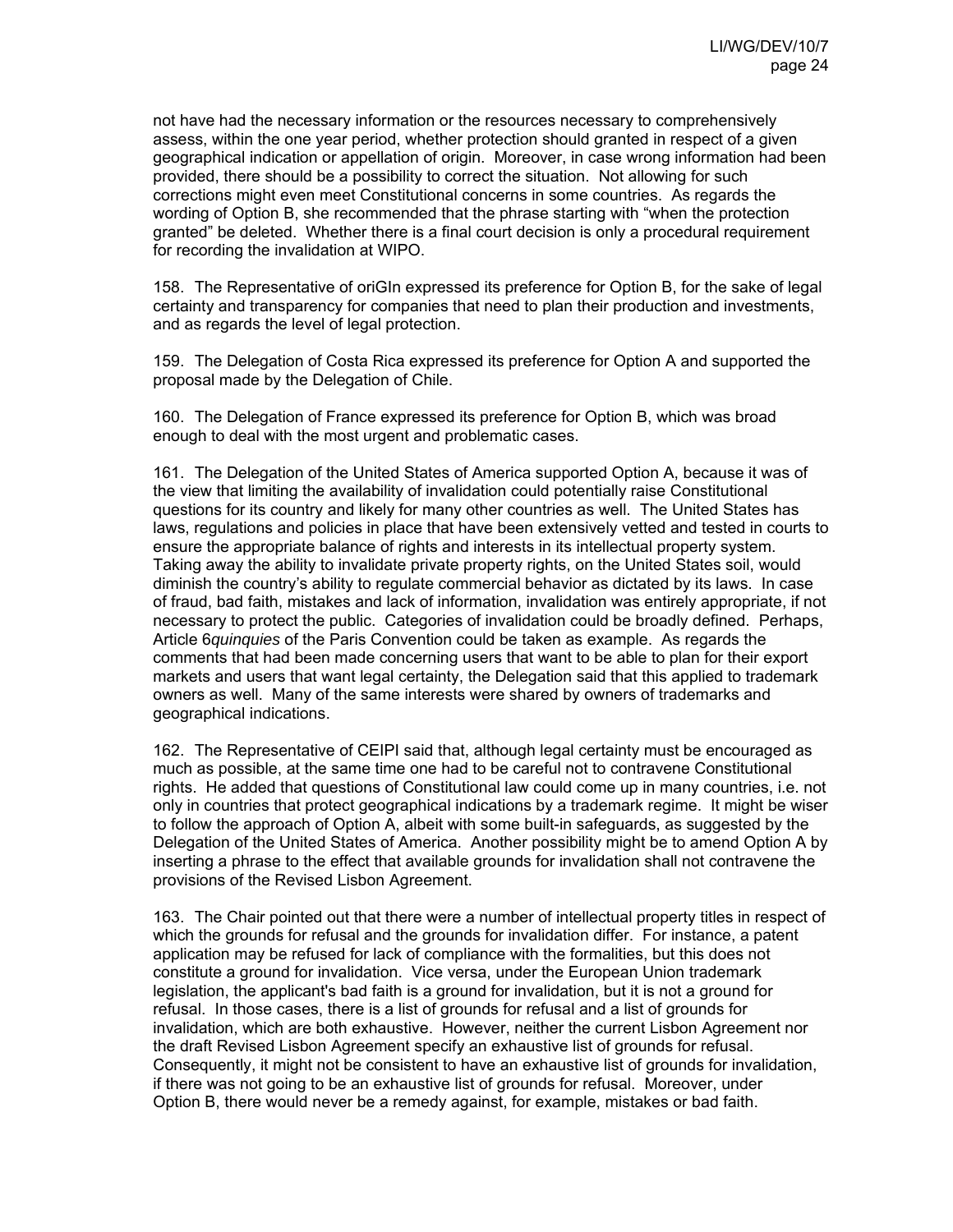164. The Delegation of the European Union said that such inconsistency could be easily explained. Article 15 of the draft Revised Lisbon Agreement provided for a one year period within which Competent Authorities had the opportunity to refuse protection. It could be assumed that, during this one year process, extensive discussions and possible negotiations could take place before the decision is taken whether to refuse protection or not. In this context, any ground of refusal could be invoked, such as, for instance, public order, morality, genericness or prior rights. However, if, upon granting protection, an indefinite period could be opened, during which, at any moment, any ground for invalidation could be invoked, this would jeopardize legal certainty. In other words, once protection is considered acceptable, normally a limited list of grounds for invalidation should apply. In the Delegation's view, the one-year period should prevent cases of insufficient information or bad faith. However, if necessary, this could be taken care of in the wording of Article 19. From the Delegation's perspective, Option B, item (ii), reading "when compliance with the definition of an appellation of origin or geographical indication in the Contracting Party of Origin is not ensured anymore" could be considered to cover a situation in which a Contracting Party had been misled due to inadequate information provided by an applicant.

165. The Representative of oriGIn recalled that oriGIn had always taken the position that there should be an exhaustive list of grounds for refusal as well as an exhaustive list of grounds for invalidation. Genericness could not be advanced as a ground for invalidation at a later stage, as this would violate Article 12. As regards the arguments that there should be remedies against fraud or bad faith, he was of the view that Member States should trust that, it would be in the interest of the Contracting Party of Origin to invalidate the geographical indication or appellation of origin in cases of fraud or bad faith.

166. The Delegation of the Republic of Moldova expressed the view that, even though it was in favor of establishing an exhaustive list, it would be impossible to establish such a list, in view of the various grounds for invalidation that exist under national laws. In the Republic of Moldova, a registered geographical indication can be invalidated if the geographical indication was registered by error, for example because the examiner was not aware of the existence of certain facts at the time that protection was granted. Such an error can be fixed by means of an invalidation procedure. As regards Option A, the Delegation said that item (vii) should be removed from footnote 5, as discussed in the context of Article 12.

167. The Chair concluded that both Options for Article 19(1) would be retained in the text. Suggestions had been made to improve the text of Option A. Article 19(2) would remain unchanged. The discussion on Article 19 had been useful and provided a promising basis for solving the matter at the Diplomatic Conference.

# GROUP D: PENDING ISSUES CONCERNING FEES AND THE FINANCING OF THE LISBON SYSTEM

Article 7(3), Article 8(3), Article 24(3)(vi) and related provisions concerning the possible introduction of maintenance fees; and the possible re-introduction of the provisions of the current Lisbon Agreement dealing with contributions by members of the Lisbon Union

168. The Delegation of Mexico reiterated its support for a Lisbon System that would be financially self-sufficient. The Delegation was, therefore, in favor of the introduction of both maintenance fees under Article 7(3) and individual fees under Article 7(5).

169. The Delegation of France indicated that the issues under consideration were related to the budget balance of the future Lisbon System, i.e., the income and expenses of the Lisbon Union under the Revised Lisbon Agreement. The Delegation was of the view that the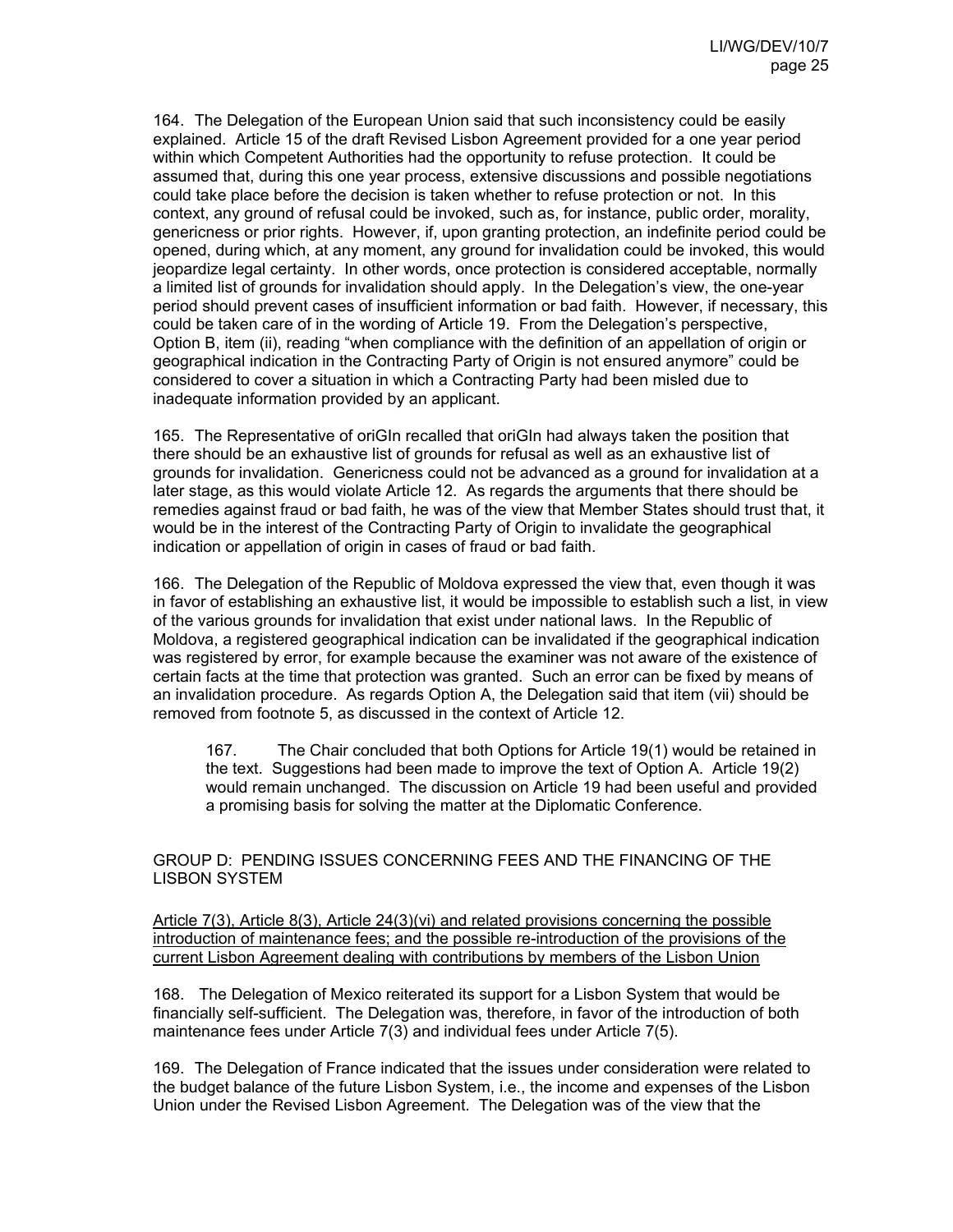introduction of maintenance fees would be contrary to the principles of a protection system in respect of geographical indications and appellations of origin, as also embedded in the current Lisbon Agreement, which provided for protection that was unlimited in time. Furthermore, the requirement to pay a maintenance fee on an *ad hoc* basis would lead to great legal uncertainty. The Delegation, therefore, expressed its opposition to the introduction of maintenance fees. With regard to possible contributions by members of the Lisbon Union, the Delegation pointed out that the provisions in question lacked clarity regarding their implementation and had a negative effect on the attractiveness of the Lisbon System. The Delegation, therefore, reserved its position on these provisions.

170. The Delegation of Italy reiterated its opposition to the possible introduction of a maintenance fee, as it was of the view that the introduction of too many fees would represent a considerable departure from the current Lisbon System. With regard to the provisions of the current Lisbon Agreement dealing with contributions by members of the Lisbon Union, the Delegation pointed out that the financial deficit of the Lisbon System was a budget problem, which might be solved in the future by new accessions and the submission of more applications for international registration. The Delegation suggested that the discussion on the issue be left to the Diplomatic Conference.

171. The Delegations of the Czech Republic, the European Union, Hungary and Portugal expressed support for the statements made by the Delegations of France and Italy. In addition, the Delegation of the European Union wished to clarify that, although it had proposed the reintroduction of the provisions of the current Lisbon Agreement dealing with contributions by member States of the Lisbon Union, this was, of course, the sole competence of these member States.

172. The Delegation of Switzerland reiterated its opposition to the introduction of maintenance fees, insofar as such fees might compromise the fundamental principles of protection under the current Lisbon system. The introduction and management of those fees might unnecessarily complicate the system and generate additional administrative costs. For example, the mere collection of those maintenance fees would already add to the cost of managing the Lisbon system. Referring to the introduction by the Secretariat, the Delegation did not think that the number of applications under the Revised Lisbon Agreement would be reduced to zero soon after its entry into force. As accessions would take place gradually, it was more likely that there would be a steady flow of incoming applications for many years to come. As regards Article 24(3)(vi), the Delegation was of the view that it was premature to take a position on the future financing of the Lisbon System, as this could only be usefully done at the time that the Revised Lisbon Agreement had to be implemented.

173. The Delegation of the United States of America referred to the information provided in document LI/WG/DEV/10/4 on the budget and the funding of the Madrid System. In this regard, the Delegation had done some additional research and wished to share the results with the Working Group, as the figures demonstrated the current fee differential between the Madrid System and the Lisbon System. Use of the Madrid System fee calculator showed that the cost of a certification mark or a collective mark registration designating 19 Madrid members that were also Lisbon members would be 4,606 Swiss francs, while its renewal every ten years for the same 19 members would cost 4,674 Swiss francs. These amounts consisted of the basic fee under the Madrid System of 653 Swiss Francs, the complimentary fee of 100 Swiss Francs for 11 of the 19 members that had not submitted a declaration for an individual fee, and the individual fee for the other eight members. Therefore, the Director General's proposal for an increase of the basic fee under the Lisbon System from 500 to 1,000 Swiss francs for a Lisbon registration was far below the comparable amount charged under the Madrid System, all the more since the figures mentioned only concerned 19 members. From that perspective, the Delegation was of the view that the basic application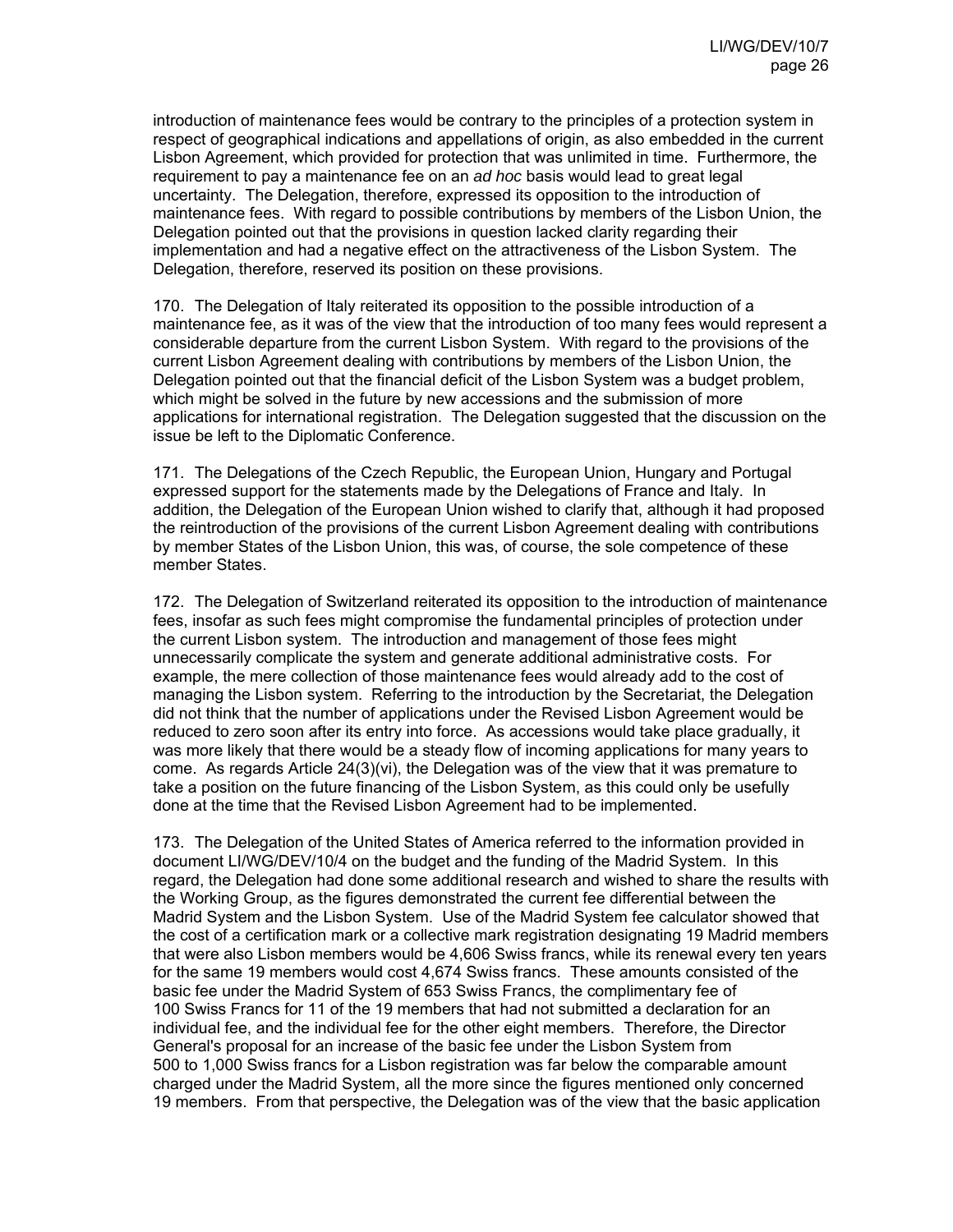fee for the Lisbon System would have to be set much higher than the proposed 1,000 Swiss francs. Alternatively, the maintenance fee of Article 7(3) would have to be made mandatory, so as to help offset the cost of operating the Lisbon System. Individual fees could not by themselves fund the System. The Delegation added that it would be preferable to institute the maintenance fee right away, rather than waiting for the Assembly to do it in the future. Thus, the appropriate income stream could be ensured right away. Moreover, the mandatory character of the maintenance fee would also eliminate the Delegation's concern about the appropriate triggering mechanism for implementing a maintenance fee, if that would just occur on an *ad hoc* basis, as would be the case under the current proposal. The Delegation expressed the view that an amended version of Article 7(3) could thus read as follows: "The Assembly shall establish a fee to be paid for the maintenance of each international registration at a level determined by the extent to which receipts from the sources indicated in Article 24(3)(i) and (iii) to (v) do not suffice to cover the expenses of the Special Union". The Delegation said that a mandatory maintenance fee under Article 7(3) would be preferable to the contribution system proposed under Article 24(3)(vi), as the Delegation was skeptical that any budget deficit would be appropriately covered by those contributions from Contracting Parties referred to in Article 24(3)(vi). Referring to the significant ongoing and rising deficit in the current Lisbon System, the Delegation pointed out that the contributions from Contracting Parties under Article 11 of the current Lisbon Agreement, that were supposed to cover a deficit, had never happened in practice, presumably because there was little incentive for Contracting Parties to make those contributions lacking a triggering mechanism that would require the Contracting Parties to make such contributions.

174. The Delegation of the Republic of Korea supported the proposal made by the Delegation of the United States of America, as it was of the view that the current fee system had to be improved in order to address the chronic financial deficit faced by the Lisbon System. A maintenance fee had to be introduced for the Lisbon System to reach a safe financial structure.

175. The Delegation of Georgia would not favor the introduction of maintenance fees as referred to in Article 7(3), as that would represent a considerable departure from the current Lisbon System.

176. The Delegation of Chile was of the view that maintenance fees, as proposed in Article 7(3), would constitute a good alternative for combatting the budget deficit. The Delegation suggested maintenance fees should not depend on the occurrence of a deficit. They should be established in the same way as under the other international filing systems administered by WIPO, such as the Madrid System and the Patent Cooperation Treaty.

177. The Delegation of Australia supported the comments made by the Delegations of the United States of America, the Republic of Korea and Chile in respect of introducing a maintenance fee.

178. The Delegation of the Republic of Moldova was opposed to the introduction of the proposed maintenance fee in Article 7(3), since the protection conferred under the current Lisbon System was based on the premise that such protection would be given for an indefinite period of time. Still, taking into consideration the current budgetary deficit of the Lisbon System, the Delegation was ready to consider an increase of the international registration fee.

179. The Delegation of Japan expressed the view that the Lisbon System should be designed so as to enable its operation in a sustainable manner, especially in light of its proposed extension to geographical indications. The Delegation believed that the introduction of maintenance fees could be a way of addressing the current financial deficit and, in that regard,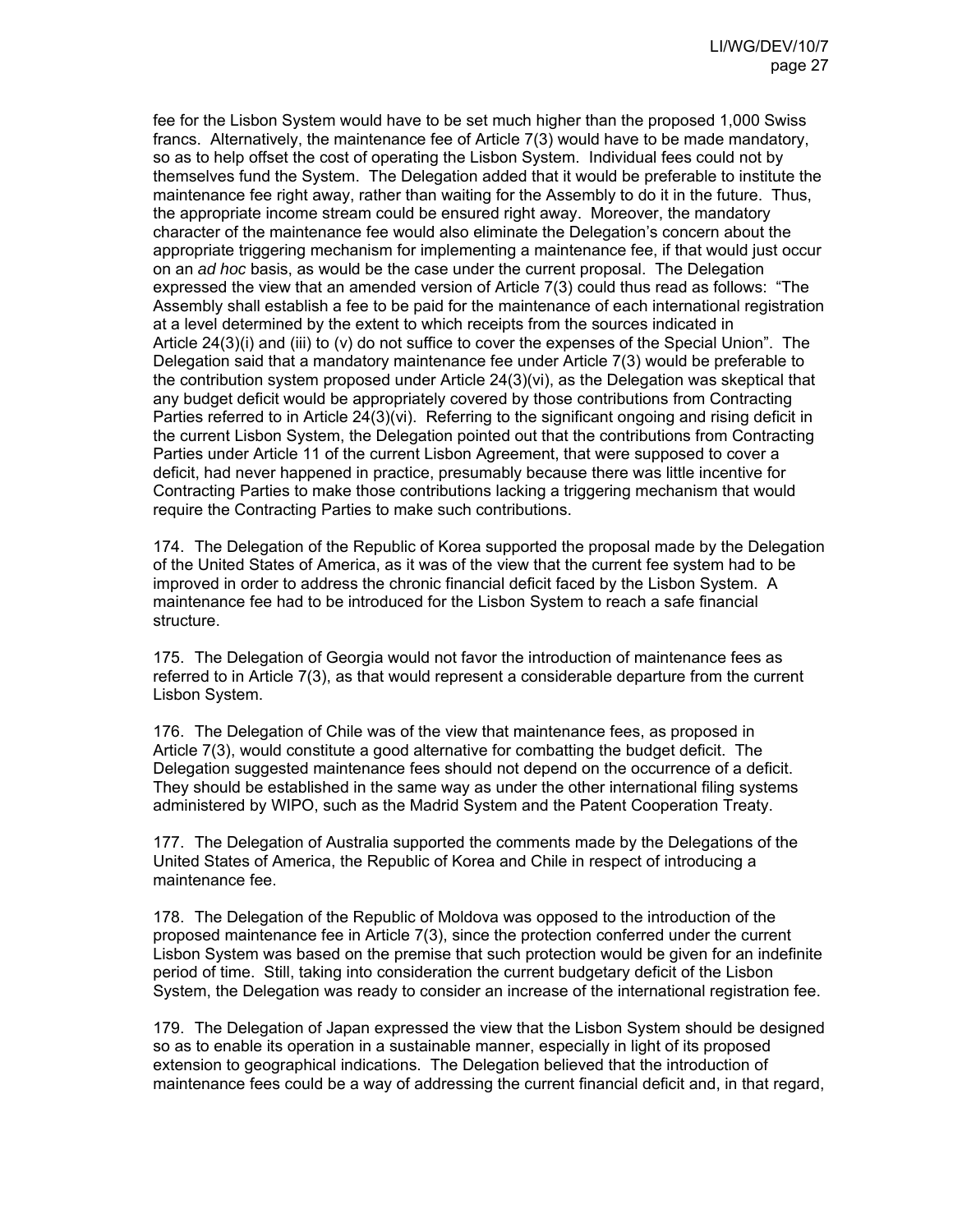reiterated the importance of a sustainable operation of the Lisbon Union by fees that would be earned by the Union itself.

180. The Representative of oriGIn recalled that the beneficiaries of geographical indications and appellations of origin were often small entities with limited financial resources, both in developed and developing countries. He requested the Working Group to take this fact into account before taking a decision regarding the applicable fees. He further invited national competent authorities to communicate with beneficiaries, so as to avoid duplication of fee payments.

181. The Delegation of Bulgaria was of the view that it might be premature to focus on the maintenance costs of the revised Lisbon System. He was of the view that the International Bureau would have to make a preliminary costs and benefits analysis in due course, showing under which circumstances the operation of the Lisbon System would become too expensive and indicate the number of registrations that would be necessary to achieve a self-sustaining system. Such an analysis should also clarify whether maintenance fees would be necessary or not. In spite of its utmost sympathy for those national small producers who were using, and would be using, geographical indications and appellations of origin to promote their products, the Delegation was convinced that, at least, 20 to 25 per cent of the registrations effected under the current Lisbon System concerned appellations of origin that were not used or commercialized. In light of the fact that appellations of origin and geographical indications also had a commercial objective, as they would be used to promote specific products from well-defined geographical areas, the Delegation was of the view that there should be some additional financial obligations for purposes of maintaining the Lisbon System on the part of the users of the Lisbon System themselves. In that regard, the Delegation expressed the view that the discussion should not focus so much on whether the Lisbon Union had a big financial deficit, as that would not be solved by the international treaty itself but rather by the number of countries and applicants that would be actively using the Lisbon System.

182. The Chair recalled that the overwhelming part of the current deficit had been generated by costs related to the ongoing review of the Lisbon System and not by the activities of the International Bureau in respect of the management of the International Register. Delegations should bear this in mind when making their calculations in respect of the future sustainability of the Lisbon System, as those costs would not arise in the future, after the review process would have been closed. The Chair further recalled that one of the main objectives of the review exercise was to increase the membership of the Lisbon System, so that it would become a truly global system. Although the Secretariat had rightly pointed out that there was a natural limit to the number of geographical indications and appellations of origin that could be registered, currently only some 840 international registrations were in force under the Lisbon System, while a study, mentioned in the fee proposal that the International Bureau had prepared for the Lisbon Union Assembly, had revealed a number of geographical indications worldwide of 10,000. Consequently, there is potential. The Chair further pointed out that, if the possible introduction of maintenance fees was not linked to budgetary considerations, the introduction of such fees would represent a systemic change, to which the current Lisbon membership would be fiercely opposed. Other options that could be considered for covering the expenses of the Lisbon System were an increase of the registration fee or, although less favored by the Working Group, special contributions by the members of the Lisbon Union. As regards the proposed re-introduction of the contributions of the Contracting Parties in Article 24(3)(vi) of the draft Revised Lisbon Agreement, the Chair was of the view that those who argued that there would be significant increase in the number of international registrations should not be afraid of keeping such a provision in the text, because there would be no need for its application in case of such an increase. Moreover, if the membership were to expand, the special contributions would be spread among a higher number of Contracting Parties. Therefore, his plea to delegations was to aim for a flexible framework that would enable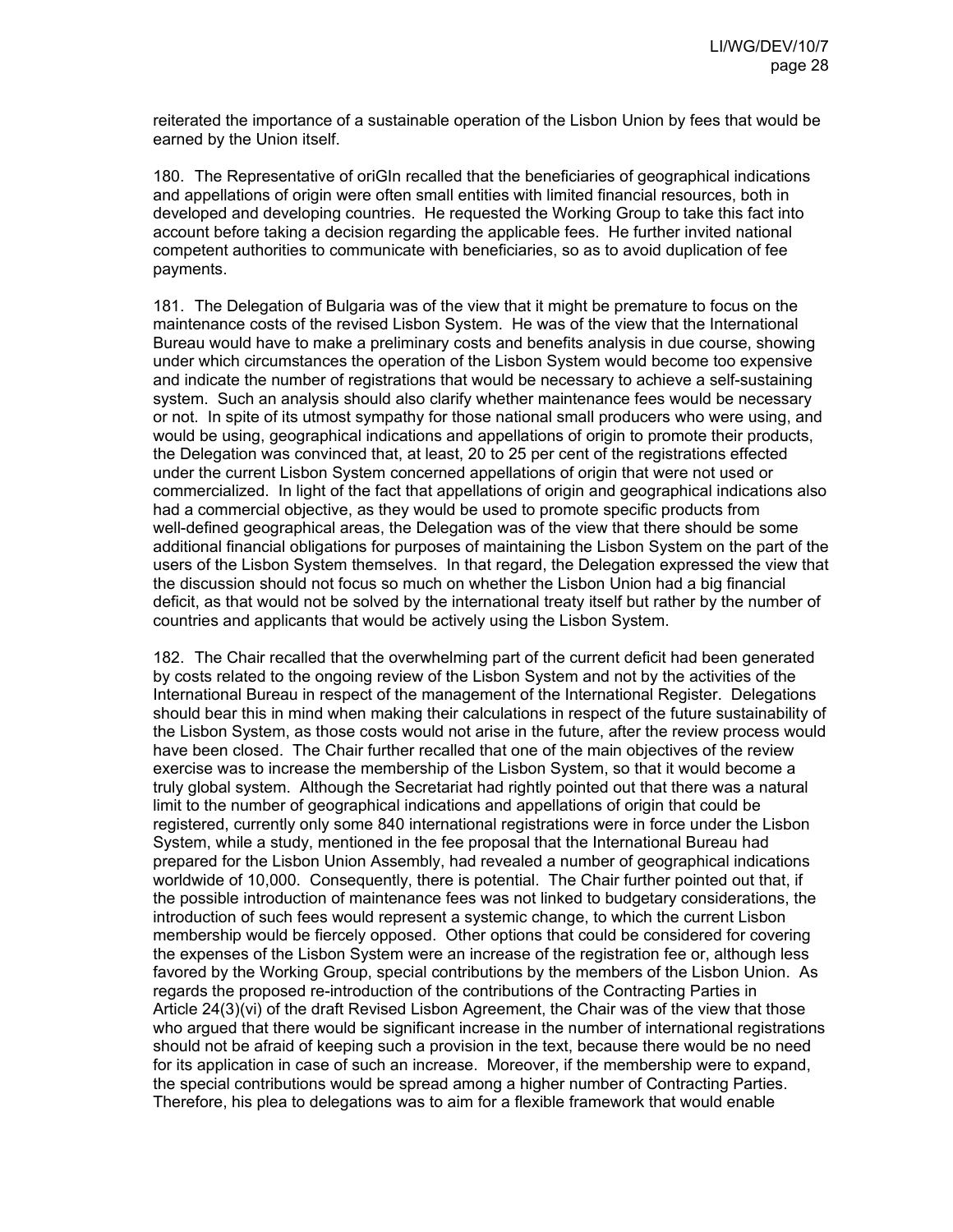Contracting Parties to address issues related to the financing of the Lisbon System in the future without tying their hands.

183. The Delegation of the Republic of Korea expressed its preference for the introduction of maintenance fees in the Revised Lisbon Agreement, not only in order to supplement the income of the system but also from the perspective of the protection of intellectual property as a whole. The Delegation recognized that some members of the current Lisbon Agreement had concerns about introducing maintenance fees because it would imply a fundamental change over the Lisbon system. However, the Delegation was of the view that the system would considerably change with the introduction of geographical indications. The Delegation said that it was not possible to predict how many or what kind of geographical indications would be registered under the Revised Lisbon Agreement in the future. Nevertheless, the number of geographical indications would increase, as many countries and communities were developing their geographical indications. The Delegation of Korea also pointed out that the function of geographical indications was becoming similar to that of trademarks. The Delegation therefore believed that, for a sound financial management, the principle of trademark legislation concerning fees should be introduced in the geographical indication system. The introduction of the new concept of geographical indications in the Lisbon system required changes to its fee system.

184. The Chair noted that a number of Contracting countries of the current Lisbon Agreement were opposed to the introduction of maintenance fees, as they believed that this would represent a significant departure from the basic principles of the current Lisbon system and from the system of protection that they would like to follow. However, there was at least one Contracting country of the Lisbon Agreement willing to consider the introduction of maintenance fees. Furthermore, a number of observer delegations advocated the introduction of maintenance fees. In that regard, the Chair noted that a proposal had been made for making maintenance fees mandatory and that their introduction should not be left to the Assembly. On the other hand, no delegation had spoken in favor of reintroducing the provisions of the current Lisbon Agreement on contributions by members of the Lisbon Union. Even those delegations that would like to see maintenance fees in the new system considered that the system of contributions did not work properly under the current Lisbon Agreement. The Chair noted that no delegation had supported the current version of Article 7(3) in square brackets. He suggested, therefore, to keep Article 7(3) within square brackets but in an amended form, along the lines of the suggestions made by the Delegation of the United States of America and supported by some other delegations. The title of Article 7(3) should be amended accordingly so as to read: "maintenance fee" instead of: "possible maintenance fee." As a consequence, the title of Article 8(3) should read: "non-payment of the maintenance fee". In Article 24(3)(ii), the wording should be adapted and read: "maintenance fees" and not "any maintenance fees", while the text would remain in square brackets. Article 24(3)(vi), referring to contributions by Contracting parties, should be deleted. In Article 24(4), the text in square brackets should be removed. As an alternative, the Chair suggested to keep more options: the current version of Article 7(3) as Option A; as Option B the suggestion made by the Delegation of the United States and as Option C there would be no provision on maintenance fees. Furthermore, the provisions on possible contributions by Contracting Parties would be kept with the necessary consequential amendments, including the corresponding provisions of the current Lisbon Agreement dealing with the way those contributions had to be defined and paid.

185. The Delegation of Italy reiterated its opposition to the introduction of maintenance fees. However, in order to show flexibility, the Delegation expressed support for the alternative proposal suggested by the Chair.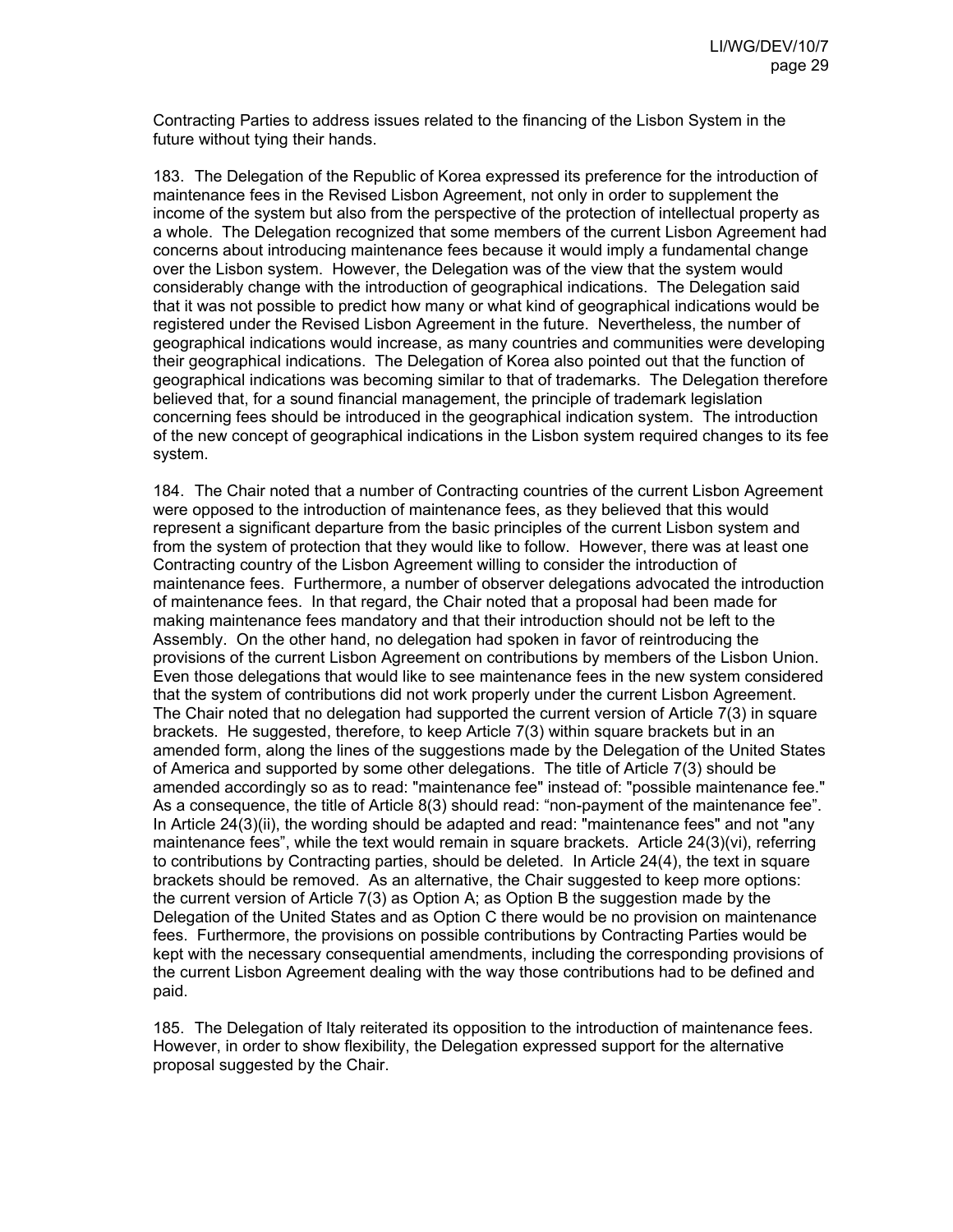186. The Delegation of the European Union also reiterated its opposition to the introduction of maintenance fees in terms of principle. The Delegation also sought clarification as to how such mechanism would actually work, so that the payment of such maintenance fees could not simply be forgotten by negligence.

187. The Delegation of the United States of America expressed its support for the alternative proposal suggested by the Chair, so that all the options would remain in the text.

188. The Delegation of France referred to the comments made by the Delegation of the Republic of Korea and recalled that the Working Group was developing the registration mechanism of the current Lisbon Agreement. This mechanism was based on the fundamental principle of international registration without act of receipt in the national legislations of the Contracting parties. The Delegation supported the statement made by the Delegation of the European Union and the comments made by the Delegation of Switzerland on the practical consequences of maintenance fee implementation. The Delegation believed that serious issues could arise in terms of legal certainty. The Delegation noted that there was a mixing debate between the implementation of fees, which would significantly modify the functioning of appellations of origin and geographical indications, and the question on how to deal with a temporary deficit. The Delegation invited the Working Group to reflect on the fact that a finance issue should not be regulated by bringing major legal consequences.

189. The Delegation of Switzerland supported the statement made by the Delegation of France. The Delegation also said that the question posed by the Delegation of the European Union reflected its concerns regarding the hypothetical benefits of maintenance fees, the costs of managing such fees and the uncertainty that would result in terms of the legal effect of negligence as well as any other problems associated with the payments of this kind of fees. The Delegation recalled the complex nature of such a fundamental change to the functioning of the Lisbon system which could be of little use for the financial issue. The Delegation said that Switzerland, as a number of other countries, had a system which clearly differentiated the protection of trademarks, which was subject to a renewal fee, from the protection of geographical indications and appellations of origin, which was not subject to maintenance fees. This was because of the fundamental difference between these two instruments of Intellectual Property.

190. The Chair concluded that there was support for his alternative proposal, so that all options for addressing the financial issue of the Lisbon system would remain in the text.

191. In response to the request for clarification from the Delegation of the European Union, the Secretariat referred to Section 701 of the Administrative Instructions under the Hague System.

### Article 7(5) and (6) and related provisions concerning the possible introduction of individual fees

192. The Chair noted that there were two Options. Under Option A, the possibility for Contracting Parties to require individual fees would be provided for in the Agreement itself, leaving it to the Contracting Party concerned to decide whether it wished to have such individual fees or not. Under Option B, the decision on whether or not to establish such possibility would be left to the Assembly.

193. Referring to Article 7(5), the Delegation of the United States of America supported Option A in order to accommodate trademark systems and cost recovery for the examination of geographical indications and appellations of origin. The Delegation requested the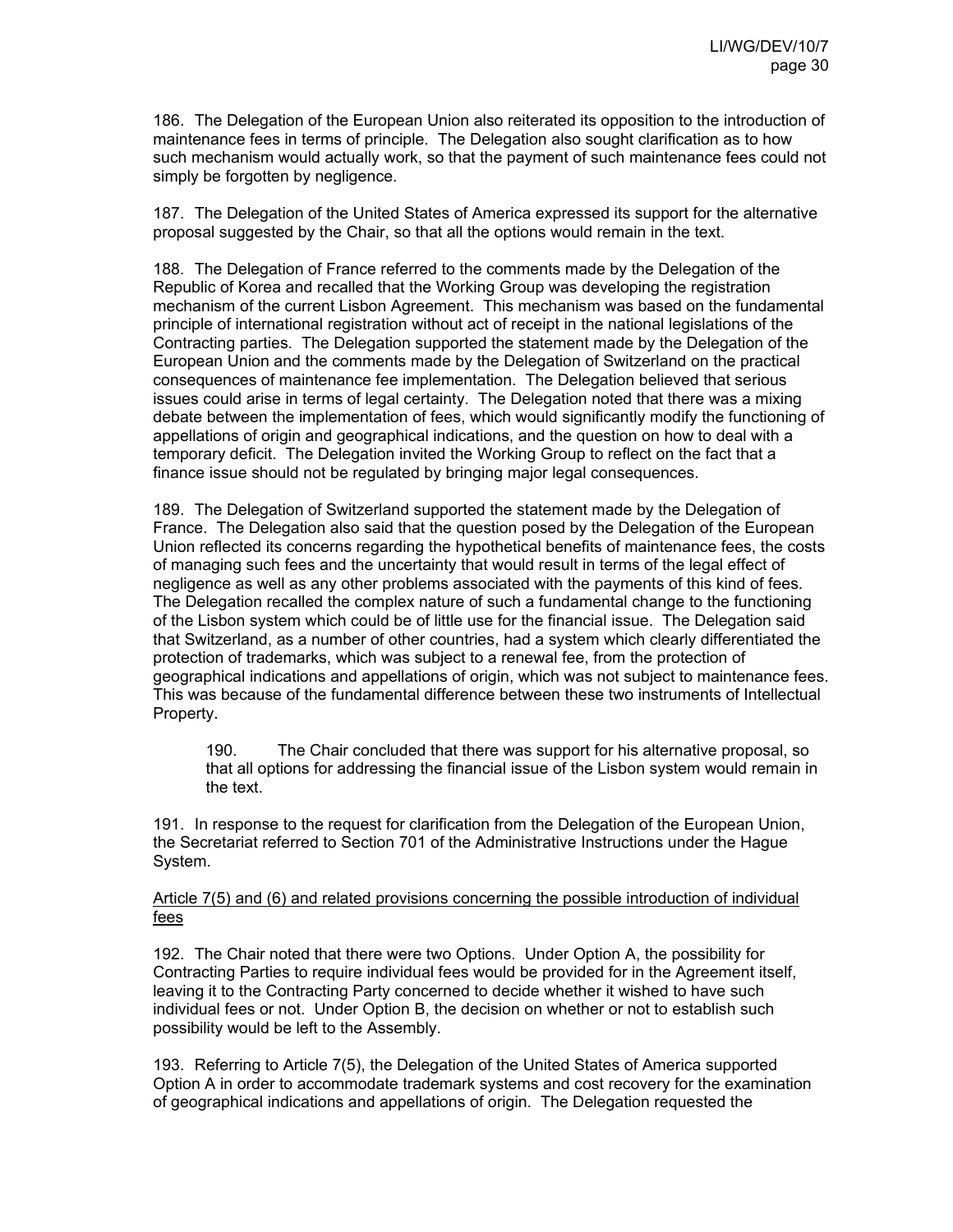consequential amendments of Article 7(6) and Rule 8(2). As regards Article 7(6) and Rule 8(2), the Delegation was of the view that a reference had to be added to maintenance fees to be paid at the national level. In view of the Delegation, Option B for Article 7(5) was not acceptable. The issue of whether there would be an option for prospective Contracting Parties to charge individual fees should not be left to the Lisbon Union Assembly. The ability to collect an individual fee was a fundamental issue for many prospective Contracting Parties. As for the level of individual fees that would be acceptable, the Delegation indicated that the model of the Madrid System should be followed.

194. The Delegation of Mexico reiterated its position in favor of Option A in respect of Article 7(5).

195. With regard to Article 7(5), the Delegation of Italy expressed its preference for Option B. The Delegation considered important that the payment of individual fees was not mandatory. Taking into account the needs of other countries, which could not join the system without individual fees, the Delegation could agree on this possibility but only on a non-mandatory basis. The Delegation opposed the amendment proposed by the Delegation of the United States in respect of Article 7(6). In this connection, the Delegation also reiterated its opposition against direct filings under the Lisbon System.

196. The Delegation of France also supported Option B. In view of the objective to revise the Lisbon Agreement so as to increase its membership, the situation of countries, which financed their national office for the registration of geographical indication from fees, had to be taken into consideration. However, the Delegation could not accept individual maintenance fees, as it was difficult to foresee examination costs other than in respect of the initial notification of the international registration. Nonetheless, the Delegation agreed that it was important to ensure that protection should not be maintained where no longer necessary.

197. The Delegation of Costa Rica expressed its support for Option A. However, as mentioned by the Delegation of France, the Delegation proposed to delete the last part of Option A concerning maintenance fee. Once an international registration had been awarded and processed, there should be no further costs.

198. The Delegation of Hungary stated not to be against the introduction of individual fees. However, this should be left to the Assembly of the Lisbon Union to decide. The Delegation was therefore in favor of Option B. The Delegation reiterated its view that this should not be combined with the introduction of a kind of designation system undermining the essential feature of the Lisbon System, i.e. the automatic extension of protection to the territories of all other Contracting Parties.

199. The Delegation of the Republic of Moldova expressed its support for Option A, since the purpose of the Working Group was to make the system more attractive for new members. However, the Delegation did not support the proposal to introduce in Article 7(6) provisions regarding maintenance fees.

200. The Chair clarified that Option A already included the possibility to have individual fees in the form of maintenance or renewal fees at national level. Thus, if Option A were to be accepted, Article 7(6) would refer to all these fees. The difference between Option A and Option B was not only that Option B would leave to the Assembly the decision on whether or not to establish individual fees, but also that Option B was only dealing with individual fees to cover the costs of substantive examination. Option B did not extend to maintenance or renewal requirements and fee payments in that regard. Therefore, those who were against having individual fees for maintenance or renewal fees could simply support Option B. On the contrary, those who would like to have such kind of individual fees should support Option A.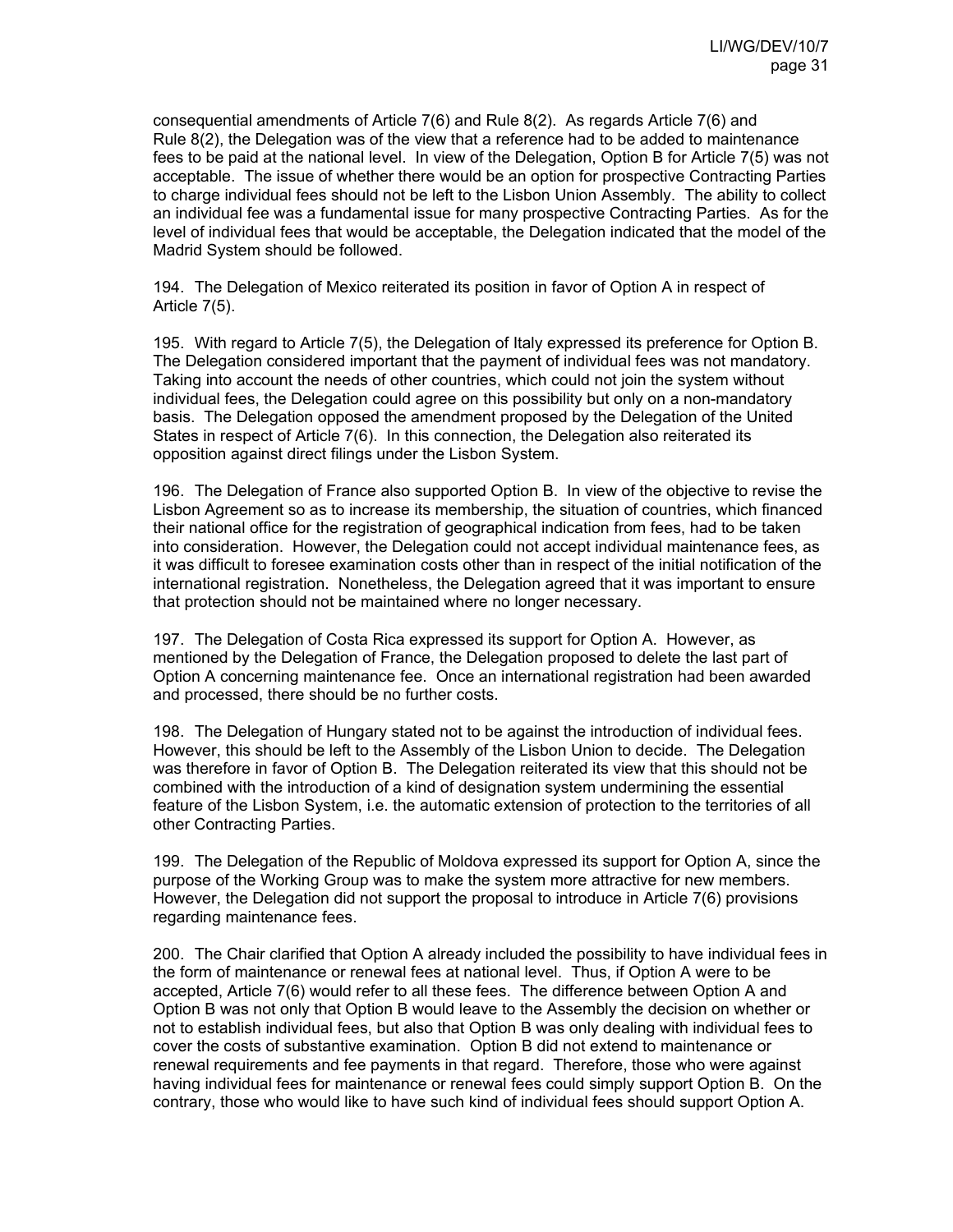The Chair said that if any delegation supported Option A without a reference to renewal and maintenance fees, this would require an Option C. However, the Chair noted that no one had requested such an Option. Option A would provide for individual fees through a provision in the agreement itself and that would cover both fees for substantive examination and for maintenance or renewal. Option B would leave it to the Assembly to establish individual fees but only for substantive examination, not for renewal or maintenance. Then, depending on the outcome of discussions on Article 7(5), Article 7(6) would simply refer back to the individual fee, whether it would cover both kinds of fees or only the individual fee for substantive examination.

201. The Delegation of the Czech Republic stated to be in favor of Option B.

202. The Delegation of Australia supported Option A allowing Contracting Parties to collect individual fees and cover the costs of processing applications for the protection of geographical indications and appellations of origin. The Delegation also accepted the proposed capping of such individual fees. The fees paid by the national citizens of the Contracting Party for their direct filings should not be used to subsidize the protection of intellectual property rights filed through an international filing system. The introduction of individual fees would also make the Lisbon System more attractive to potential new members and enable them to join.

203. The Delegation of the United States of America, following the Chair's explanation of what the term "individual fee" in Article 7(6) would cover, withdrew its proposal to add a reference to "maintenance fees" in Article 7(6) as well as in Rule 8(2). Further, the Delegation agreed with the Delegation of Australia that Option B did not provide a real option for those countries that had to charge an individual fee to avoid their national filers subsidizing international filers. Such countries were not going to join the Lisbon System and then find out that the Assembly might not allow them to collect an individual fee.

204. The Delegation of Switzerland highlighted that delegations had expressed understanding and openness to the concept of individual fees for international registrations, even though this would require a major change to the Lisbon System, which was operating to the great satisfaction of the current members of the Lisbon Agreement. The introduction of maintenance fees would cause even more profound change. The Delegation of Switzerland said that it would be more logical to leave the possible introduction of individual fee to the Assembly depending on the interest demonstrated by potential new members in respect of the Revised Lisbon Agreement. The Delegation, therefore, supported Option B.

205. The Delegation of the European Union supported the preference expressed by the Delegations of Italy, France, Hungary, Czech Republic and Switzerland in respect of Option B, considering the need for flexibility expressed by prospective new members in terms of individual fees for substantive examination. The Delegation considered that Option B would be appropriate because it would leave time for proper examination of the pros and cons of providing an option to Contracting Parties for introducing individual fees.

206. The Delegation of the Russian Federation expressed its support for Option A. The introduction of individual fees would make an increase in membership possibly.

207. The Representative of oriGIn reiterated that it was very important to enlarge the membership of the Lisbon System. He stressed, however, that the majority of geographical indication producers had limited resources. Too many fees could have the paradoxical effect of having less appellations of origin or geographical indication registered. The overall financial burden should remain limited so as to allow geographical indication associations to benefit from the system and use it effectively.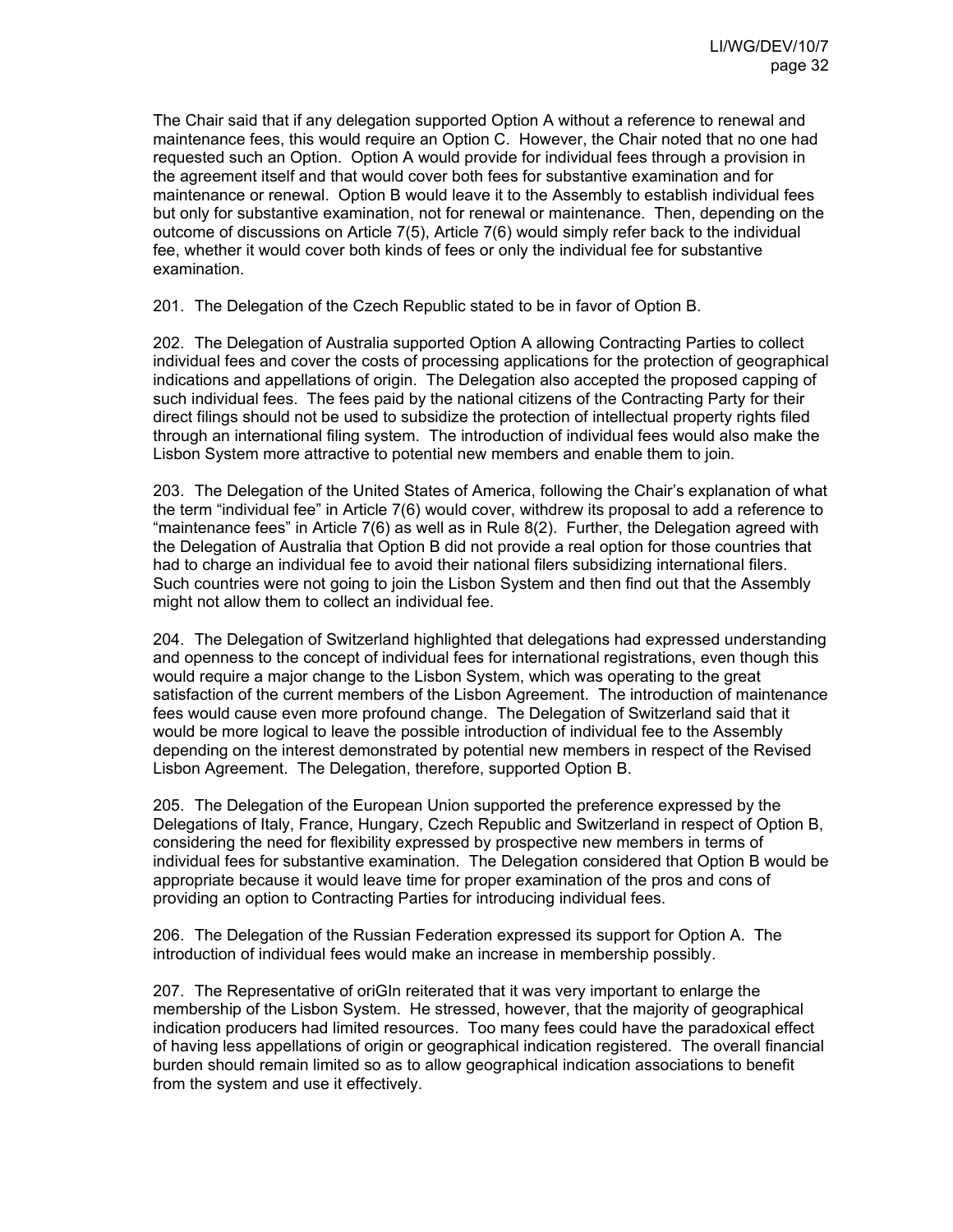208. The Chair concluded that Options A and B of Article 7(5) would remain in the text without changes, as proposals for amendments had been withdrawn.

# The amount of fees in Rule 8(1)

209. The Chair said that the amounts within square brackets in Rule 8 were those that currently apply under the Lisbon Agreement and its Regulations. In view of the discussion that had already taken place on how the operation of the Lisbon System should be financed, he concluded that the square brackets around these amounts would be kept and the issue of the amounts of fee would be referred to the Diplomatic Conference.

### The title and the preamble of the draft Revised Lisbon Agreement

210. The Representative of CEIPI recalled that in WIPO terminology the word "Act" was used. This term was important to designate the revised text of an existing treaty throughout the whole history of the Paris Convention and other international treaties administered by WIPO. A distinction had to be made between the title of the draft text as it was going to be submitted to the Diplomatic Conference and the title of the text which would emerge from the Diplomatic Conference when it had been adopted. At the present time, the title of the draft was "draft Revised Lisbon Agreement on Appellations of Origin and Geographical Indications". The Representative of CEIPI was of the view that the word "revised" should be replaced by the word "New Act of the", not just to follow the usual WIPO style, but also to avoid confusion in case of future revisions. Moreover, the current title of the Lisbon Agreement should be used: "Draft New Act of the Lisbon Agreement for the Protection of Appellations of Origin and their International Registration". In Article 1(iii), the expression "the Lisbon Agreement on Appellations of Origin and Geographical Indications" should be used.

211. As regards the Preamble, the Representative of CEIPI expressed doubts as to the need for a Preamble. However, if a Preamble were to be maintained, an expression other than "Contracting Parties" should be found because there would not be Contracting Parties, as defined in Article 1(xiv), until after the entry into force of the New Act.

212. The Representative of CEIPI further took the opportunity to convey some suggestions for the correction of editorial errors in documents LI/WG/DEV/10/2 and 3, which the Secretariat might take on board when aligning the various language versions of the documents to be submitted to the Diplomatic Conference. In this regard, he pointed out that, in the French and Spanish versions of document LI/WG/DEV/10/3, the square brackets with regard to the refusal period of one year in Rule 9 should be removed; in the French version of document LI/WG/DEV/10/2, in Article 24(3), there were two items (iv); and in all language versions of document LI/WG/DEV/10/2, at the end of Article 24(4), the word "above" should be deleted.

213. The Chair then proposed that the title be adapted as suggested by the Representative of CEIPI.

214. The Chair said that the draft Preamble only indicated the objectives of the revision process and would not appear to contribute substantially to any further interpretation of the Agreement. Therefore, he proposed to omit the Preamble and avoid all the complications with respect to its wording.

215. The Working Group agreed to proceed as proposed by the Chair.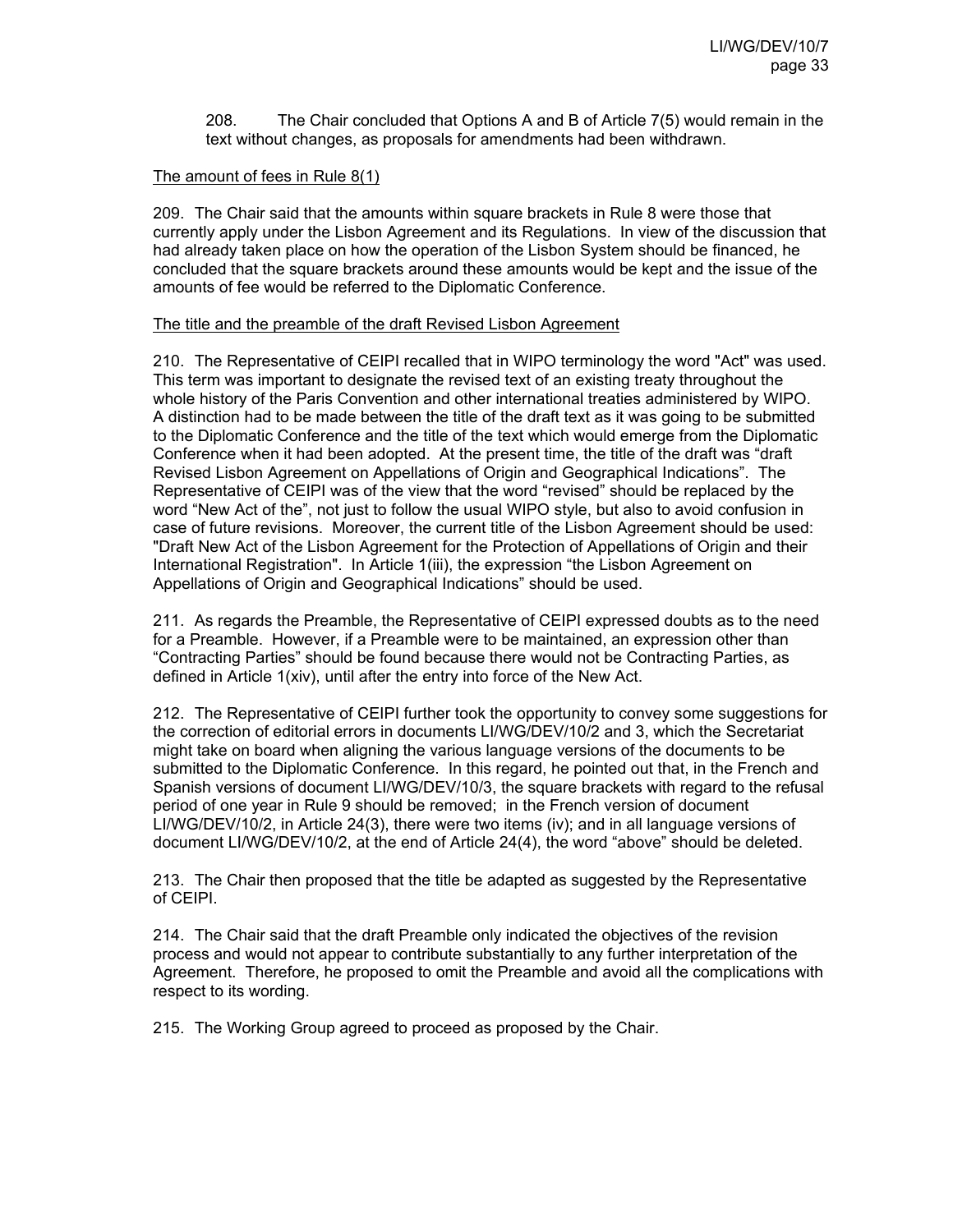# FOLLOW-UP

216. The Chair concluded that the Working Group agreed that the text of the Draft Revised Lisbon Agreement and the Draft Regulations resulting from its consideration of the pending issues should constitute the basic proposal for the Diplomatic Conference.

217. The Chair further recalled that the current Lisbon Agreement would continue to apply as long as not all its Contracting Countries had become party to the New Act to be adopted at the Diplomatic Conference. Therefore, the Working Group should consider the possibility that the Assembly of the Lisbon Union might in due course amend the Regulations under the current Lisbon Agreement, in order to align them with those that would apply under the New Act. The Chair wondered whether the Working Group was in a position to recommend to the Assembly of the Lisbon Union to initiate this process at the appropriate time. In practical terms, this would mean that, after the Diplomatic Conference, the Assembly of the Lisbon Union might, at its next session, address a proposal for the initiation of this procedure, and in what way these amendments should be discussed.

218. Following a request for clarification from the Delegation of Algeria, the Chair said that the recommendation would only apply to the Regulations under the Lisbon Agreement, not to the current Lisbon Agreement itself.

219. In this connection, the Secretariat referred to the other international registration systems administered by WIPO, namely the Madrid System and the Hague System, in respect of which revisions had taken place respectively by means of the Madrid Protocol in 1989 and by means of the Geneva Act of the Hague Agreement in 1999. In both cases, following the adoption of these treaties, Working Groups had been created to prepare Common Regulations.

220. The Delegation of Algeria believed that the proposed recommendation was premature.

221. The Chair said that, if the Working Group was not in a position to adopt this recommendation, this would not prevent the Assembly of the Lisbon Union to take a decision to this effect when it was of the view that this was necessary. The Director General was always in a position to initiate this procedure. The Diplomatic Conference might also express its wish that this kind of work should be initiated. The Assembly of the Lisbon Union would also be in a position to launch this procedure. The Chair recalled that this recommendation was proposed because the New Act of the Lisbon Agreement would differ from the current Lisbon Agreement and the Regulations under the current Lisbon Agreement might need to be adapted to the outcome of the Diplomatic Conference, to the extent permitted by the legal framework.

222. Following some further discussion, the Chair concluded that the Working Group agreed to recommend that the Assembly of the Lisbon Union consider the need to amend, to the extent possible, the Regulations under the current Lisbon Agreement, in view of the outcome of the Diplomatic Conference.

# **AGENDA ITEM 6: OTHER MATTERS**

223. No interventions were made under this item.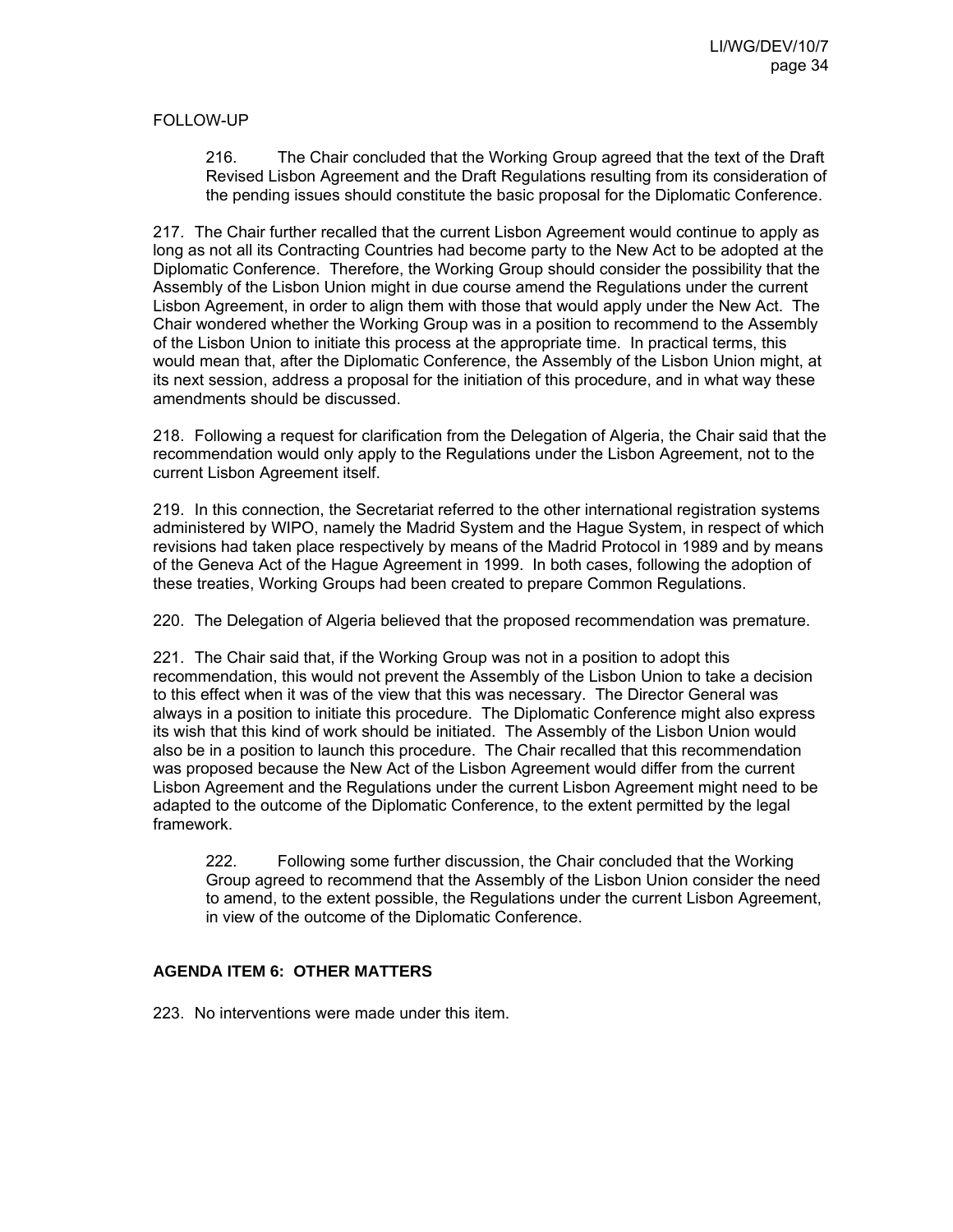# **AGENDA ITEM 7: ADOPTION OF THE SUMMARY BY THE CHAIR**

224. The Working Group approved the Summary by the Chair as contained in Annex I to the present document.

225. A draft of the full report of the eighth session of the Working Group will be made available on the WIPO web site for comments by the delegations and representatives that participated in the meeting. Participants will be informed once the draft report is available on the WIPO web site. Participants can submit comments within one month from its publication date, after which a track-changes version of the document, taking into account all the comments received from participants, will be made available on the WIPO web site. The availability of the comments and the track-changes version will also be communicated to participants, together with a deadline for the submission of final comments on that track-changes version. Thereafter, the report, taking into account the final comments, as appropriate, will be published on the WIPO web site without track changes, indicating the date of such final publication. In the absence of comments within two weeks from that date the Report will be deemed adopted.

# **AGENDA ITEM 8: CLOSING OF THE SESSION**

226. The Chair closed the session on October 31, 2014.

[Annexes follow]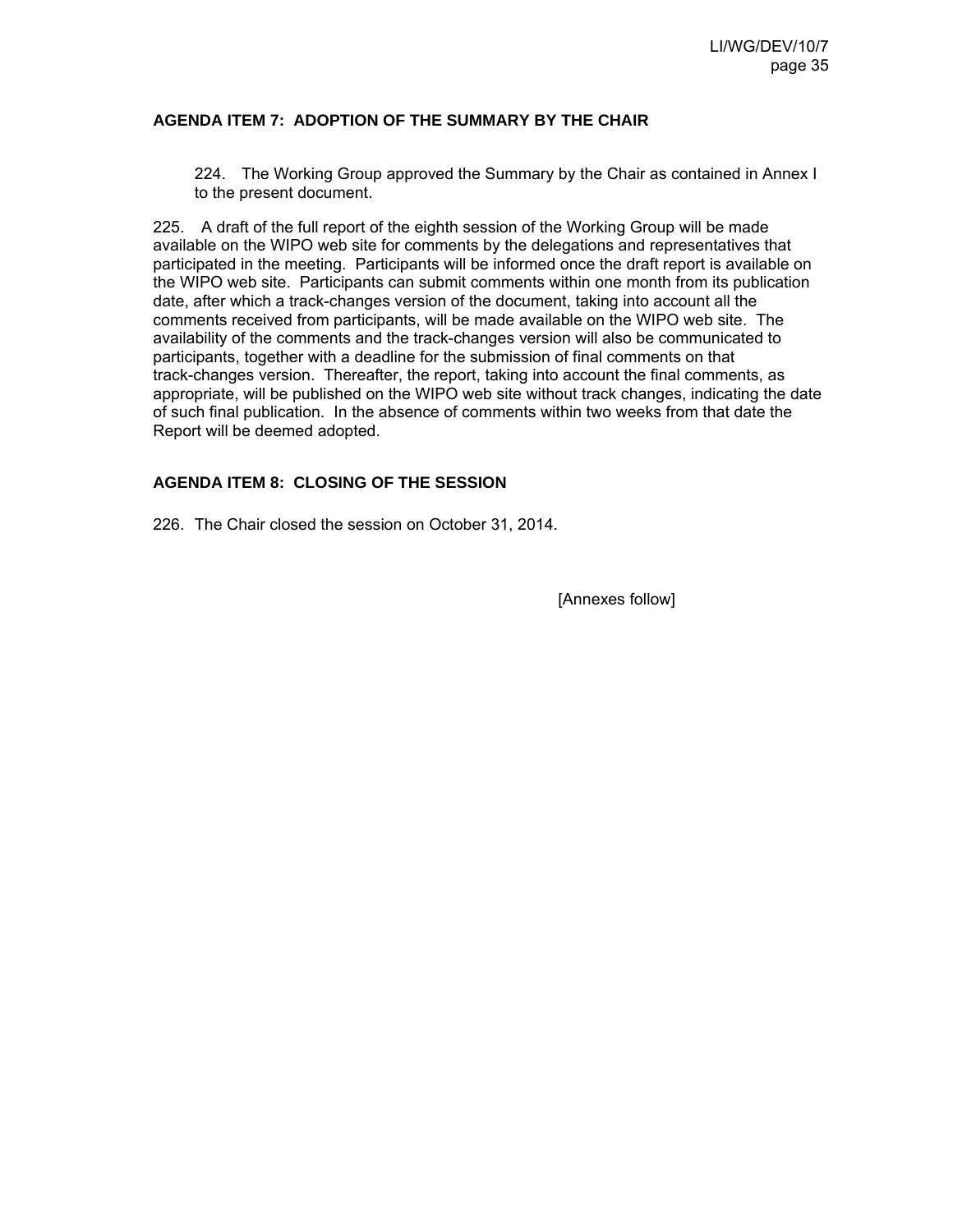

**E**

INTELLECTUAL PROPERTY **ORGANIZATION** 

> LI/WG/DEV/10/6 ORIGINAL: ENGLISH DATE: OCTOBER 31, 2014

# **Working Group on the Development of the Lisbon System (Appellations of Origin)**

**Tenth Session Geneva, October 27 to 31, 2014** 

SUMMARY BY THE CHAIR

*adopted by the Working Group*

1. The Working Group on the Development of the Lisbon System (Appellations of Origin) (hereinafter referred to as "the Working Group") met in Geneva, from October 27 to 31, 2014.

2. The following Contracting Parties of the Lisbon Union were represented at the session:Algeria, Bosnia and Herzegovina, Bulgaria, Congo, Costa Rica, Czech Republic, France, Georgia, Haiti, Hungary, Iran (Islamic Republic of), Israel, Italy, Mexico, Nicaragua, Peru, Portugal, Republic of Moldova, Slovakia, Togo, Tunisia (21).

3. The following States were represented as observers: Afghanistan, Albania, Australia, Bahamas, Benin, Burundi, Cameroon, Canada, Chile, Colombia, Comoros, Cyprus, El Salvador, Germany, Greece, Iraq, Japan, Jordan, Latvia, Pakistan, Panama, Paraguay, Republic of Korea, Romania, Russian Federation, Saudi Arabia, Senegal, South Africa, Spain, Switzerland, Thailand, Turkey, Ukraine, United Kingdom, United States of America, Uruguay (36).

4. Representatives of the following international intergovernmental organizations (IGOs) took part in the session in an observer capacity: European Union (EU), International Organisation of Vine and Wine (OIV), International Trade Centre (ITC), West African Economic and Monetary Union (WAEMU), World Trade Organization (WTO) (5).

5. Representatives of the following international non-governmental organizations (NGOs) took part in the session in an observer capacity: Association of European Trademark Owners (MARQUES), Brazilian Association of Intellectual Property (ABPI), Centre for International Intellectual Property Studies (CEIPI), Consortium for Common Food Names (CCFN), European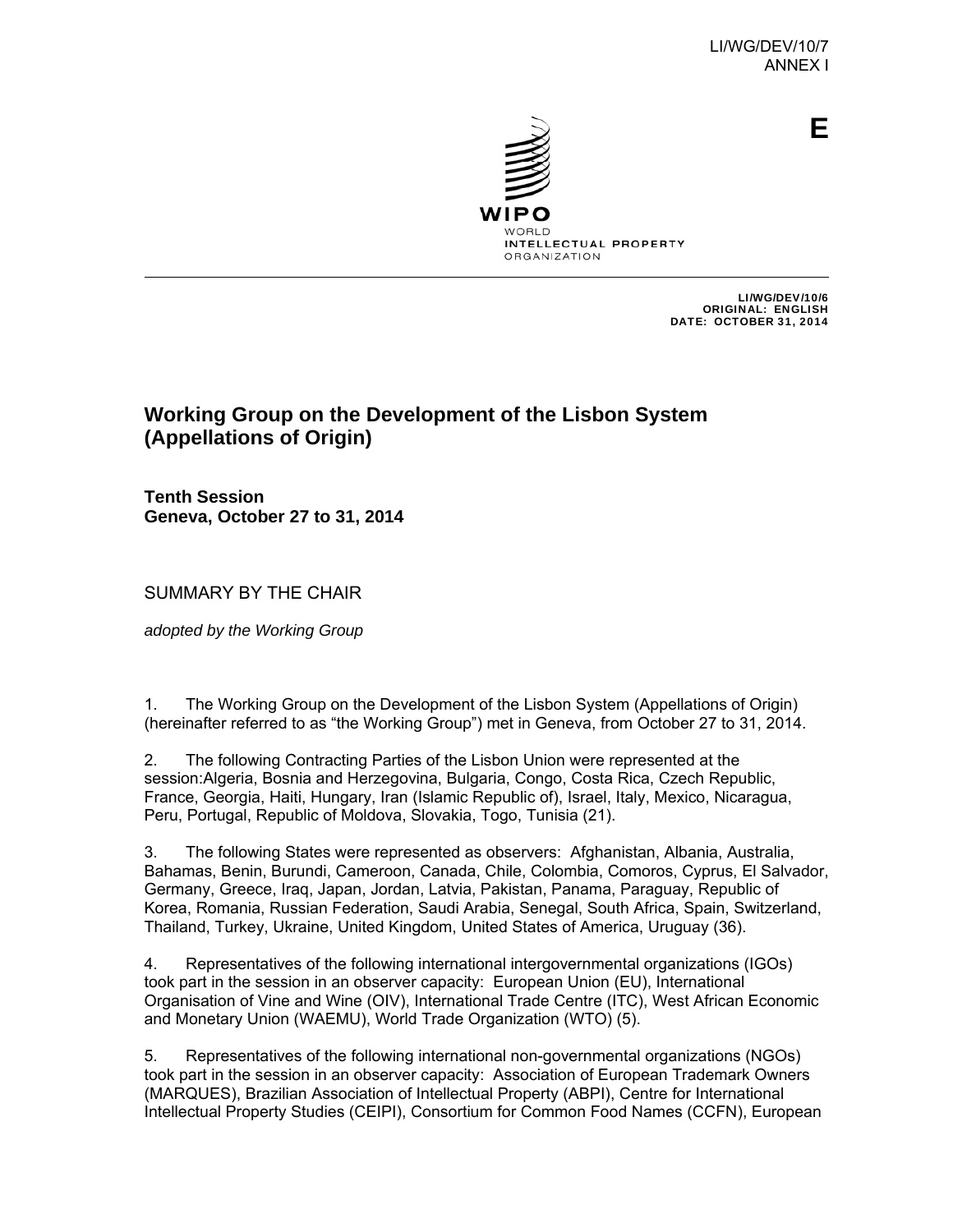Communities Trade Mark Association (ECTA), International Association for the Protection of Intellectual Property (AIPPI), International Federation of Intellectual Property Attorneys (FICPI), International Trademark Association (INTA), Knowledge Ecology International, Inc. (KEI), Organization for an International Geographical Indications Network (oriGIn) (10).

6. The list of participants is contained in document LI/WG/DEV/10/INF/2 Prov. 2\*.

AGENDA ITEM 1: OPENING OF THE SESSION

7. The Deputy Director General of the World Intellectual Property Organization (WIPO), Ms. Wang Binying, opened the session, recalled the mandate of the Working Group and introduced the draft agenda, as contained in document LI/WG/DEV/10/1 Prov.

AGENDA ITEM 2: ELECTION OF A CHAIR AND TWO VICE-CHAIRS

8. Mr. Mihály Ficsor (Hungary) was unanimously elected as Chair of the Working Group, Mr. Alfredo Rendón Algara (Mexico) and Ms. Ana Gobechia (Georgia) were unanimously elected as Vice-Chairs.

9. Mr. Matthijs Geuze (WIPO) acted as Secretary to the Working Group.

AGENDA ITEM 3: ADOPTION OF THE AGENDA

10. The Working Group adopted the draft agenda (document LI/WG/DEV/10/1 Prov.) without modification.

AGENDA ITEM 4: REPORT OF THE NINTH SESSION OF THE WORKING GROUP ON THE DEVELOPMENT OF THE LISBON SYSTEM (APPELLATIONS OF ORIGIN)

11. The Working Group took note of the adoption, on October 17, 2014, of the Report of the ninth session of the Working Group, as contained in document LI/WG/DEV/9/8, in accordance with the procedure established at the fifth session of the Working Group.

AGENDA ITEM 5: DRAFT REVISED LISBON AGREEMENT ON APPELLATIONS OF ORIGIN AND GEOGRAPHICAL INDICATIONS AND DRAFT REGULATIONS UNDER THE DRAFT REVISED LISBON AGREEMENT

12. The Chair recalled that the Lisbon Union Assembly had approved, at its ordinary session in 2013, the convening of a Diplomatic Conference for the Adoption of a Revised Lisbon Agreement on Appellations of Origin and Geographical Indications (hereinafter referred to as "the Diplomatic Conference") in 2015.

13. Discussions were based on documents LI/WG/DEV/10/2, LI/WG/DEV/10/3, LI/WG/DEV/10/4 and LI/WG/DEV/10/5. The Working Group examined in detail the pending issues enumerated in paragraph 5 of document LI/WG/DEV/10/2 with a view to reducing their number. As a result some pending issues were settled while others would be submitted to the Diplomatic Conference, either in an amended form or as contained in document LI/WG/DEV/10/2. The outcome of the discussions can be summarized as follows :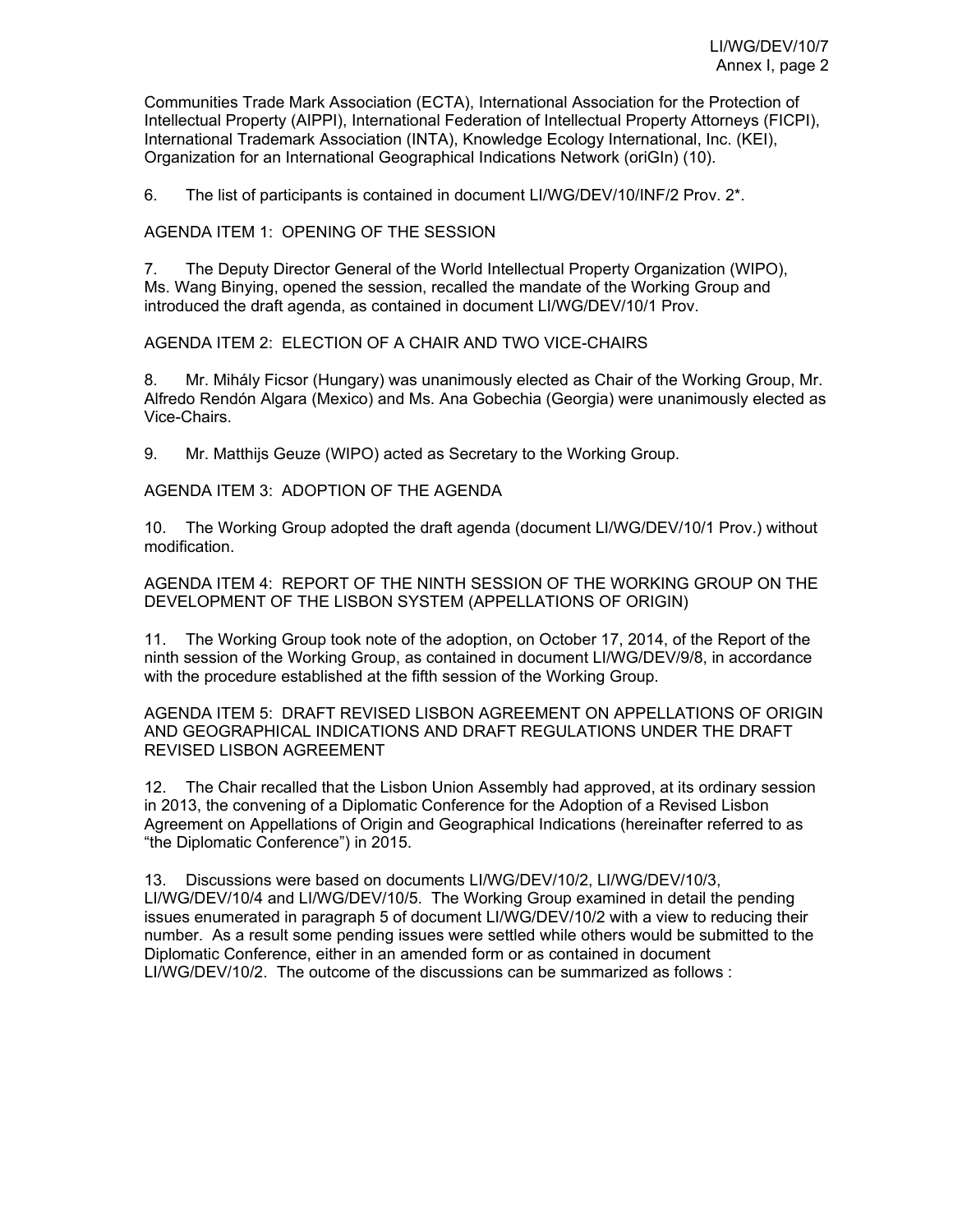A. Settled issues

(i) the title and the Preamble of the draft Revised Lisbon Agreement;

(ii) the question as to whether Article  $9(1)$  should be kept and whether Article  $9(2)$  should be moved to Article 6;

(iii) the issue as to whether Article 10(2), read in conjunction with Article 15(2), should refer to any other or to more extensive protection;

 $(iv)$  the issues as to whether Article 13(2) to (4) should be kept and whether consequential amendments should be made to Article 17(2) and to footnote 4 relating to that provision.

B. Issues that remain pending

1. As amended at the tenth session of the Working Group on the Development of the Lisbon System

(v) Article 7(3), Article 8(3), Article 24(3)(vi) and related provisions concerning the possible introduction of maintenance fees;

(vi) the possible re-introduction of the provisions of the current Lisbon Agreement dealing with contributions by members of the Lisbon Union;

- (vii) the various options in respect of Article  $11(1)(a)$  and Article  $11(3)$ ;
- (viii) the content of Article 12 concerning protection against acquiring a generic character;
- (ix) the content of Article 13(1) concerning safeguards in respect of prior trademark rights;
- (x) the content of Article 16(2) concerning negotiations following a refusal;
- (xi) the content of Article 17 concerning the necessity of a phasing out period;
- (xii) the issue as to whether Rule 5(3) should be optional or mandatory;
- (xiii) the issue of promoting transparency under Rule 5(5)(ii).
- 2. As contained in document LI/WG/DEV/10/2
- (xiv) implementation aspects of Article 1(xiv);

(xv) the content of Article 2(2) and Article 5(4) concerning trans-border geographical areas of origin;

(xvi) the issue of entitlement to file an application under Article 5(2);

(xvii) Article 7(5) and (6) and related provisions concerning the possible introduction of individual fees;

(xviii) the issue of the draft Agreed Statement contained in footnote 1 to Article 11 and provisions relating to the same issue;

(xix) the issue as to whether Article 19(1) should establish an exhaustive or a non-exhaustive list of grounds for invalidation;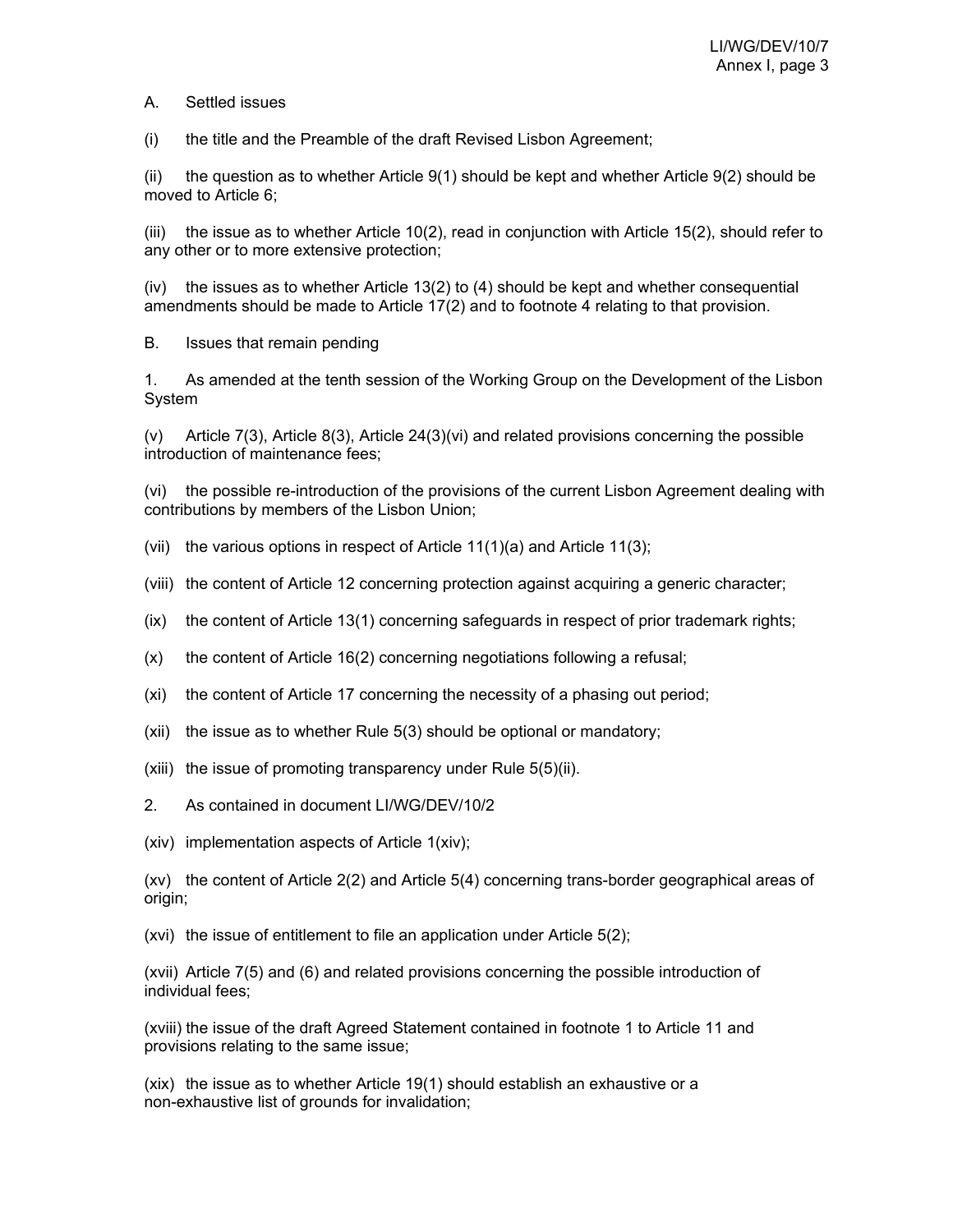(xx) the issue of the inclusion of Rule 5(4) permitting a Contracting Party to require a declaration of intention to use in respect of a registered appellation of origin or a registered geographical indication;

(xxi) the amount of fees in Rule 8(1).

14. The Chair indicated that the Report of the present session would fully and accurately reflect the way in which the Working Group managed to settle some of the pending issues as well as the amendments agreed upon concerning the provisions related to other pending issues. On that basis, the basic proposal that would be submitted by the Director General to the Diplomatic Conference would fully and precisely reflect the outcome of the discussions on the pending issues at the present session of the Working Group, with the editorial changes that might appear necessary.

15. Following discussion of paragraph 7 of document LI/WG/DEV/10/2, the Chair concluded that the Working Group had agreed:

(i) that the texts of the draft Revised Lisbon Agreement and the draft Regulations resulting from its consideration of the pending issues listed in paragraph 5 of document LI/WG/DEV/10/2 should constitute the basic proposal for the Diplomatic Conference; and

(ii) to recommend that the Assembly of the Lisbon Union consider the need to amend, to the extent possible, the Regulations under the current Lisbon Agreement in view of the outcome of the Diplomatic Conference.

### AGENDA ITEM 6: OTHER MATTERS

16. No interventions were made under this item.

AGENDA ITEM 7: ADOPTION OF THE SUMMARY BY THE CHAIR

17. The Working Group approved the Summary by the Chair, as contained in the present document.

18. A draft of the full Report of the session of the Working Group will be made available on the WIPO web site for comments by the delegations and representatives that participated in the meeting. Participants will be informed once the draft Report is available on the WIPO web site. Participants can submit comments within one month from its publication date, after which a track-changes version of the document, taking into account all the comments received from participants, will be made available on the WIPO web site. The availability of the comments and the track-changes version will also be communicated to participants, together with a deadline for the submission of final comments on that track-changes version. Thereafter, the Report, taking into account the final comments, as appropriate, will be published on the WIPO web site without track changes, indicating the date of such final publication. In the absence of comments within two weeks from that date the Report will be deemed adopted.

AGENDA ITEM 8: CLOSING OF THE SESSION

19. The Chair closed the session on October 31, 2014.

[Annex II follows]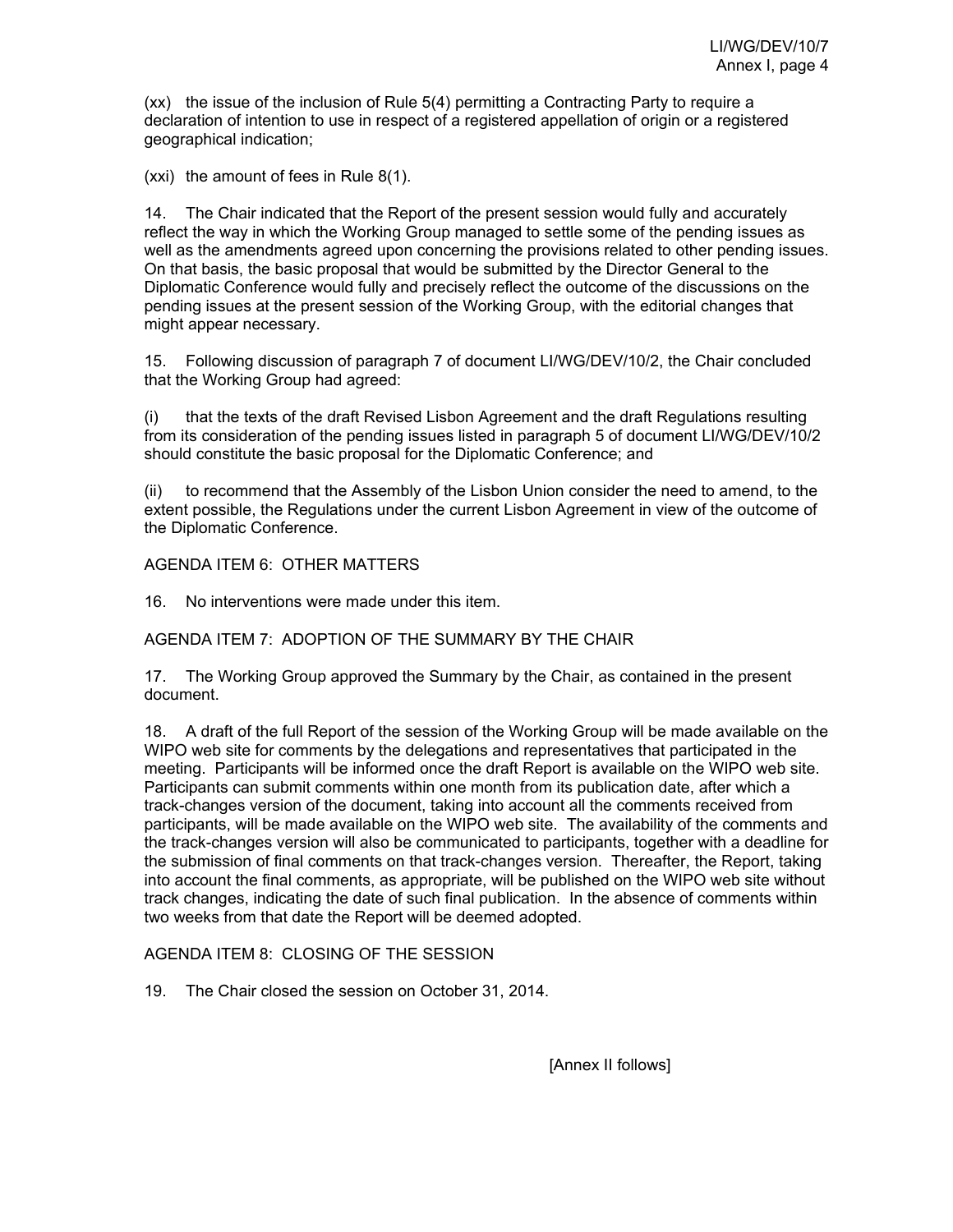F-E



WORLD<br>INTELLECTUAL PROPERTY ORGANIZATION

LI/WG/DEV/10/INF/2 ORIGINAL: FRANÇAIS/ENGLISH DATE: 27 OCTOBRE 2014/OCTOBER 27, 2014

# **Groupe de travail sur le développement du système de Lisbonne (appellations d'origine)**

**Dixième session Genève, 27 – 31 octobre 2014**

**Working Group on the Development of the Lisbon System (Appellations of Origin)** 

**Tenth Session Geneva, October 27 to 31, 2014**

LISTE DES PARTICIPANTS LIST OF PARTICIPANTS

*établie par le Secrétariat prepared by the Secretariat*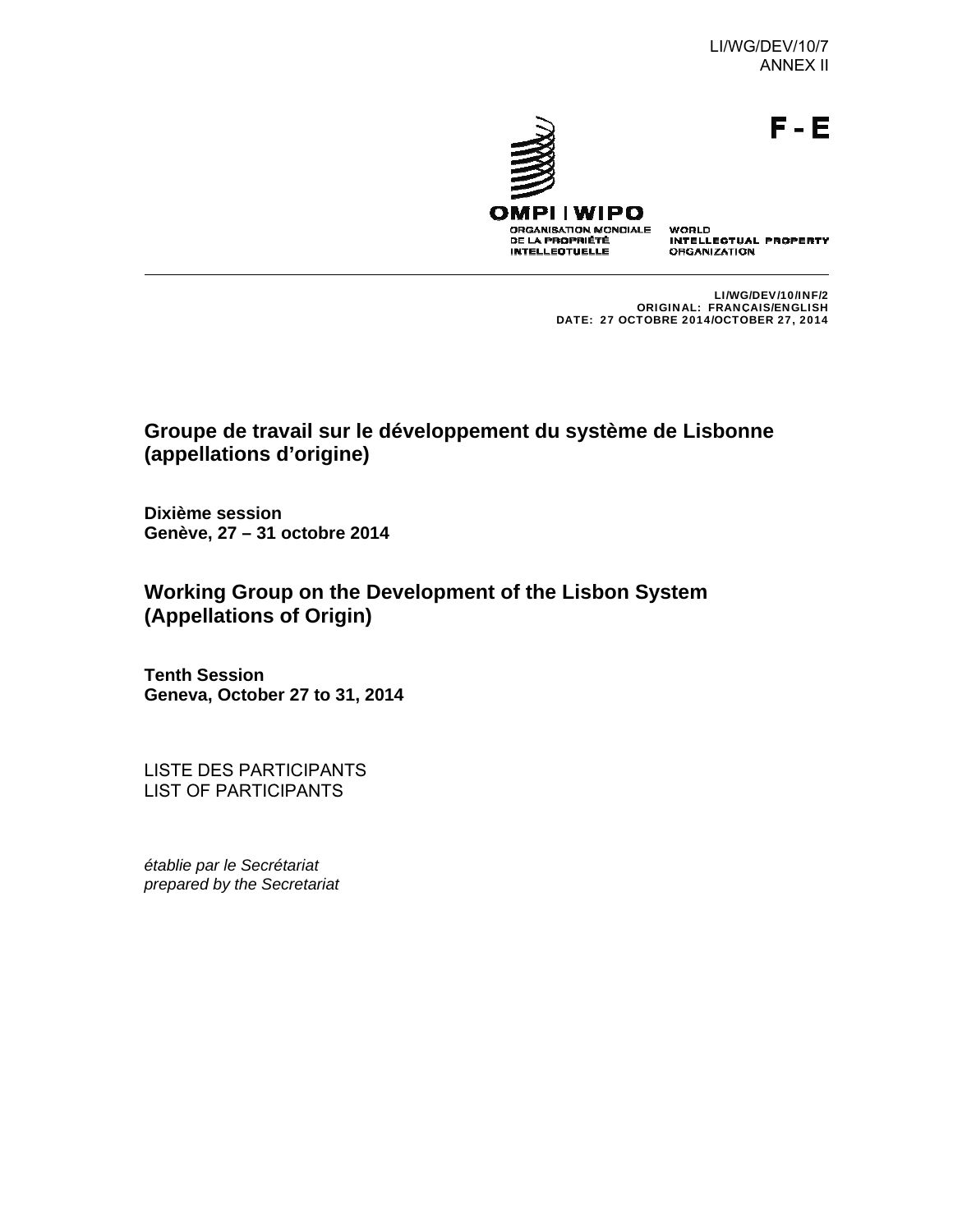### I. MEMBRES/MEMBERS

(dans l'ordre alphabétique des noms français des États/in the alphabetical order of the names in French of the States)

### ALGÉRIE/ALGERIA

Boujemâa DELMI, ambassadeur, représentant permanent, Mission permanente, Genève

Ahlem Sara CHARIKHI (Mlle), attaché, Mission permanente, Genève

### BOSNIE-HERZÉGOVINE/BOSNIA AND HERZEGOVINA

Šefik FADŽAN, Counsellor, Permanent Mission, Geneva

# BULGARIE/BULGARIA

Aleksey ANDREEV, Counsellor, Permanent Mission, Geneva

Vladimir YOSSIFOV, Adviser, Permanent Mission, Geneva

### CONGO/CONGO

Célestin TCHIBINDA, deuxième secrétaire, Mission permanente, Genève

# COSTA RICA

Cristian MENA CHINCHILLA, Director, Registro Nacional, Registro de la Propiedad Industrial, Ministerio de Justicia y Paz, San José

Jonathan LIZANO ORTĺZ, Jefe Asesoría Jurídica, Registro Nacional, Registro de la Propiedad Industrial, Ministerio de Justicia y Paz, San José

### **FRANCE**

Véronique FOUKS (Mme), chef, Service juridique et international, Institut national de l'origine et de la qualité (INAO), Paris

### GÉORGIE/GEORGIA

David GABUNIA, Advisor to the Chairman, National Intellectual Property Center (SAKPATENTI), Tbilisi

Ana GOBECHIA (Mrs.), Head, International Relations and Project Management Division, National Intellectual Property Center (SAKPATENTI), Tbilisi

Eka KIPIANI (Ms.), Counsellor, Permanent Mission, Geneva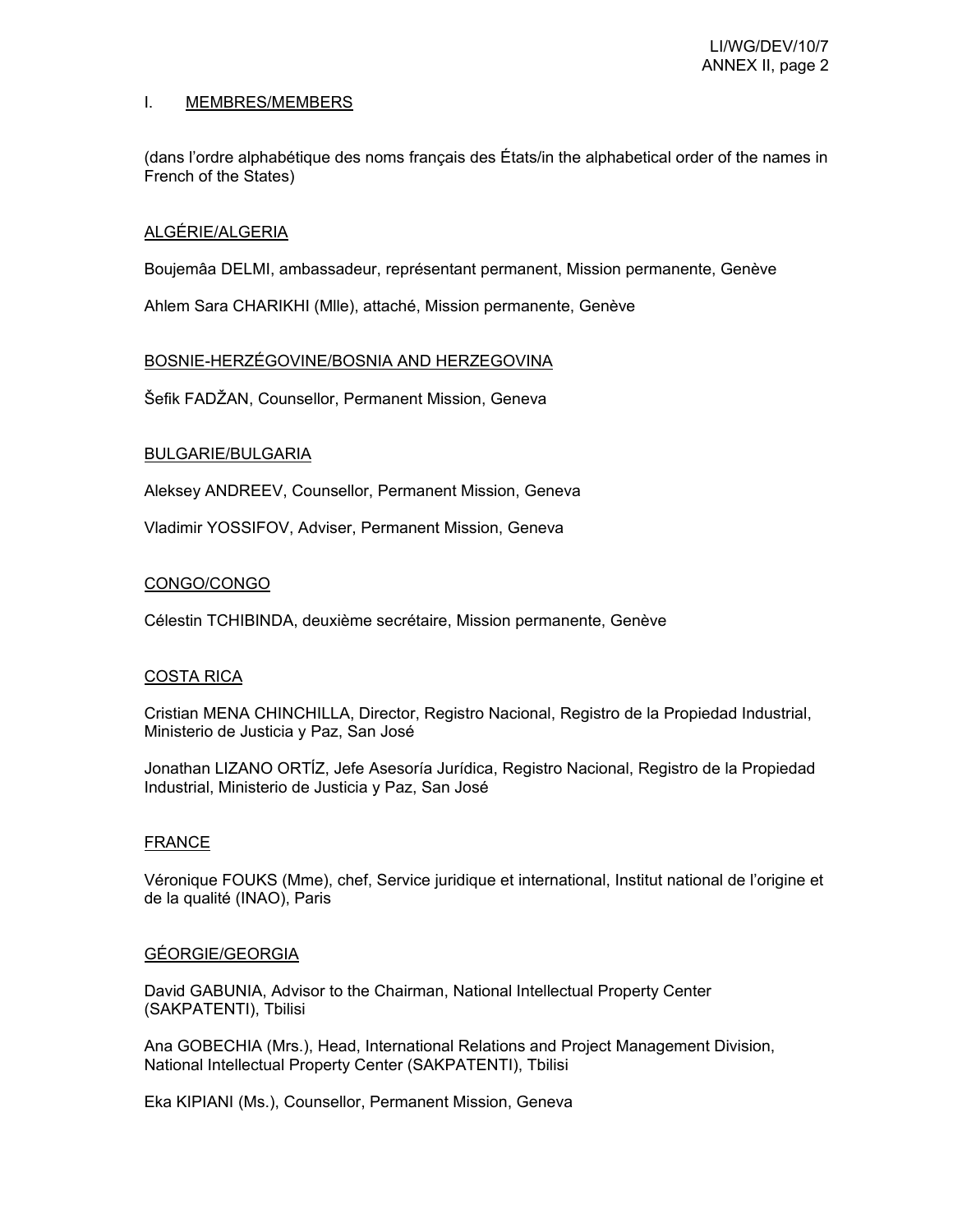### HAÏTI/HAITI

Pierre SAINT-AMOUR, conseiller, Mission permanente, Genève

### HONGRIE/HUNGARY

Mihály FICSOR, Vice-President, Legal Affairs, Hungarian Intellectual Property Office (HIPO), Budapest

Imre GONDA, Deputy Head, Trademark, Model and Design Department, Hungarian Intellectual Property Office (HIPO), Budapest

Virág HALGAND DANI (Ms.), Deputy Permanent Representative, Permanent Mission to the World Trade Organization (WTO), Geneva

# IRAN (RÉPUBLIQUE ISLAMIQUE D')/IRAN (ISLAMIC REPUBLIC OF)

Abbas BAGHERPOUR ARDEKANI, Ambassador, Deputy Permanent Representative, Permanent Mission, Geneva

Nabiollah AZAMI SARDOUEI, First Secretary, Permanent Mission, Geneva

Mahmoud MOVAHED, Legal Expert, International Legal Department, Ministry of Foreign Affairs, **Tehran** 

# ISRAËL/ISRAEL

Yotal FOGEL (Mrs.), Advisor, Permanent Mission, Geneva

Tania BERG RAFAELI (Mrs.), Counsellor, Permanent Mission, Geneva

### ITALIE/ITALY

Renata CERENZA (Ms.), First Examiner, International Trademarks, Italian Patent and Trademark Office (UIBM), Directorate General for the Fight Against Counterfeiting, Ministry of Economic Development, Rome

Vincenzo CARROZZINO, Technical Coordinator, Ministry of Agricultural and Food Policies Directorate General of Agri-food development and quality, Rome

Tiberio SCHMIDLIN, Counsellor, Permanent Mission, Geneva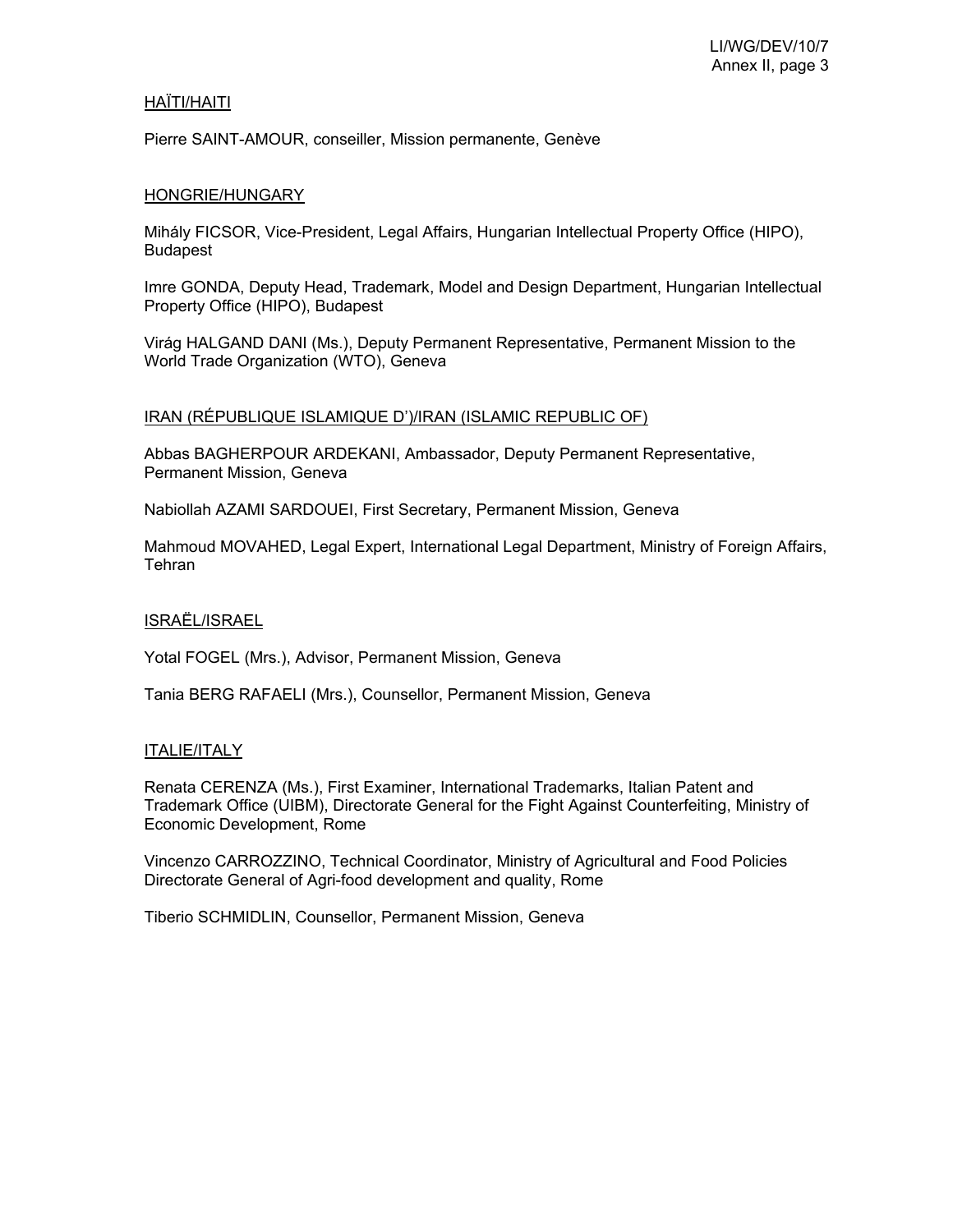### MEXIQUE/MEXICO

Jorge LOMÓNACO, Embajador, Representante Permanente, Misión Permanente, Ginebra

Raúl HEREDIA ACOSTA, Embajador, Representante Permanente Alterno, Misión Permanente, Ginebra

Alfredo RENDÓN ALGARA, Director General Adjunto de Propiedad Industrial, Instituto Mexicano de la Propiedad Industrial (IMPI), México

Beatríz HERNÁNDEZ NARVÁEZ (Sra.), Segundo Secretario, Encargada de Asuntos de Propiedad Intelectual, Misión Permanente, Ginebra

Karla JUÁREZ BERMÚDEZ (Sra.), Especialista en Propiedad Industrial, Instituto Mexicano de la Propiedad Industrial (IMPI), Mexico

Sara MANZANO MERINO (Sra.), Asesora, Misión Permanente, Ginebra

Fernando CANO TREVINO, Representante para Europa, Consejo Regulador del Tequila (CRT), Ginebra

#### NICARAGUA

Jenny Arana VIZCAYA (Sra.), Primero Secretario, Misión Permanente, Ginebra

### PÉROU/PERU

Javier PRADO, Director, Negociaciones Económicas Internacionales, Dirección General de Asuntos Económicos, Instituto Nacional de Defensa de la Competencia y de la Protección de la Propiedad Intelectual (INDECOPI), Lima

Ray MELONI GARCÍA, Director, Dirección de Signos Distintivos, Instituto Nacional de Defensa de la Competencia y de la Protección de la Propiedad Intelectual (INDECOPI), Lima

Luis MAYAUTE, Consejero, Misión Permanente, Ginebra

#### PORTUGAL

Inês VIEIRA LOPES (Mrs.), Director, External Relations and Legal Affairs Directorate, Institute of Industrial Property (INPI), Lisbon

Margarida MATIAS (Mrs.), Trademark Examiner, Trademarks and Patents Directorate, National Institute of Industrial Property (INPI), Lisbon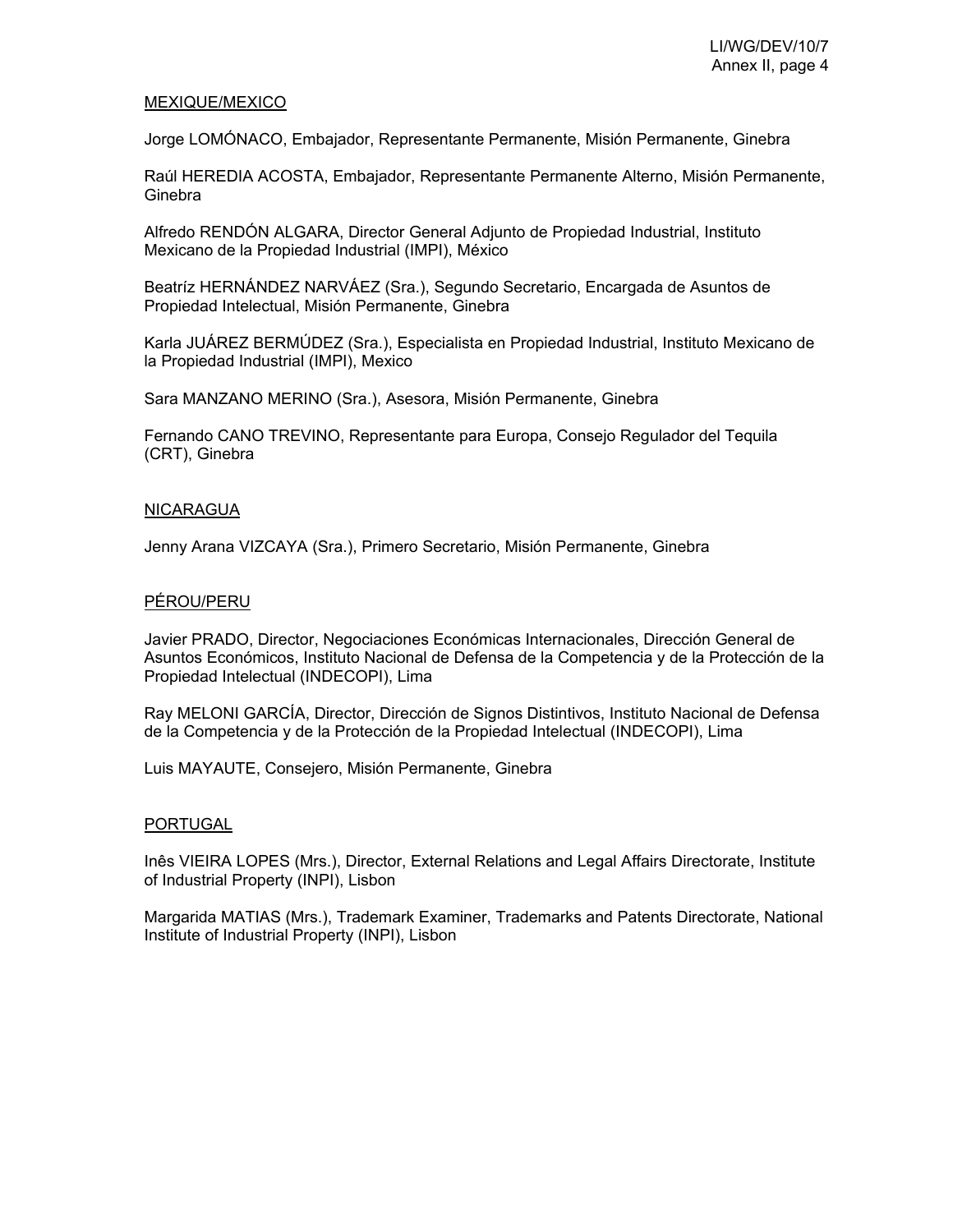# RÉPUBLIQUE DE MOLDOVA/REPUBLIC OF MOLDOVA

Natalia MOGOL (Mrs.), Deputy-Director, Trademark and Industrial Design Department, State Agency on Intellectual Property, Chisinau

# RÉPUBLIQUE TCHÈQUE/CZECH REPUBLIC

Silvie GOTZOVA (Ms.), Head of Unit, Industrial Property Office, Prague

Svetlana KOPECKA (Mrs.), Director, International Department, Industrial Property Office, Prague

Jan WALTER, Second Secretary, Permanent Mission, Geneva

# SLOVAQUIE/SLOVAKIA

Martin KABÁČ, Second Secretary, Permanent Mission, Geneva

# TOGO

Nakpa POLO, Ambassadeur, représentant permanent, Mission permanente, Genève

Essohanam PETCHEZI, premier secrétaire, Mission permanente, Genève

Assogba Komi OHOUKOH, secrétaire d'État chargé de l'industrie, Secrétariat d'État auprès du Ministère de l'enseignement technique, de la formation professionnelle et de l'industrie chargé de l'industrie, Lomé

# II. ÉTATS OBSERVATEURS/OBSERVER STATES

# AFRIQUE DU SUD/SOUTH AFRICA

Mandixole MATROOS, First Secretary, Permanent Mission, Geneva

# **AFGHANISTAN**

S. Noorudin HASHEMI, Counsellor, Permanent Mission, Geneva

Nazir Ahmad FOSHANJI, Third Secretary, Permanent Mission, Geneva

# ALBANIE/ALBANIA

Harilla GOGA, Minister Counsellor, Permanent Mission, Geneva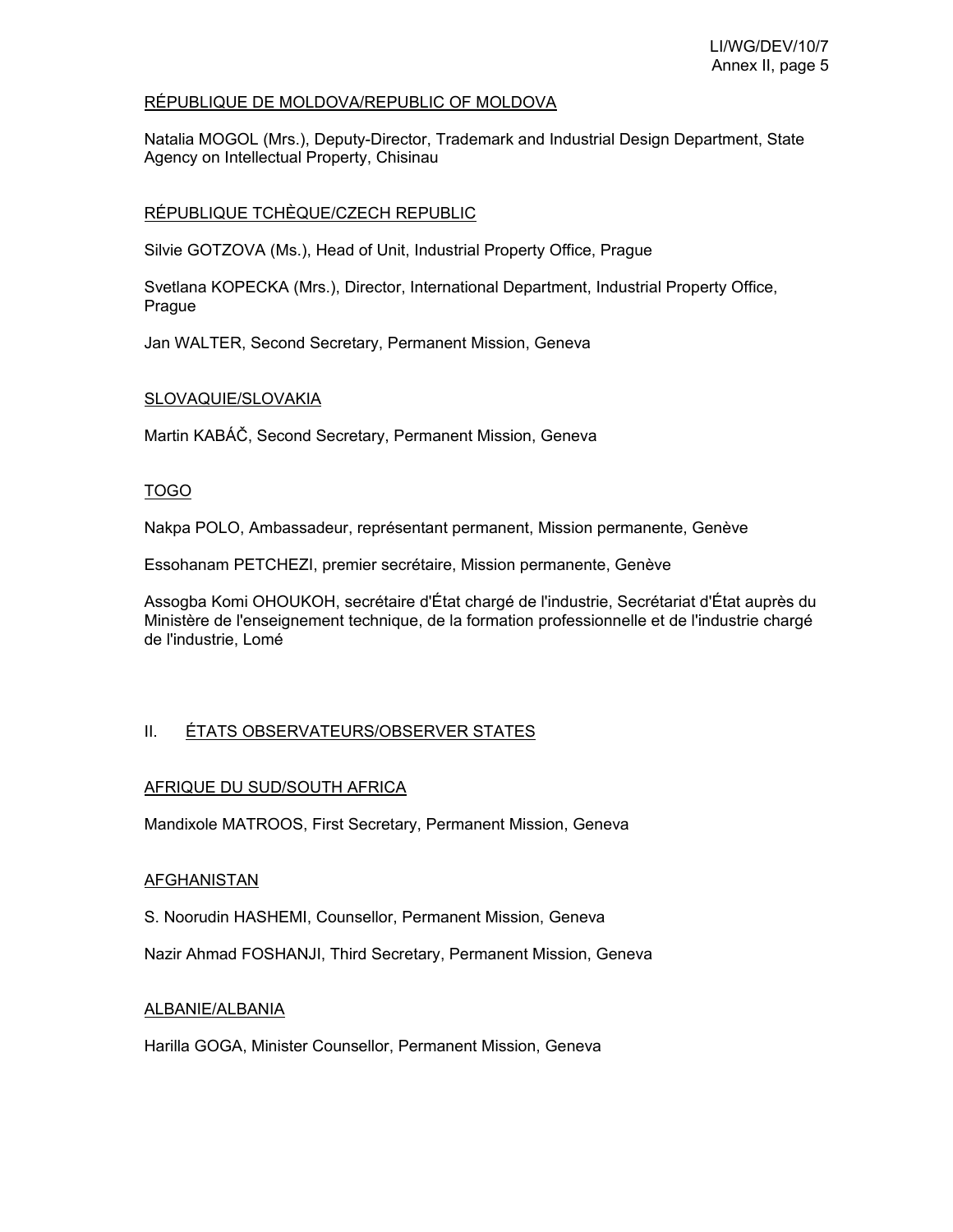### ALLEMAGNE/GERMANY

Jan TECHERT, Senior Civil Servant, Division for Trademark Law, Federal Ministry of Justice and Consumer Protection, Berlin

Pamela WILLE (Ms.), Counsellor, Permanent Mission, Geneva

### ARABIE SAOUDITE/SAUDI ARABIA

Faisal TRAD, Ambassador, Permanent Mission, Geneva

Fahd Saad ALAJLAN, Director, Legal Support Directorate, King Abdulaziz City for Science and Technology (KACST), Saudi Patent Office, Riyadh

Khaled ALKAHTANI, Legal Researcher, Ministry of Commerce and Industry, Riyadh

Ibrahim AL-KHAMIS, First Secretary, Permanent Mission, Geneva

Mashhor ALALI, Commercial Attaché, Permanent Mission, Geneva

Naouf BIN DUHAISH (Ms.), Marketing Officer, Permanent Mission, Geneva

### AUSTRALIE/AUSTRALIA

Tanya DUTHIE (Ms.), Assistant Director, International Policy and Cooperation, IP Australia, Canberra

Andrew SAINSBURY, First Secretary, Permanent Mission, Geneva

### BAHAMAS

Bernadette BUTLER (Ms.), Minister Counsellor, Permanent Mission, Geneva

### BÉNIN/BENIN

Charlemagne DEDEWANOU, attaché, Mission permanente, Genève

### BURUNDI

Léonard MINANI, deuxième conseiller, Mission permanente, Genève

# CAMEROUN/CAMEROON

Pascal ATANGANA BALLA, chef, Service des brevets et des signes distinctifs, Ministère des mines, de l'industrie et du développement technologique, Yaoundé

Boubakar LIKIBY, secrétaire permanent, Comité national de développement des technologies, Ministère de la recherche scientifique et de l'innovation, Yaoundé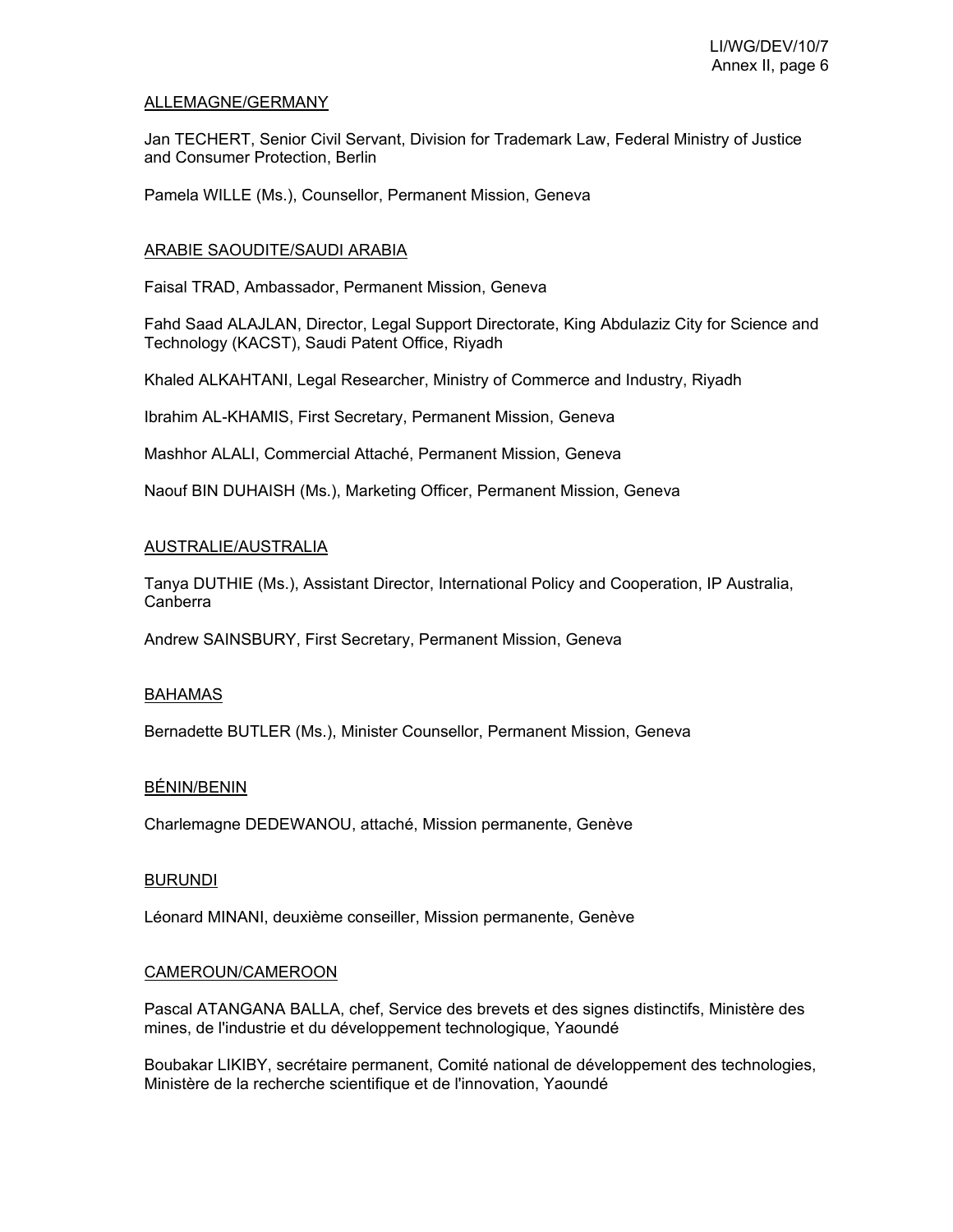### CANADA

Dean FOSTER, Senior Trade Policy Officer, Foreign Affairs, Trade and Development Canada, Trade Agreements and Negotiations, Ottawa

Sophie GALARNEAU (Ms.), Second Secretary, Permanent Mission, Geneva

### CHILI/CHILE

Marcela PAIVA (Ms.), Counsellor, Permanent Mission to the World Trade Organization (WTO), Geneva

### CHYPRE/CYPRUS

Maria STAVROPOULOU (Ms.), Intern, Permanent Mission, Geneva

### COLOMBIE/COLOMBIA

Juan José QUINTANA ARANGUREN, Embajador, Representante Permanente, Misión Permanente, Ginebra

Juan Camilo SARETZKI, Consejero, Misión Permanente, Ginebra

### COMORES/COMOROS

Mouigni MOHAMED, chef, Département de la communication, Ministère de la production, de l'énergie, de l'environnement, de l'industrie et de l'artisanat, Moroni

Halima SOILIHI (Mlle), juriste, Département de la communication, Ministère de la production, de l'énergie, de l'environnement, de l'industrie et de l'artisanat, Moroni

Ahmed ZALIA (Mlle), chargée de la rédaction, Département de la communication, Ministère de la production, de l'énergie, de l'environnement, de l'industrie et de l'artisanat, Moroni

### ESPAGNE/SPAIN

Elena Isabel OLIVARES BERLANGA (Sra.), Técnico Superior, Departamento de Coordinación Jurídica y Relaciones Internacionales, Oficina Española de Patentes y Marcas (OEPM), Ministerio de Industria, Turismo y Comercio, Madrid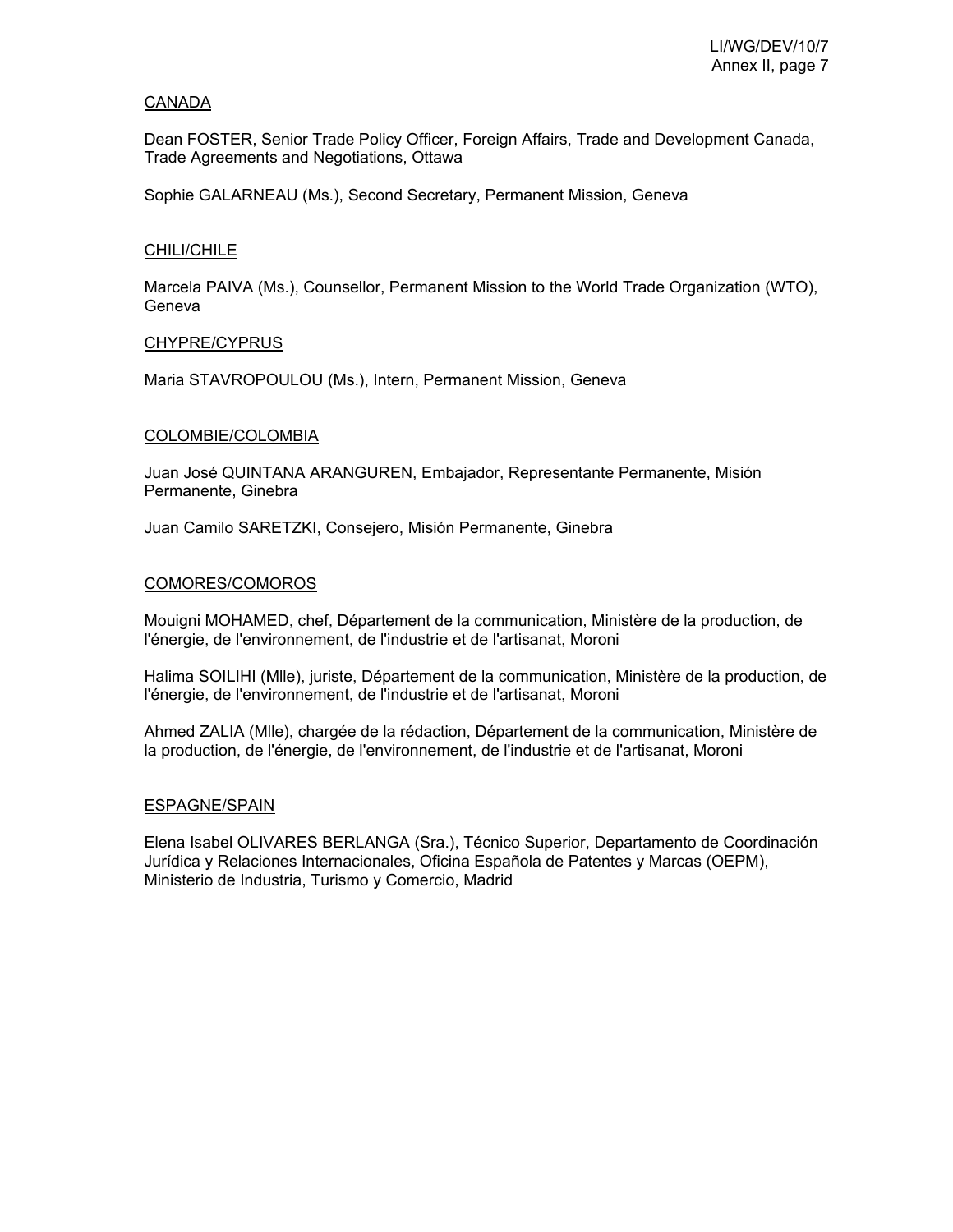### ÉTATS-UNIS D'AMÉRIQUE/UNITED STATES OF AMERICA

Pamela HAMAMOTO (Ms.), Ambassador, Permanent Representative, Permanent Mission, Geneva

Peter MULREAN, Deputy Permanent Representative, Permanent Mission, Geneva

Kristine SCHLEGELMILCH (Ms.), Intellectual Property Attaché, Economic and Science Affairs, Permanent Mission, Geneva

Amy COTTON (Mrs.), Senior Counsel, Office of Policy and International Affairs, United States Patent and Trademark Office (USPTO), Alexandria

Karin FERRITER (Ms.), Intellectual Property Attaché, Permanent Mission to the World Trade Organization (WTO), Geneva

Melissa KEHOE (Ms.), Counsellor, Economic and Science Affairs, Permanent Mission, Geneva

Jessee ALEXANDER-HOEPPNER (Ms.), Attorney-Advisor, Office of the Legal Advisor, Department of State, Washington

### FÉDÉRATION DE RUSSIE/RUSSIAN FEDERATION

Natalia BUZOVA (Ms.), Deputy Head, International Cooperation Division, Federal Service for Intellectual Property (ROSPATENT), Moscow

Svetlana GORLENKO (Ms.), Principal Specialist, Federal Institute of Industrial Property (FIPS), Federal Service for Intellectual Property (ROSPATENT), Moscow

Anna ROGOLEVA (Mrs.), Counsellor of Division, Federal Service for Intellectual Property (ROSPATENT), Moscow

Arsen BOGATYREV, Third Secretary, Permanent Mission, Geneva

### GRÈCE/GREECE

Paraskevi NAKIOU (Ms.), Attaché, Permanent Mission, Geneva

### IRAQ

Sufyan AL MALLAH, Director General, Industrial Regulatory and Development Directorate, Ministry of Industry and Minerals, Baghdad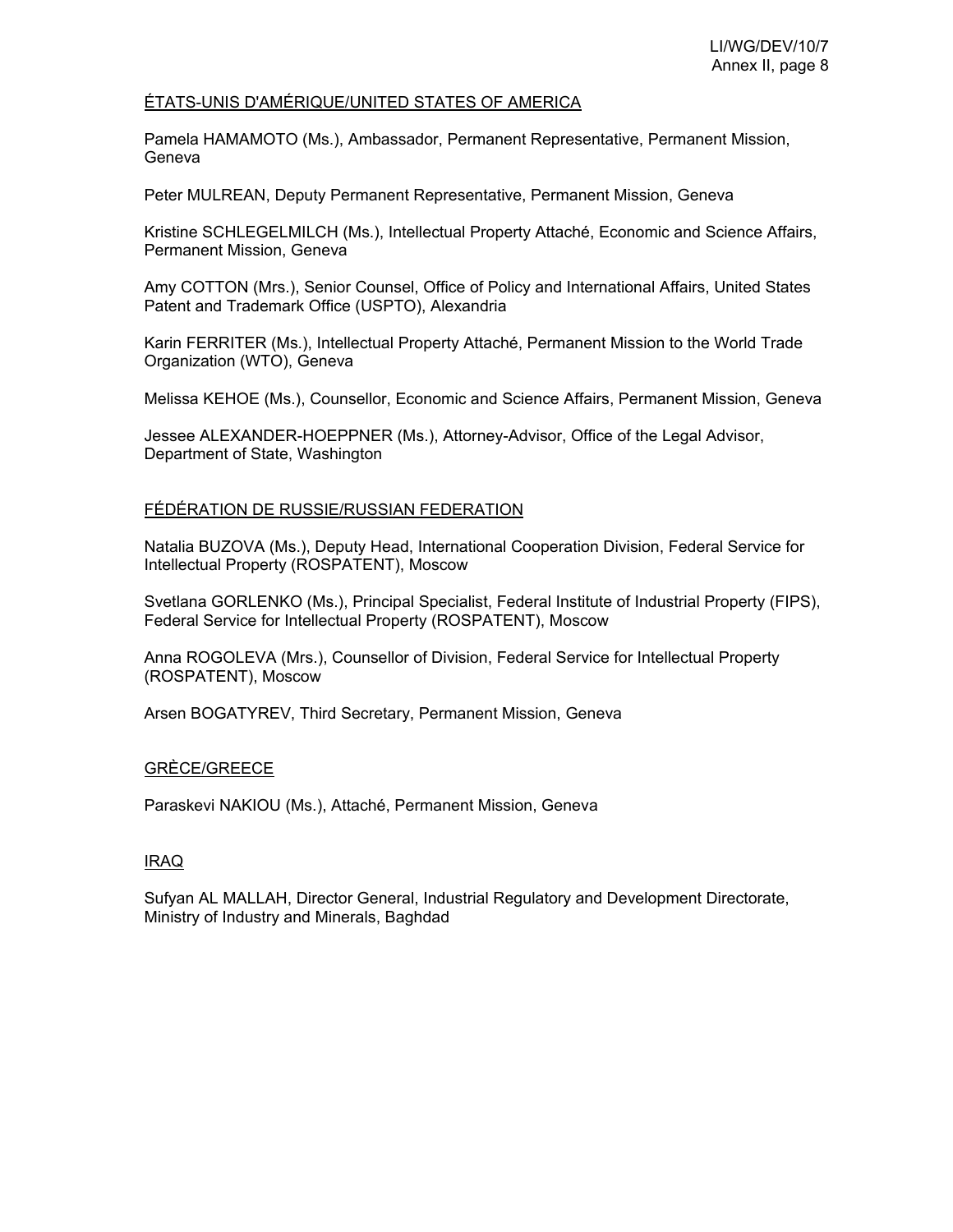#### JAPON/JAPAN

Naohito KANEKO, Director, Trademark Policy Planning Office, Trademark Division, Trademark and Customer Relations Department, Japan Patent Office (JPO), Tokyo

Ryoji SOGA, Deputy Director, Intellectual Property Affairs Division, Ministry of Foreign Affairs, Tokyo

Kunihiko FUSHIMI, First Secretary, Permanent Mission, Geneva

#### JORDANIE/JORDAN

Ghadeer EL-FAYEZ (Ms.), Counsellor, Permanent Mission, Geneva

Mamduh AL KSAIBEH, Assistant Director, Industrial Property Protection Directorate, Ministry of Industry, Trade and Supply, Amman

#### LETTONIE/LATVIA

Liene GRIKE (Ms.), Member, Permanent Mission, Geneva

#### PAKISTAN

Fareha BUGTI (Ms.), First Secretary, Permanent Mission, Geneva

#### PANAMA

Zoraida RODRÍGUEZ MONTENEGRO (Sra.), Representante Permanente Adjunta, Misión Permanente ante la Organización Mundial del Comercio (OMC), Ginebra

#### PARAGUAY

Roberto RECALDE, Segundo Secretario, Misión Permanente, Ginebra

### RÉPUBLIQUE DE CORÉE/REPUBLIC OF KOREA

Huiman KANG, Deputy Director, Multilateral Affairs Division, Korean Intellectual Property Office (KIPO), Daejeon

Dea Seung YANG, Deputy Director, Multilateral Affairs Division, Korean Intellectual Property Office (KIPO), Daejeon

Jeonghwa YANG, Deputy Director, Multilateral Affairs Division, Korean Intellectual Property Office (KIPO), Daejeon

KIM Shi-Hyeong, Intellectual Property Attaché, Permanent Mission, Geneva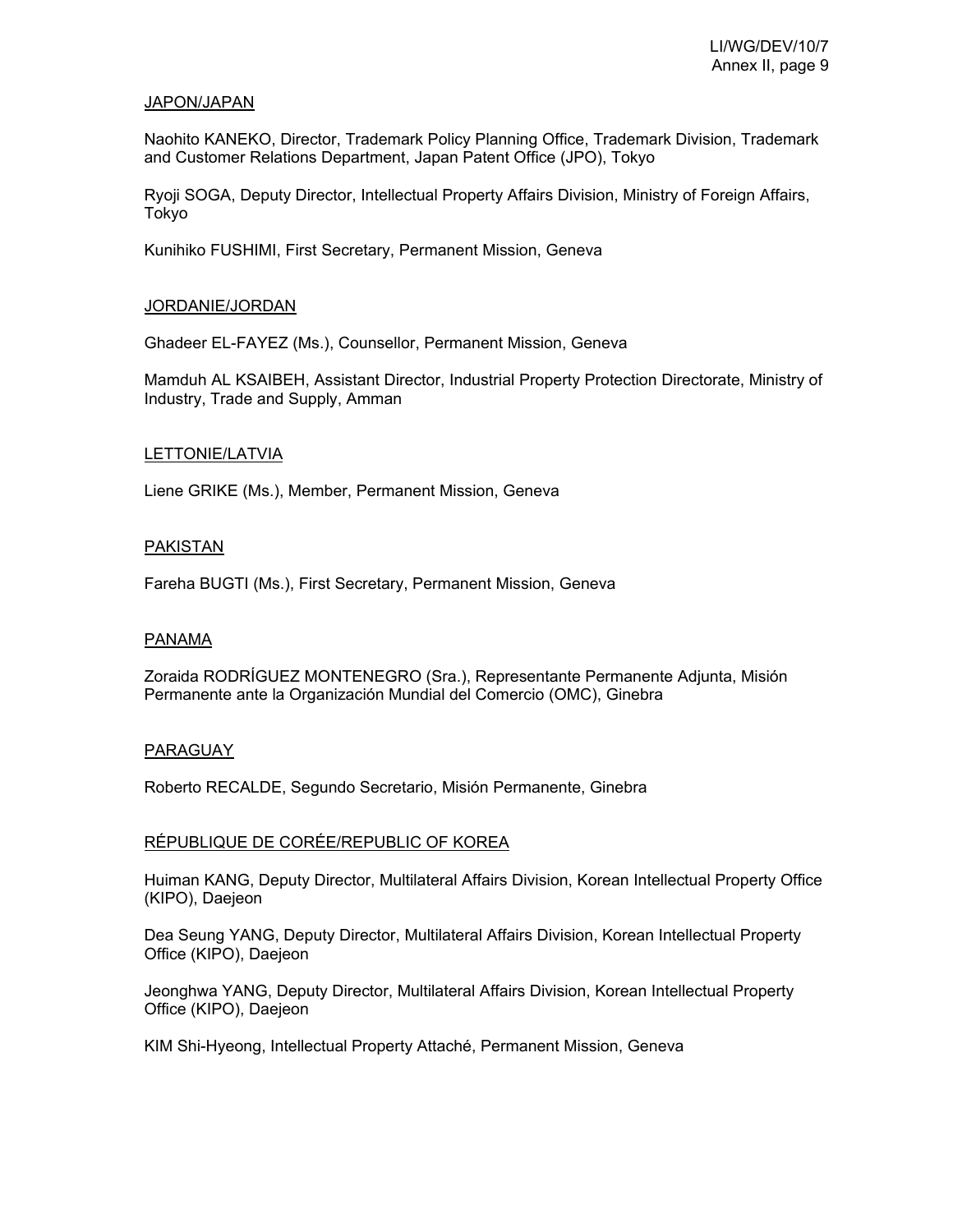### ROUMANIE/ROMANIA

Constanta MORARU (Mrs.), Head, Legal Affairs, International Cooperation and European Affairs Division, State Office for Inventions and Trademarks (OSIM), Bucharest

Oana MARGINEANU (Mrs.), Legal Advisor, State Office for Inventions and Trademarks (OSIM), Bucharest

#### ROYAUME-UNI/UNITED KINGDOM

Michael FOLEY, Head, Policy, Trademarks and Designs Department, UK Intellectual Property Office (UKIPO), Newport

### SÉNÉGAL/SENEGAL

Alioune AW, chef, Division médecine traditionnelle, Ministère de la santé et de l'action sociale, Dakar

#### SUISSE/SWITZERLAND

Erik THÉVENOD-MOTTET, expert en indications géographiques à la Division droit et affaires internationales, Institut fédéral de la propriété intellectuelle (IPI), Berne

#### THAÏLANDE/THAILAND

Kanitha KUNGSAWANICH (Ms.), Professional Trade Officer, Department of Intellectual Property (DIP), Ministry of Commerce, Nonthaburi

### TURQUIE/TURKEY

Neşe İLOĞLU (Mrs.), Trademark Examiner, Trademark Division, Turkish Patent Institute (TPI), Ankara

#### UKRAINE

Larysa PLOTNIKOVA (Ms.), Head, Division of Examination of Applications for Indications and Industrial Designs, Ukrainian Industrial Property Institute (Ukrpatent), Kyiv

### URUGUAY

Juan José BARBOZA CABRERA, Segundo Secretario, Misión Permanente, Ginebra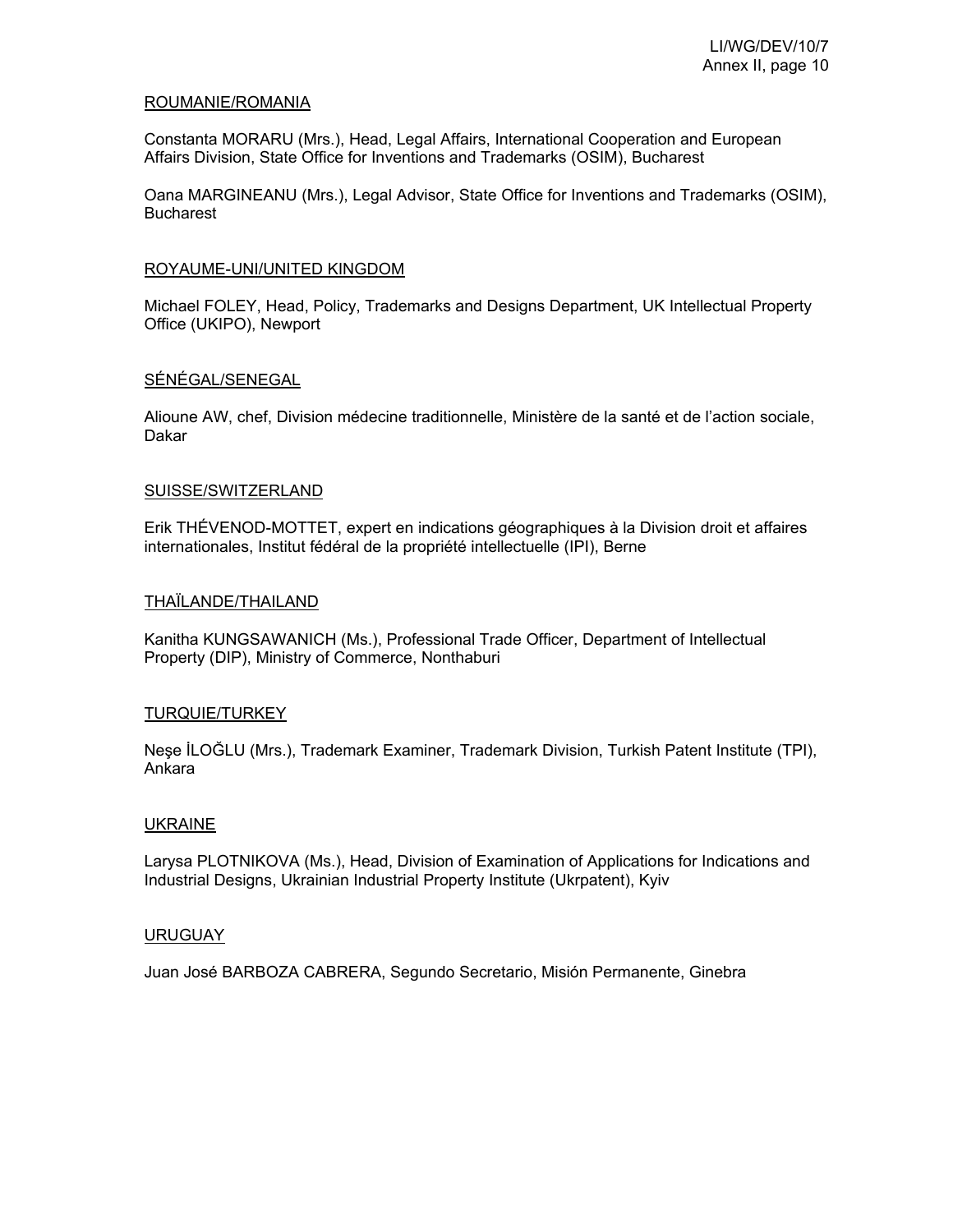### III. ORGANISATIONS INTERNATIONALES INTERGOUVERNEMENTALES/ INTERNATIONAL INTERGOVERNMENTAL ORGANIZATIONS

### CENTRE DU COMMERCE INTERNATIONAL (ITC)/INTERNATIONAL TRADE CENTRE (ITC)

Ezequiel GUICOVSKY LIZARRAGA, Senior Business Development Officer, Geneva

Florian RETIF, Legal Consultant, Geneva

# ORGANISATION INTERNATIONALE DE LA VIGNE ET DU VIN (OIV)/INTERNATIONAL VINE AND WINE ORGANIZATION (OIV)

Tatiana Svinartchuk (Mme), chef d'unité économie et droit, Paris

# ORGANISATION MONDIALE DU COMMERCE (OMC)/WORLD TRADE ORGANIZATION (WTO)

Wolf MEIER-EWERT, Counsellor, Intellectual Property Division, Geneva

# UNION ÉCONOMIQUE ET MONÉTAIRE OUEST AFRICAINE (UEMOA)/WEST AFRICAN ECONOMIC AND MONETARY UNION (WAEMU)

Aissatou LAME (Mme), professionnelle chargée de la concurrence, Ouagadougou

### UNION EUROPÉENNE (UE)/EUROPEAN UNION (EU)

Oliver HALL-ALLEN, First Counsellor, Permanent Delegation, Geneva

Klaus BLANK, International Relations Officer, European Commission, DG Agriculture and Rural Development, Brussels

Georges VASSILAKIS, Advisor on Quality Policy, European Commission, DG Agriculture and Rural Development, Brussels

Monika TUREK (Ms.), Advisor, European Commission, DG Agriculture and Rural Development, **Brussels** 

Óscar MONDÉJAR, IP Legal Advisor, Legal Practice Service, International Cooperation and Legal Affairs Department, Office for Harmonization in the Internal Market (Trade Marks and Designs) (OHIM), Alicante

Margherita MARINI (Ms.), Intern, Permanent Delegation, Geneva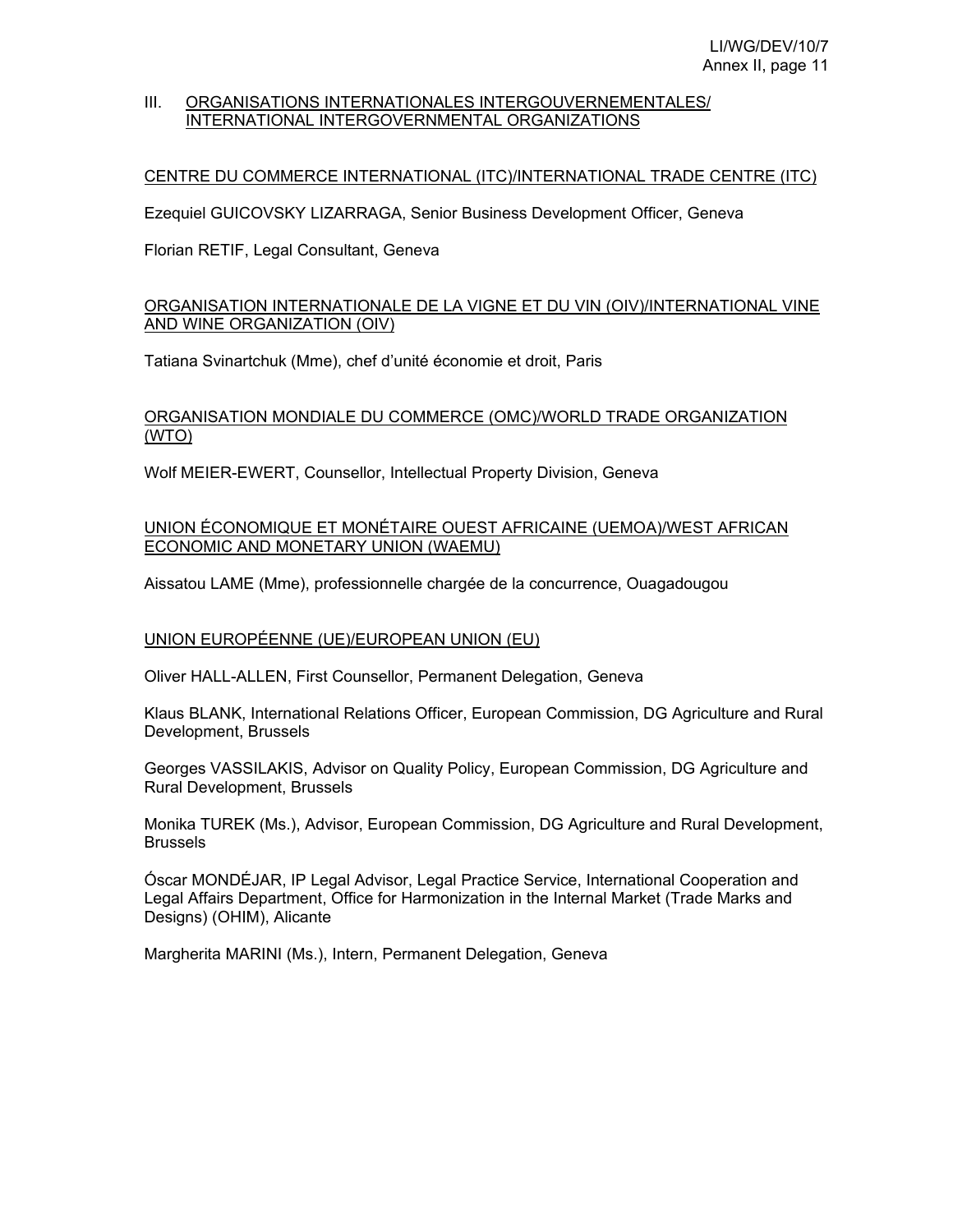### IV. ORGANISATIONS INTERNATIONALES NON GOUVERNEMENTALES/ INTERNATIONAL NON-GOVERNMENTAL ORGANIZATIONS

Association brésilienne de la propriété intellectuelle (ABPI)/Brazilian Association of Intellectual Property (ABPI)

Carlos Henrique de Carvalho FRÓES, Counsellor, Rio de Janeiro

Association communautaire du droit des marques (ECTA)/European Communities Trade Mark Association (ECTA)

Michele ELIO DE TULLIO, Member, ECTA Geographical Indications Committee, Rome

Association des propriétaires européens de marques de commerce (MARQUES)/Association of European Trademark Owners (MARQUES)

Keri JOHNSTON (Mrs.), Vice-Chair of MARQUES Geographical Indications Team, Toronto Miguel Angel MEDINA, MARQUES Council Member and Chair of MARQUES Geographical Indications Team, Madrid

Association internationale pour la protection de la propriété intellectuelle (AIPPI)/International Association for the Protection of Intellectual Property (AIPPI) Volker SCHOENE, Observer, Zurich Giulio SIRONI, Observer, Zurich

Centre d'études internationales de la propriété intellectuelle (CEIPI)/Centre for International Intellectual Property Studies (CEIPI) François CURCHOD, chargé de mission, Genolier

Consortium for Common Food Names (CCFN) Craig THORN, Advisor, Washington

Féderation internationale des conseils en propriété intellectuelle (FICPI)/International Federation of Intellectual Property Attorneys (FICPI) Toni POLSON ASHTON (Mrs.), Vice Chair CET1, Toronto

International Trademark Association (INTA) Bruno MACHADO, Geneva Representative, Rolle Constanze SCHULTE (Mrs.), Member, INTA Geographical Indications Subcommittee, Madrid

Knowledge Ecology International, Inc. (KEI) Thirukumaran BALASUBRAMANIAM, Geneva Representative, Geneva

Organisation pour un réseau international des indications géographiques (oriGIn)/Organization for an International Geographical Indications Network (oriGIn) Massimo VITTORI, Managing Director, Geneva Ida PUZONE (Mrs.), Project Manager, Geneva